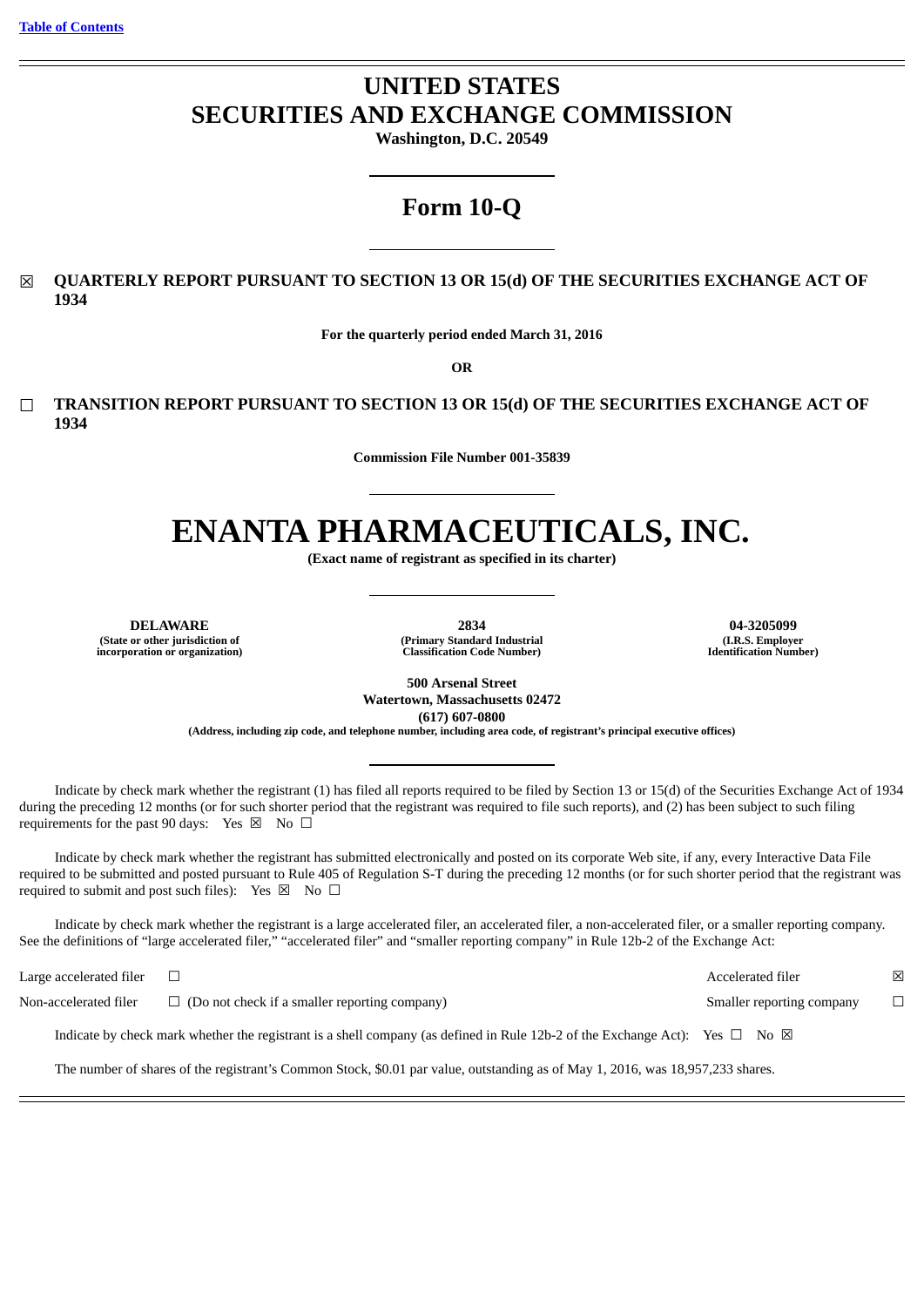## **ENANTA PHARMACEUTICALS, INC. FORM 10-Q — Quarterly Report For the Quarterly Period Ended March 31, 2016**

## **TABLE OF CONTENTS**

<span id="page-1-0"></span>

|                      | <b>PART I-FINANCIAL INFORMATION</b>                                                                       | Page |
|----------------------|-----------------------------------------------------------------------------------------------------------|------|
| Item 1.              | <b>Consolidated Financial Statements</b>                                                                  | 3    |
|                      | <b>Unaudited Consolidated Balance Sheets</b>                                                              | 3    |
|                      | <b>Unaudited Consolidated Statements of Operations</b>                                                    | 4    |
|                      | <b>Unaudited Consolidated Statements of Comprehensive Income</b>                                          | 5    |
|                      | <b>Unaudited Consolidated Statements of Cash Flows</b>                                                    | 6    |
|                      | <b>Unaudited Notes to Consolidated Financial Statements</b>                                               | 7    |
| Item 2.              | <b>Management's Discussion and Analysis of Financial Condition and Results of Operations</b>              | 16   |
| Item 3.              | <b>Quantitative and Qualitative Disclosures about Market Risk</b>                                         | 26   |
| Item 4.              | <b>Controls and Procedures</b>                                                                            | 26   |
|                      | <b>PART II-OTHER INFORMATION</b>                                                                          |      |
| Item 1A.             | <b>Risk Factors</b>                                                                                       | 27   |
| Item 2.              | <b>Unregistered Sales of Equity Securities and Use of Proceeds from the Sale of Registered Securities</b> | 51   |
| Item 6.              | <b>Exhibits</b>                                                                                           | 52   |
| <b>Signatures</b>    |                                                                                                           | 53   |
| <b>Exhibit Index</b> |                                                                                                           | 54   |
|                      | 2                                                                                                         |      |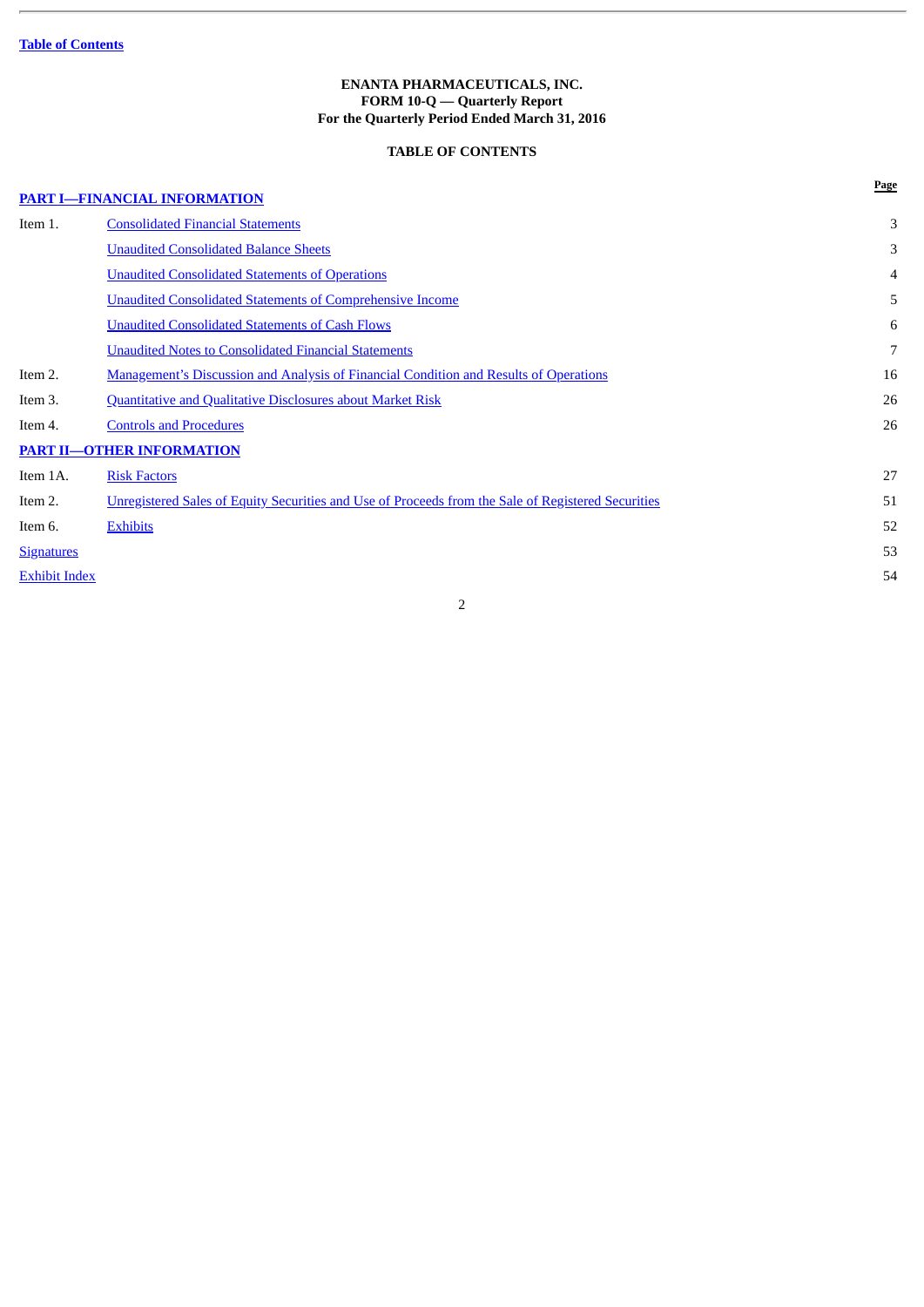## <span id="page-2-0"></span>**PART I—FINANCIAL INFORMATION**

## <span id="page-2-2"></span><span id="page-2-1"></span>**ITEM 1. CONSOLIDATED FINANCIAL STATEMENTS**

## **ENANTA PHARMACEUTICALS, INC. CONSOLIDATED BALANCE SHEETS (unaudited) (in thousands, except share and per share amounts)**

|                                                                                                            | March 31,<br>2016 | September 30,<br>2015 |
|------------------------------------------------------------------------------------------------------------|-------------------|-----------------------|
| <b>Assets</b>                                                                                              |                   |                       |
| Current assets:                                                                                            |                   |                       |
| Cash and cash equivalents                                                                                  | \$56,360          | \$<br>21,726          |
| Short-term marketable securities                                                                           | 164.062           | 123,479               |
| Accounts receivable                                                                                        | 13,004            | 15,289                |
| Unbilled receivables                                                                                       |                   | 433                   |
| Deferred tax assets                                                                                        | 1,581             | 1,447                 |
| Prepaid expenses and other current assets                                                                  | 7,658             | 8,267                 |
| Total current assets                                                                                       | 242,665           | 170,641               |
| Property and equipment, net                                                                                | 7,691             | 5,886                 |
| Long-term marketable securities                                                                            | 25.224            | 64,238                |
| Deferred tax assets                                                                                        | 5,407             | 4,640                 |
| <b>Restricted cash</b>                                                                                     | 608               | 608                   |
| Total assets                                                                                               | \$281,595         | \$<br>246,013         |
| <b>Liabilities and Stockholders' Equity</b>                                                                |                   |                       |
| Current liabilities:                                                                                       |                   |                       |
| Accounts payable                                                                                           | \$<br>2,572       | \$<br>1,543           |
| Accrued expenses and other current liabilities                                                             | 2,632             | 3,962                 |
| Income taxes payable                                                                                       | 6,784             | 1,199                 |
| Total current liabilities                                                                                  | 11,988            | 6,704                 |
| Warrant liability                                                                                          | 1,223             | 1,276                 |
| Series 1 nonconvertible preferred stock                                                                    | 156               | 163                   |
| Other long-term liabilities                                                                                | 1,813             | 1,713                 |
| <b>Total liabilities</b>                                                                                   | 15,180            | 9.856                 |
| Commitments and contingencies (Note 11)                                                                    |                   |                       |
| Stockholders' equity:                                                                                      |                   |                       |
| Common stock; \$0.01 par value; 100,000,000 shares authorized; 18,956,602 and 18,716,834 shares issued and |                   |                       |
| outstanding at March 31, 2016 and September 30, 2015, respectively                                         | 190               | 187                   |
| Additional paid-in capital                                                                                 | 235,500           | 229,957               |
| Accumulated other comprehensive income                                                                     | 201               | 33                    |
| Retained earnings                                                                                          | 30,524            | 5,980                 |
| Total stockholders' equity                                                                                 | 266,415           | 236,157               |
| Total liabilities and stockholders' equity                                                                 | \$281,595         | \$<br>246,013         |

The accompanying notes are an integral part of these consolidated financial statements.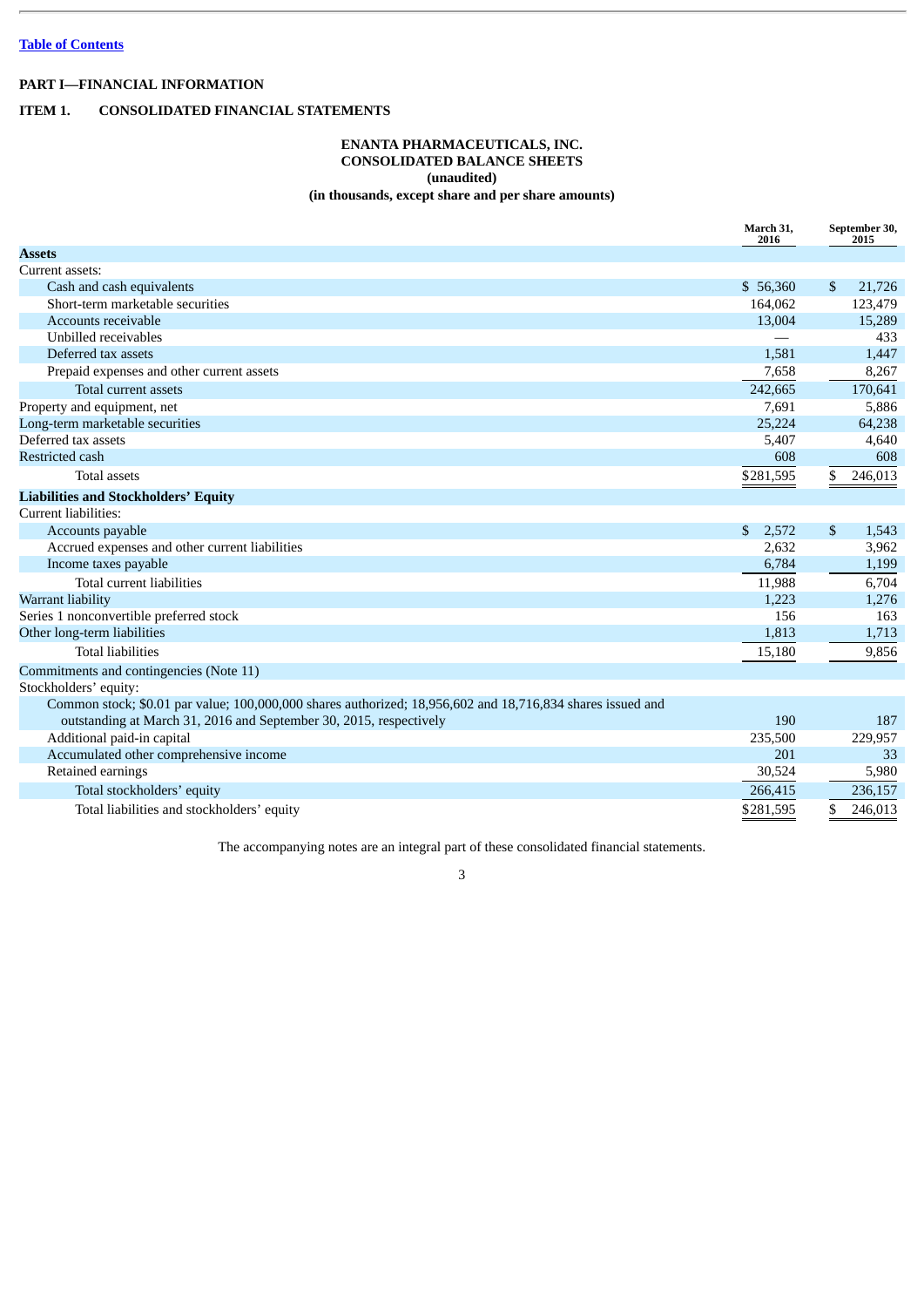## **ENANTA PHARMACEUTICALS, INC. CONSOLIDATED STATEMENTS OF OPERATIONS (unaudited) (in thousands, except share and per share amounts)**

<span id="page-3-0"></span>

|                                                                                 | <b>Three Months Ended</b><br>March 31, |            |            | <b>Six Months Ended</b><br>March 31, |            |            |            |            |
|---------------------------------------------------------------------------------|----------------------------------------|------------|------------|--------------------------------------|------------|------------|------------|------------|
|                                                                                 | 2016                                   |            | 2015       |                                      | 2016       |            |            | 2015       |
| Revenue:                                                                        |                                        |            |            |                                      |            |            |            |            |
| Milestone payments                                                              | \$                                     |            | \$         | 50,000                               | \$         | 30,000     | \$         | 125,000    |
| Royalties                                                                       |                                        | 13,004     |            | 6,961                                |            | 30.873     |            | 8,353      |
| Other                                                                           |                                        |            |            | 406                                  |            | 576        |            | 1,512      |
| <b>Total revenue</b>                                                            |                                        | 13,004     |            | 57,367                               |            | 61,449     |            | 134,865    |
| Operating expenses:                                                             |                                        |            |            |                                      |            |            |            |            |
| Research and development                                                        |                                        | 9,143      |            | 5,368                                |            | 18,176     |            | 9,887      |
| General and administrative                                                      |                                        | 4,426      |            | 3,438                                |            | 8,244      |            | 6,207      |
| Total operating expenses                                                        |                                        | 13,569     |            | 8,806                                |            | 26,420     |            | 16,094     |
| Income (loss) from operations                                                   |                                        | (565)      |            | 48,561                               |            | 35,029     |            | 118,771    |
| Other income (expense):                                                         |                                        |            |            |                                      |            |            |            |            |
| Interest income                                                                 |                                        | 408        |            | 229                                  |            | 764        |            | 356        |
| Interest expense                                                                |                                        | (11)       |            | (2)                                  |            | (23)       |            | (4)        |
| Change in fair value of warrant liability and Series 1 nonconvertible preferred |                                        |            |            |                                      |            |            |            |            |
| stock                                                                           |                                        | 75         |            | (17)                                 |            | 60         |            | 159        |
| Total other income (expense), net                                               |                                        | 472        |            | 210                                  |            | 801        |            | 511        |
| Net income (loss) before income taxes                                           |                                        | (93)       | 48,771     |                                      | 35,830     |            |            | 119,282    |
| Income tax expense                                                              |                                        | (1, 552)   |            | (20, 018)                            |            | (11,286)   |            | (48,520)   |
| Net income (loss)                                                               | \$                                     | (1, 645)   | \$         | 28,753                               | \$         | 24,544     | \$         | 70,762     |
| Net income (loss) per share:                                                    |                                        |            |            |                                      |            |            |            |            |
| <b>Basic</b>                                                                    | \$                                     | (0.09)     | \$         | 1.54                                 | \$         | 1.30       | \$         | 3.80       |
| <b>Diluted</b>                                                                  | \$                                     | (0.09)     | \$         | 1.49                                 | \$         | 1.28       | \$         | 3.67       |
| Weighted average common shares outstanding:                                     |                                        |            |            |                                      |            |            |            |            |
| <b>Basic</b>                                                                    |                                        | 18,920,790 |            | 18,679,898                           |            | 18,847,775 |            | 18,641,060 |
| <b>Diluted</b>                                                                  | 18,920,790                             |            | 19,268,565 |                                      | 19,224,721 |            | 19,275,969 |            |

The accompanying notes are an integral part of these consolidated financial statements.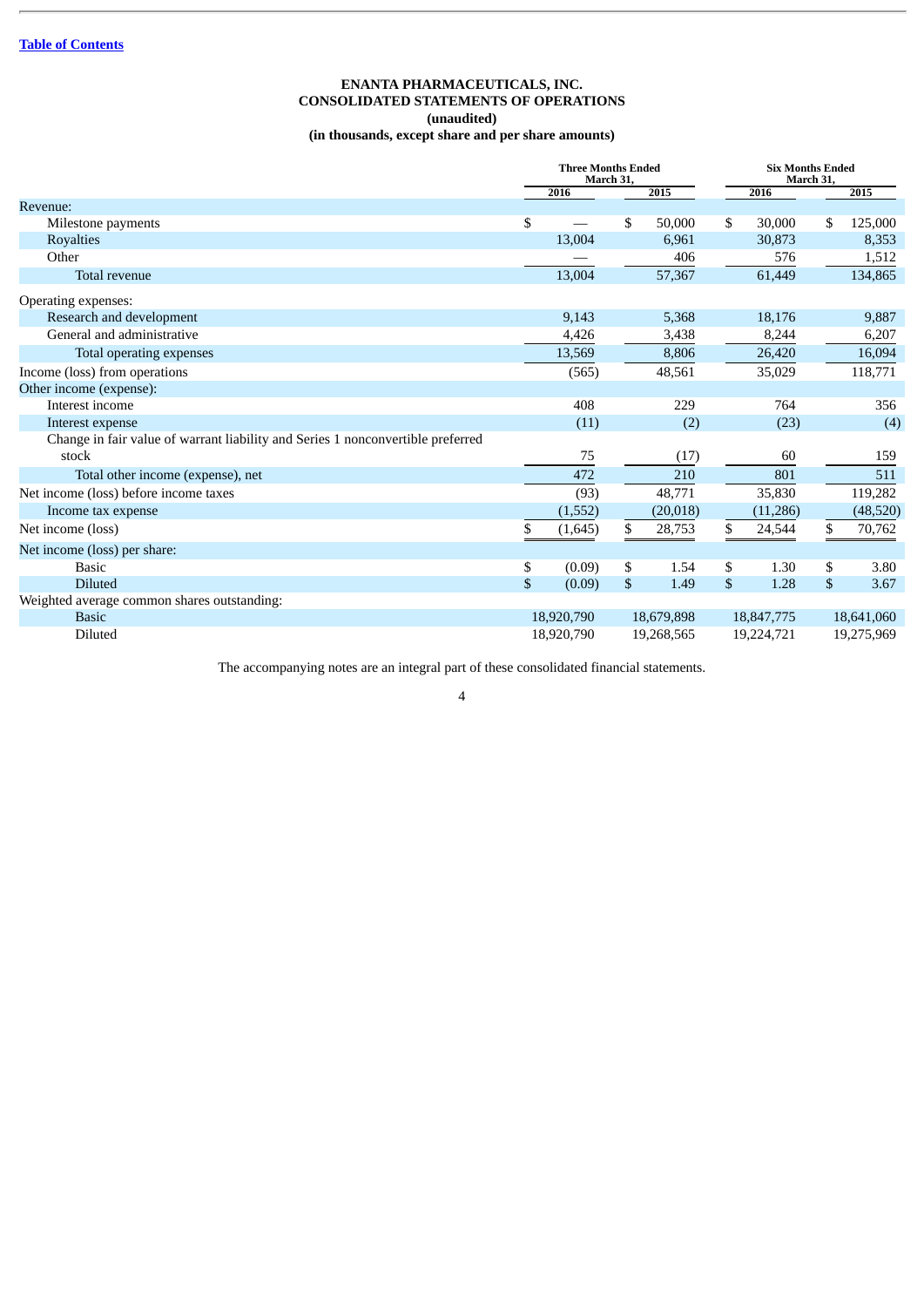## **ENANTA PHARMACEUTICALS, INC. CONSOLIDATED STATEMENTS OF COMPREHENSIVE INCOME (unaudited) (in thousands)**

<span id="page-4-0"></span>

|                                                                                        | <b>Three Months Ended</b><br>March 31. |          | <b>Six Months Ended</b><br>March 31, |          |
|----------------------------------------------------------------------------------------|----------------------------------------|----------|--------------------------------------|----------|
|                                                                                        | 2016                                   | 2015     | 2016                                 | 2015     |
| Net income (loss)                                                                      | \$(1,645)                              | \$28,753 | \$24,544                             | \$70,762 |
| Other comprehensive income:                                                            |                                        |          |                                      |          |
| Net unrealized gains on marketable securities, net of tax of \$0, \$55, \$135 and \$58 | 390                                    | 78       | 168                                  | 83       |
| Total other comprehensive income                                                       | 390                                    | 78       | 168                                  | 83       |
| Comprehensive income (loss)                                                            | \$(1,255)                              | \$28,831 | \$24,712                             | \$70,845 |

The accompanying notes are an integral part of these consolidated financial statements.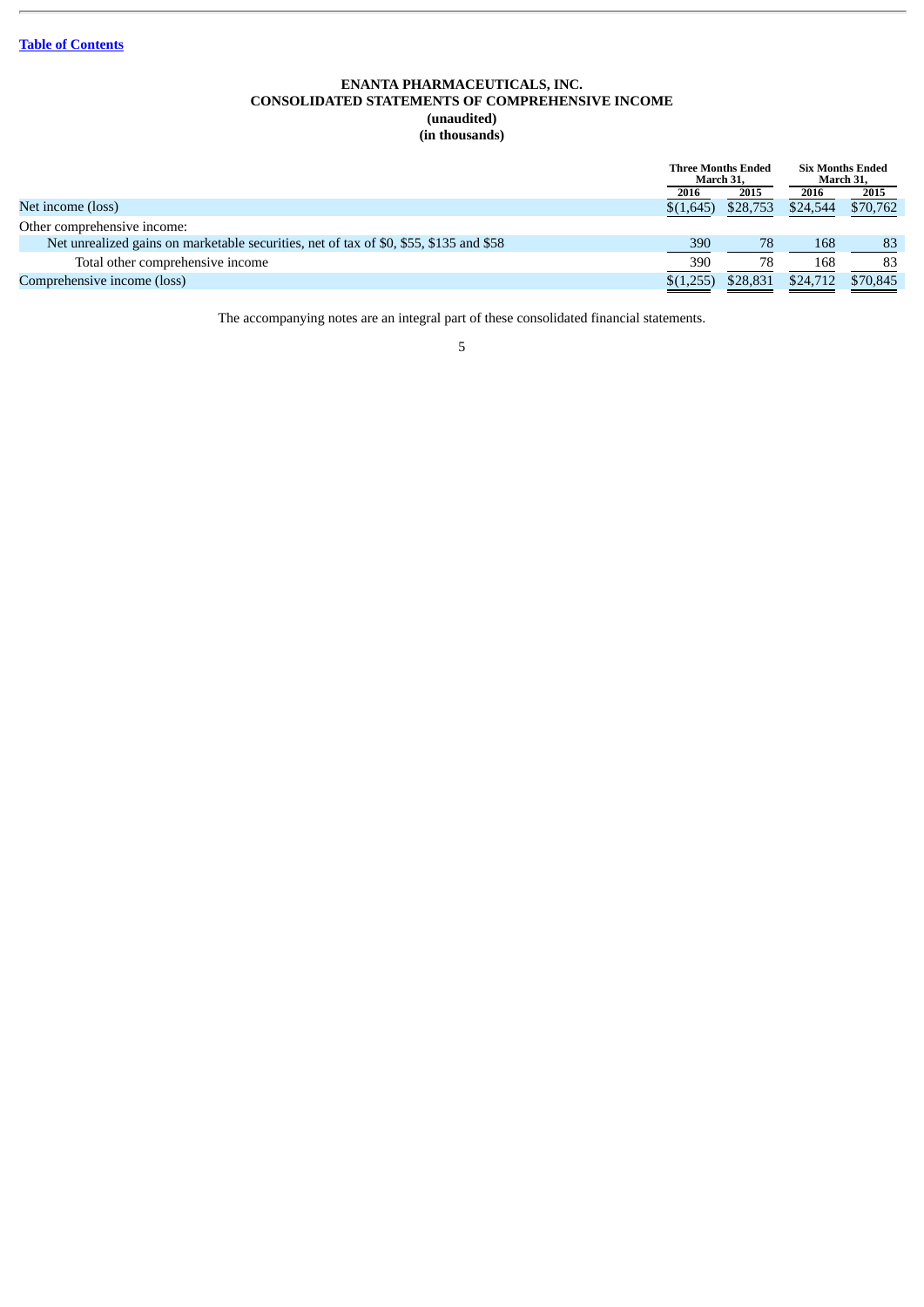## **ENANTA PHARMACEUTICALS, INC. CONSOLIDATED STATEMENTS OF CASH FLOWS (unaudited) (in thousands)**

<span id="page-5-0"></span>

|                                                                                       | <b>Six Months</b><br><b>Ended March 31,</b> |                |  |
|---------------------------------------------------------------------------------------|---------------------------------------------|----------------|--|
|                                                                                       | 2016                                        | 2015           |  |
| <b>Cash flows from operating activities</b>                                           |                                             |                |  |
| Net income                                                                            | \$24,544                                    | \$<br>70,762   |  |
| Adjustments to reconcile net income to net cash provided by operating activities:     |                                             |                |  |
| Depreciation and amortization expense                                                 | 772                                         | 270            |  |
| Non-cash interest expense                                                             |                                             | $\overline{4}$ |  |
| Change in fair value of warrant liability and Series 1 nonconvertible preferred stock | (60)                                        | (159)          |  |
| Stock-based compensation expense<br>Gain on sale of marketable securities             | 4,374                                       | 2,457          |  |
| Premium on marketable securities                                                      |                                             | (1)            |  |
|                                                                                       | (166)                                       | (1,621)        |  |
| Amortization of premium on marketable securities<br>Deferred income taxes             | 1,010                                       | 1,032          |  |
|                                                                                       | (719)                                       | 11,864         |  |
| Income tax benefit from exercise of stock options                                     | (48)                                        | (1, 919)       |  |
| Changes in operating assets and liabilities:<br>Accounts receivable                   | 2,285                                       | (5, 357)       |  |
| Unbilled receivables                                                                  | 433                                         | 1,220          |  |
| Prepaid expenses and other current assets                                             | 609                                         | 42             |  |
| Accounts payable                                                                      | 1,160                                       | 488            |  |
| Accrued expenses                                                                      | (330)                                       | (391)          |  |
| Income taxes payable                                                                  | 6,048                                       | 14,537         |  |
| Other long-term liabilities                                                           | 135                                         | 23             |  |
|                                                                                       |                                             |                |  |
| Net cash provided by operating activities                                             | 40,047                                      | 93,251         |  |
| <b>Cash flows from investing activities</b>                                           |                                             |                |  |
| Purchases of property and equipment                                                   | (3,710)                                     | (356)          |  |
| Increase in restricted cash                                                           |                                             | (172)          |  |
| Purchases of marketable securities                                                    | (84, 561)                                   | (135, 832)     |  |
| Sales of marketable securities                                                        |                                             | 2,210          |  |
| Maturities of marketable securities                                                   | 82,182                                      | 33,692         |  |
| Net cash used in investing activities                                                 | (6,089)                                     | (100, 458)     |  |
| <b>Cash flows from financing activities</b>                                           |                                             |                |  |
| Proceeds from exercise of stock options                                               | 661                                         | 340            |  |
| Payment of capital lease obligations                                                  | (33)                                        |                |  |
| Income tax benefit from exercise of stock options                                     | 48                                          | 1,919          |  |
| Net cash provided by financing activities                                             | 676                                         | 2,259          |  |
| Net increase (decrease) in cash and cash equivalents                                  | 34,634                                      | (4,948)        |  |
| Cash and cash equivalents at beginning of period                                      | 21,726                                      | 30,699         |  |
| Cash and cash equivalents at end of period                                            | \$56,360                                    | \$<br>25,751   |  |
| Supplemental disclosure of cash flow information:                                     |                                             |                |  |
| Cash paid for income taxes                                                            | \$<br>5,711                                 | 22,066<br>\$   |  |

The accompanying notes are an integral part of these consolidated financial statements.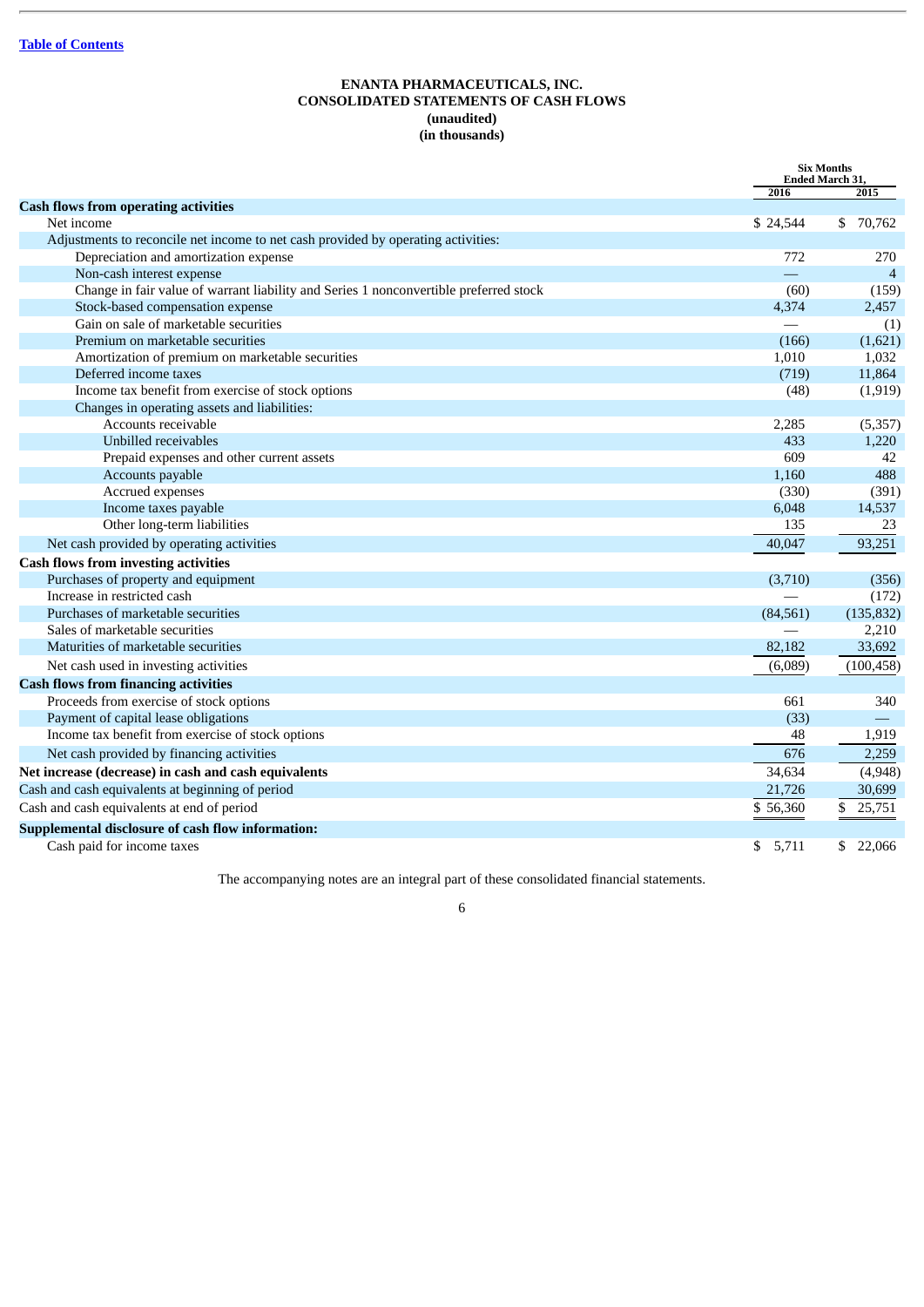#### **ENANTA PHARMACEUTICALS, INC. NOTES TO CONSOLIDATED FINANCIAL STATEMENTS (unaudited) (Amounts in thousands, except share and per share data)**

#### <span id="page-6-0"></span>**1. Nature of the Business and Basis of Presentation**

Enanta Pharmaceuticals, Inc. (the "Company"), incorporated in Delaware in 1995, is a research and development-focused biotechnology company that uses its robust chemistry-driven approach and drug discovery capabilities to create small molecule drugs primarily for the treatment of viral infections and liver diseases. The Company's research and development is currently focused on four disease targets: hepatitis C virus ("HCV"); hepatitis B virus ("HBV"); nonalcoholic steatohepatitis ("NASH"); and respiratory syncytial virus ("RSV").

The Company is subject to risks common to companies in the biotechnology industry including, but not limited to, the uncertainties of research and development, competition from technological innovations of others, dependence on collaborative arrangements, protection of proprietary technology, dependence on key personnel, compliance with government regulations and the need to obtain additional financing. Product candidates currently under development will require significant additional research and development efforts, including extensive preclinical and clinical testing and regulatory approval, prior to commercialization. These efforts require significant amounts of additional capital, adequate personnel infrastructure, and extensive compliance reporting capabilities.

#### **Unaudited Interim Financial Information**

The consolidated balance sheet at September 30, 2015 was derived from audited financial statements, but does not include all disclosures required by accounting principles generally accepted in the United States of America ("GAAP"). The accompanying unaudited consolidated financial statements as of March 31, 2016 and for the three and six months ended March 31, 2016 and 2015 have been prepared by the Company, pursuant to the rules and regulations of the Securities and Exchange Commission ("SEC") for interim financial statements. Certain information and footnote disclosures normally included in financial statements prepared in accordance with GAAP have been condensed or omitted pursuant to such rules and regulations. These financial statements should be read in conjunction with the Company's audited financial statements and the notes thereto included in the Company's Annual Report on Form 10-K for the year ended September 30, 2015.

In the opinion of management, all adjustments, consisting only of normal recurring adjustments necessary for a fair statement of the Company's financial position as of March 31, 2016 and results of operations for the three and six months ended March 31, 2016 and 2015 and cash flows for the six months ended March 31, 2016 and 2015 have been made. The results of operations for the three and six months ended March 31, 2016 are not necessarily indicative of the results of operations that may be expected for subsequent quarters or the year ending September 30, 2016.

The accompanying consolidated financial statements have been prepared in conformity with GAAP. All dollar amounts in the consolidated financial statements and in the notes to the consolidated financial statements, except share and per share amounts, are in thousands unless otherwise indicated.

#### **2. Summary of Significant Accounting Policies**

For the Company's Significant Accounting Policies refer to its Annual Report on Form 10-K for the fiscal year ended September 30, 2015.

#### **Use of Estimates**

The preparation of consolidated financial statements in conformity with GAAP requires management to make estimates and assumptions that affect the reported amounts of assets and liabilities, the disclosure of contingent assets and liabilities at the date of the consolidated financial statements, and the reported amounts of revenues and expenses during the reporting period. Significant estimates and assumptions reflected in these consolidated financial statements include, but are not limited to, management's judgments of separate units of accounting and best estimate of selling price of those units of accounting within its revenue arrangements; valuation of stock-based awards; the useful lives of property and equipment; and the accounting for income taxes, including uncertain tax positions and the valuation of net deferred tax assets. Estimates are periodically reviewed in light of changes in circumstances, facts and experience. Actual results could differ from the Company's estimates.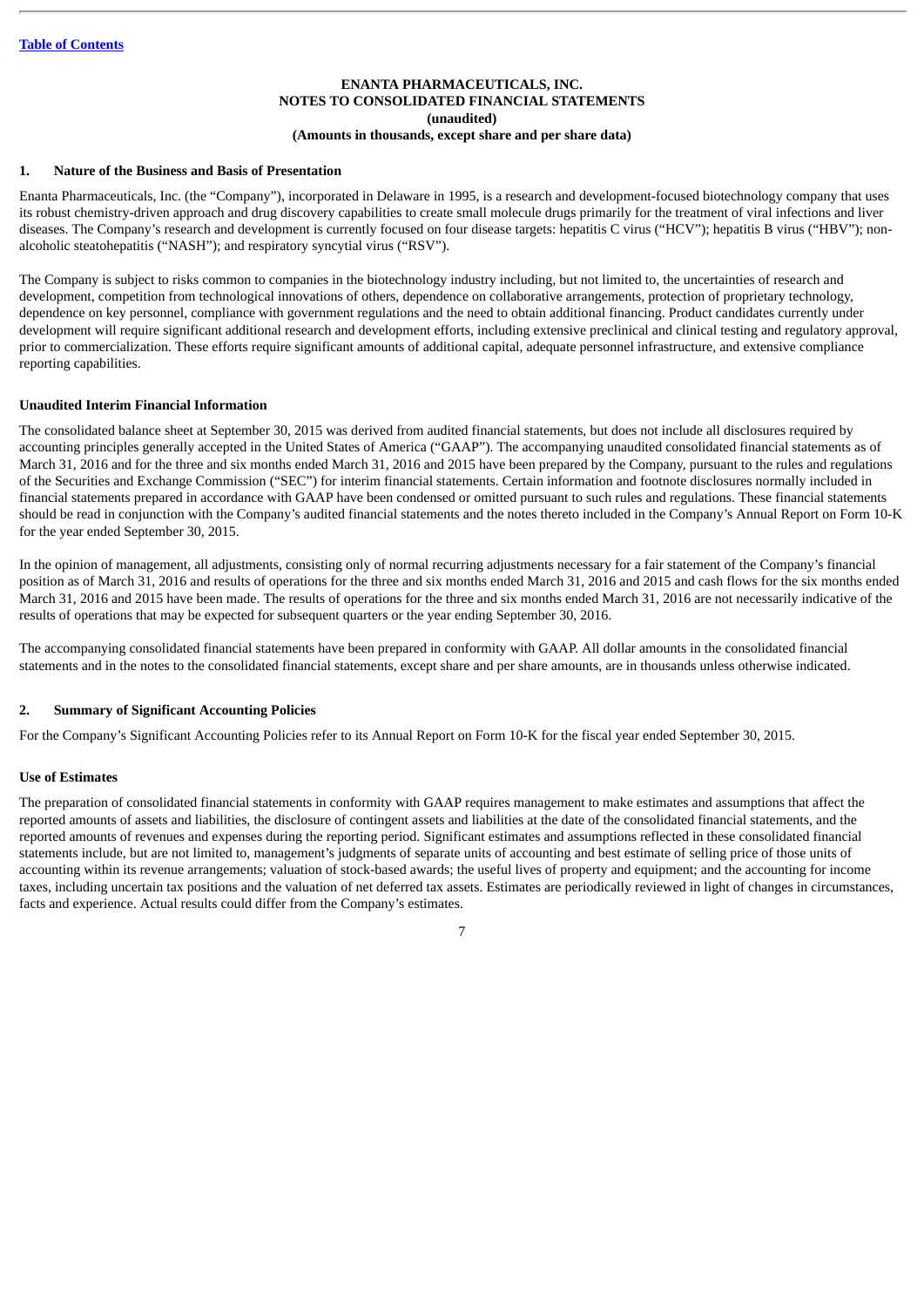#### **Recently Issued Accounting Pronouncements**

In May 2014, the Financial Accounting Standards Board (the "FASB") issued ASU No. 2014-09, *Revenue from Contracts with Customers* (Topic 606), which supersedes all existing revenue recognition requirements, including most industry-specific guidance. The new standard requires a company to recognize revenue when it transfers goods or services to customers in an amount that reflects the consideration that the company expects to receive for those goods or services. In addition, in March 2016, the FASB issued ASU No. 2016-08, *Revenue from Contracts with Customers: Principal versus Agent Considerations*. The amendment includes indicators to assist an entity in determining whether it controls a specified good or service before it is transferred to the customers. The FASB also issued ASU No. 2016-10, *Revenue from Contracts with Customers: Identifying Performance Obligations and Licensing* in April 2016 to clarify guidance from ASU 2014-09. Specifically, this amendment addresses an entity's identification of its performance obligations in a contract, as well as an entity's evaluation of the nature of its promise to grant a license of intellectual property and whether or not that revenue is recognized over time or at a point in time. These new standards will be effective for the Company on October 1, 2018. The Company is currently evaluating the potential impact that Topic 606 may have on its financial position and results of operations.

In November 2015, the FASB issued ASU No. 2015-17, *Balance Sheet Classification of Deferred Taxes* ("ASU 2015-17"), which simplifies the presentation of deferred income taxes by eliminating the need for entities to separate deferred income tax liabilities and assets into current and noncurrent amounts in a classified statement of financial position. This amendment is effective for the Company in the fiscal year beginning October 1, 2017, but early adoption is permissible. The Company is currently evaluating the potential impact that ASU 2015-17 may have on its financial position.

In February 2016, the FASB issued ASU No. 2016-02, *Leases* ("ASU 2016-02"), which will replace the existing guidance in ASC 840, "Leases." The updated standard aims to increase transparency and comparability among organizations by requiring lessees to recognize lease assets and lease liabilities on the balance sheet and requiring disclosure of key information about leasing arrangements. This amendment is effective for the Company in the fiscal year beginning October 1, 2019, but early adoption is permissible. The Company is currently evaluating the potential impact that ASU 2016-02 may have on its financial position and results of operations.

In March 2016, the FASB issued ASU No. 2016-09, *Improvements to Employee Share-Based Payment Accounting* ("ASU 2016-09"), which intends to simplify several aspects of accounting for share-based payment transactions, including the income tax consequences, classification of awards as either equity or liabilities, an option to recognize gross stock compensation expense with actual forfeitures recognized as they occur, as well as certain classifications on the statement of cash flows. This amendment is effective for the Company in the fiscal year beginning October 1, 2017, but early adoption is permissible. The Company is currently evaluating the potential impact that ASU 2016-92 may have on its financial position and results of operations.

Other accounting standards that have been issued or proposed by the FASB or other standards-setting bodies that do not require adoption until a future date are not expected to have a material impact on the Company's financial statements upon adoption.

#### **3. Fair Value of Financial Assets and Liabilities**

The following tables present information about the Company's financial assets and liabilities that were subject to fair value measurement on a recurring basis as of March 31, 2016 and September 30, 2015 and indicate the fair value hierarchy of the valuation inputs utilized to determine such fair value:

|                     |           | Fair Value Measurements as of March 31, 2016 Using: |                                 |           |  |  |
|---------------------|-----------|-----------------------------------------------------|---------------------------------|-----------|--|--|
|                     | Level 1   | <b>Level 2</b><br><b>Level 3</b>                    |                                 |           |  |  |
| <b>Assets:</b>      |           |                                                     |                                 |           |  |  |
| Cash equivalents    | \$52,729  |                                                     |                                 | 52,729    |  |  |
| U.S. Treasury notes | 49,548    |                                                     |                                 | 49,548    |  |  |
| Corporate bonds     |           | 92,692                                              |                                 | 92,692    |  |  |
| U.S. Agency bonds   |           | 31,091                                              |                                 | 31,091    |  |  |
| Commercial paper    |           | 15,955                                              | $\hspace{0.1mm}-\hspace{0.1mm}$ | 15,955    |  |  |
|                     | \$102,277 | \$139,738                                           | $s =$                           | \$242,015 |  |  |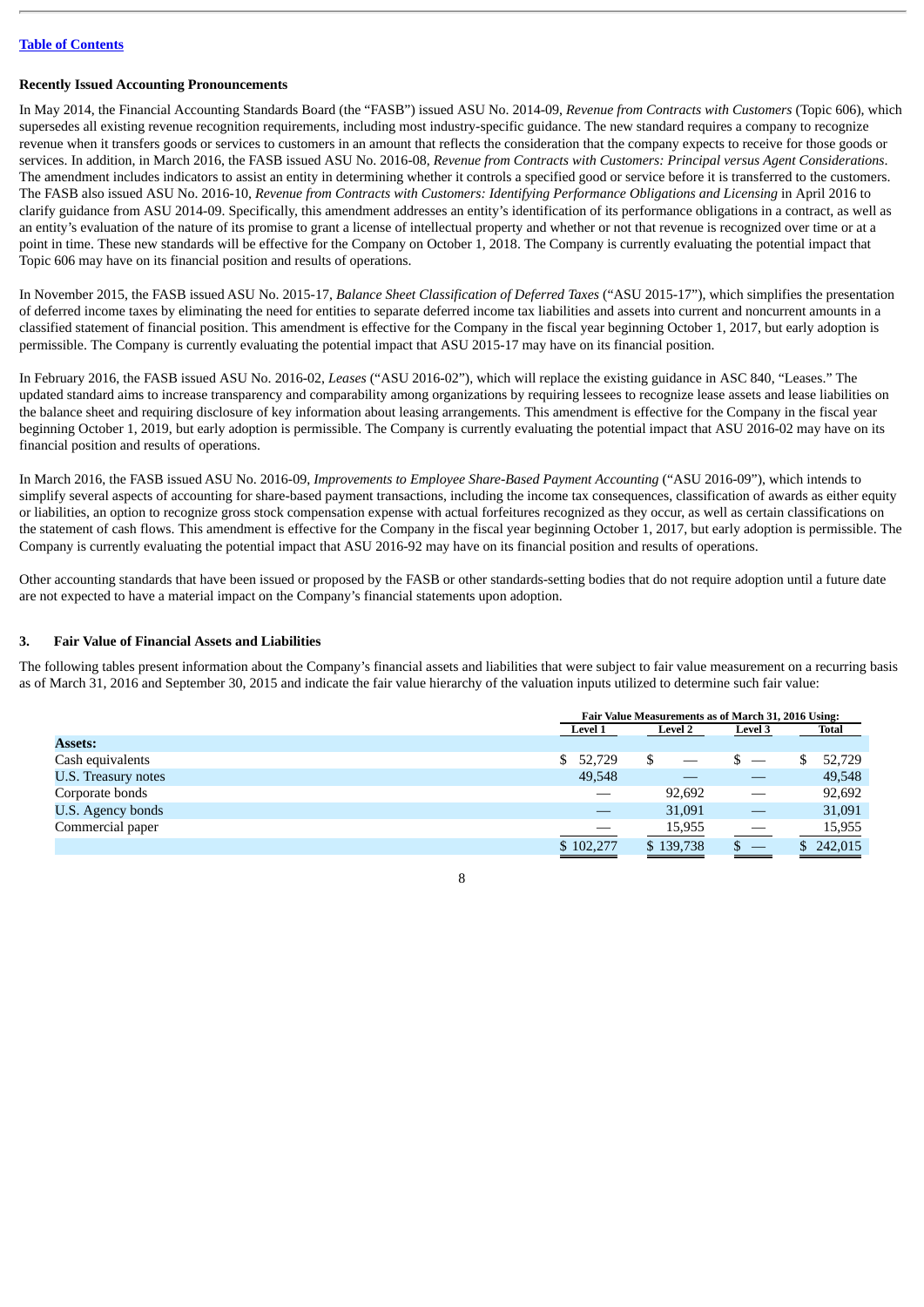|                                         |                | Fair Value Measurements as of March 31, 2016 Using:     |                |                         |  |  |
|-----------------------------------------|----------------|---------------------------------------------------------|----------------|-------------------------|--|--|
|                                         | <b>Level 1</b> | Level 2                                                 | Level 3        | Total                   |  |  |
| <b>Liabilities:</b>                     |                |                                                         |                |                         |  |  |
| Warrant liability                       | \$             | \$                                                      | \$1,223        | \$<br>1,223             |  |  |
| Series 1 nonconvertible preferred stock |                |                                                         | 156            | 156                     |  |  |
|                                         |                |                                                         | \$1,379        | \$<br>1,379             |  |  |
|                                         |                | Fair Value Measurements as of September 30, 2015 Using: |                |                         |  |  |
|                                         | <b>Level 1</b> | <b>Level 2</b>                                          | <b>Level 3</b> | Total                   |  |  |
| <b>Assets:</b>                          |                |                                                         |                |                         |  |  |
| Cash equivalents                        | \$21,327       | \$                                                      | \$             | \$<br>21,327            |  |  |
| Corporate bonds                         |                | 151,020                                                 |                | 151,020                 |  |  |
| U.S. Agency bonds                       |                | 36,697                                                  |                | 36,697                  |  |  |
|                                         | \$21,327       | \$187,717                                               |                | $\mathbf{s}$<br>209,044 |  |  |
| <b>Liabilities:</b>                     |                |                                                         |                |                         |  |  |
| Warrant liability                       | \$.            |                                                         | \$1,276        | $\mathbb{S}$<br>1,276   |  |  |
| Series 1 nonconvertible preferred stock |                |                                                         | 163            | 163                     |  |  |
|                                         |                |                                                         | \$1,439        | \$<br>1,439             |  |  |

During the three and six months ended March 31, 2016 and 2015, there were no transfers between Level 1, Level 2 and Level 3.

As of March 31, 2016 and September 30, 2015, respectively, the warrant liability was comprised of the value of warrants for the purchase of Series 1 nonconvertible preferred stock measured at fair value. The outstanding Series 1 nonconvertible preferred stock was also measured at fair value. The fair value of both of these instruments was based on significant inputs not observable in the market, which represented a Level 3 measurement within the fair value hierarchy. The Company utilized a probability-weighted valuation model which takes into consideration various outcomes that may require the Company to transfer assets upon exercise. Changes in the fair value of the warrant liability and Series 1 nonconvertible preferred stock are recognized in the consolidated statements of operations.

As of March 31, 2016 and September 30, 2015, the recurring Level 3 fair value measurements of the Company's warrant liability and Series 1 nonconvertible preferred stock using probability-weighted discounted cash flow include the following significant unobservable inputs:

#### **March 31, 2016**

|                                | Unobservable Input                           | Range<br>(Weighted<br>Average) |
|--------------------------------|----------------------------------------------|--------------------------------|
| Warrant liability and Series 1 | Probabilities of payout                      | $0\% - 60\%$                   |
| nonconvertible preferred stock | Periods in which payout is expected to occur | $2016 - 2017$                  |
|                                | Discount rate                                | 4.5%                           |
|                                |                                              |                                |

#### **September 30, 2015**

|                                | Unobservable Input                           | Range<br>(Weighted<br>Average) |
|--------------------------------|----------------------------------------------|--------------------------------|
| Warrant liability and Series 1 | Probabilities of payout                      | $5\%$ - 60%                    |
| nonconvertible preferred stock | Periods in which payout is expected to occur | $2016 - 2017$                  |
|                                | Discount rate                                | 4.25%                          |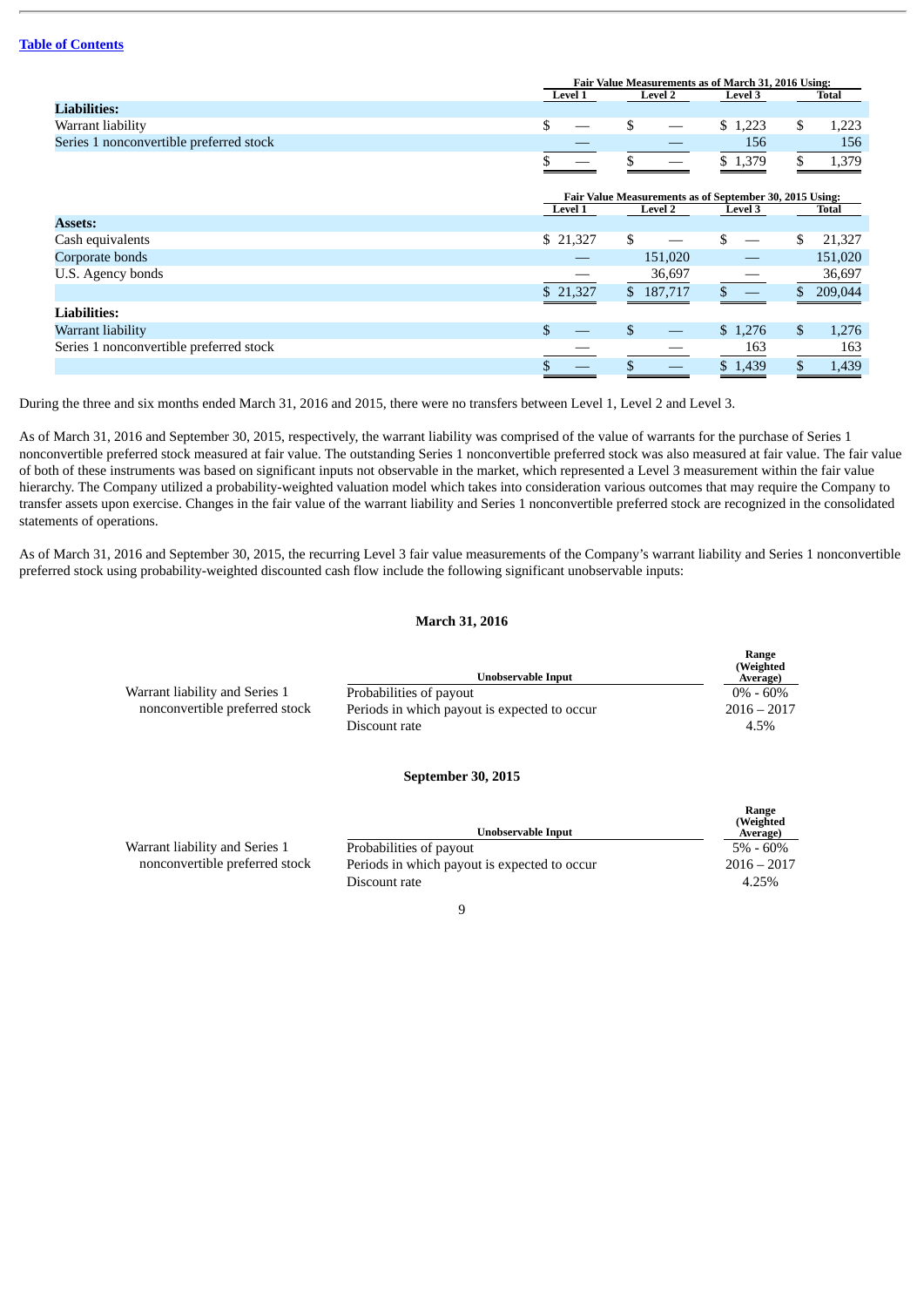The following table provides a rollforward of the aggregate fair values of the Company's warrants for the purchase of Series 1 nonconvertible preferred stock and the outstanding Series 1 nonconvertible preferred stock for which fair value is determined by Level 3 inputs:

| <b>Balance, September 30, 2015</b> | \$1.439 |
|------------------------------------|---------|
| Decrease in fair value             | (60)    |
| <b>Balance, March 31, 2016</b>     | \$1,379 |

## **4. Marketable Securities**

As of March 31, 2016 and September 30, 2015, the fair value of available-for-sale marketable securities by type of security was as follows:

|                     | March 31, 2016 |                       |    |                                  |                           |                         |                               |
|---------------------|----------------|-----------------------|----|----------------------------------|---------------------------|-------------------------|-------------------------------|
|                     |                | <b>Amortized Cost</b> |    | <b>Gross Unrealized</b><br>Gains |                           | <b>Gross Unrealized</b> |                               |
| Corporate bonds     | \$             | 92,646                | \$ | 77                               |                           | Losses<br>(31)          | <b>Fair Value</b><br>\$92,692 |
|                     |                |                       |    |                                  |                           |                         |                               |
| U.S. Agency bonds   |                | 31,081                |    | 12                               |                           | (2)                     | 31,091                        |
| U.S. Treasury notes |                | 49,518                |    | 32                               |                           | (2)                     | 49,548                        |
| Commercial paper    |                | 15,955                |    |                                  |                           |                         | 15,955                        |
|                     |                | 189,200               |    | 121                              |                           | (35)                    | \$189,286                     |
|                     |                |                       |    |                                  |                           |                         |                               |
|                     |                |                       |    |                                  | <b>September 30, 2015</b> |                         |                               |
|                     |                |                       |    | <b>Gross Unrealized</b>          |                           | <b>Gross Unrealized</b> |                               |
|                     |                | <b>Amortized Cost</b> |    | Gains                            |                           | Losses                  | <b>Fair Value</b>             |
| Corporate bonds     | \$             | 151,012               | \$ | 77                               | \$                        | (69)                    | \$151,020                     |
| U.S. Agency bonds   |                | 36,652                |    | 45                               |                           |                         | 36,697                        |
|                     | \$             | 187,664               |    | 122                              |                           | (69)                    | \$187,717                     |
|                     |                |                       |    |                                  |                           |                         |                               |

As of March 31, 2016, marketable securities consisted of investments that mature within one year, with the exception of certain corporate bonds, which have maturities within three years and an aggregate fair value of \$25,224.

## **5. Accrued Expenses and Other Long-Term Liabilities**

Accrued expenses and other current liabilities as well as other long-term liabilities consisted of the following as of March 31, 2016 and September 30, 2015:

|                                           | March 31,<br>2016     | September 30,<br>2015 |
|-------------------------------------------|-----------------------|-----------------------|
| <b>Accrued expenses:</b>                  |                       |                       |
| Accrued payroll and related expenses      | \$<br>884             | S<br>1,622            |
| Accrued vendor manufacturing              | 245                   | 18                    |
| Accrued fixed assets purchases            | 306                   | 1,307                 |
| Accrued preclinical and clinical expenses | 457                   | 237                   |
| Accrued professional fees                 | 451                   | 338                   |
| Capital lease obligation                  | 52                    | 69                    |
| Accrued other                             | 237                   | 371                   |
|                                           | \$2,632               | ß.<br>3,962           |
| <b>Other long-term liabilities:</b>       |                       |                       |
| Accrued rent expense                      | $\mathfrak{L}$<br>664 | \$<br>628             |
| Capital lease obligation                  | 513                   | 529                   |
| Uncertain tax positions                   | 510                   | 448                   |
| Asset retirement obligation               | 126                   | 108                   |
|                                           | \$<br>1,813           | \$<br>1,713           |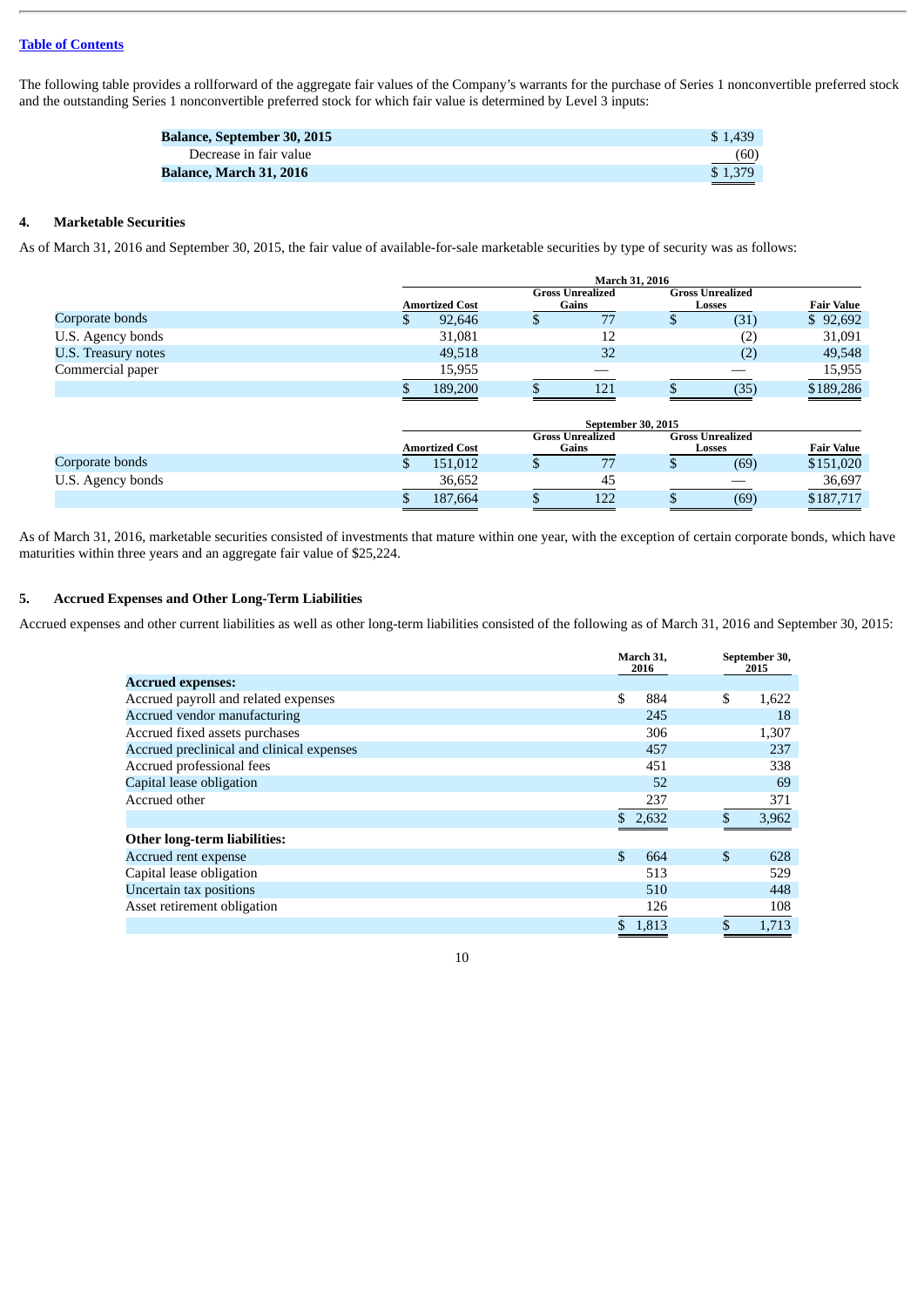## **6. Ongoing Collaboration Agreements**

## **AbbVie Collaboration**

The Company has a Collaborative Development and License Agreement (the "AbbVie Agreement"), as amended, with AbbVie Inc. to identify, develop and commercialize HCV NS3 and NS3/4A protease inhibitor compounds, including paritaprevir, under which it has received license payments, proceeds from a sale of preferred stock, research funding payments, milestone payments and royalties totaling \$367,000 through March 31, 2016. As of March 31, 2016 the Company is eligible to receive additional milestone payments totaling up to \$80,000 upon AbbVie's achievement of commercialization regulatory approval in the U.S. and other selected world markets for any additional protease inhibitor commercialized by AbbVie. Since the Company completed all its performance obligations under the AbbVie Agreement by the end of fiscal 2011, any milestone payments received since then have been and will be recognized as revenue when the milestones are achieved by AbbVie. The Company is also receiving annually tiered royalties per product ranging from the low double digits up to twenty percent, or on a blended basis from the low double digits up to the high teens, on calendar year net sales by AbbVie allocated to the collaboration's protease inhibitors. Beginning with each January 1 the cumulative net sales of a given royalty-bearing product start at zero for purposes of calculating the tiered royalties.

During the three and six months ended March 31, 2016, the Company earned and recognized milestone revenue of \$0 and \$30,000, respectively, upon AbbVie's achievement of commercialization regulatory approval of a paritaprevir-containing regimen in Japan. During the three and six months ended March 31, 2015, the Company earned and recognized milestone revenue of \$50,000 and \$125,000, respectively, upon AbbVie's achievement of commercialization regulatory approval of VIEKIRAX in Europe in January 2015 and VIEKIRA PAK in the U.S in December 2014.

## **7. Warrants to Purchase Series 1 Nonconvertible Preferred Stock and Series 1 Nonconvertible Preferred Stock**

In October and November 2010, the Company issued warrants to purchase up to a total of 1,999,989 shares of Series 1 nonconvertible preferred stock, which expire on October 4, 2017. As these warrants are free-standing financial instruments that may require the Company to transfer assets upon exercise, these warrants are classified as liabilities. The Company is required to remeasure the fair value of these preferred stock warrants at each reporting date, with any adjustments recorded within the change in fair value of warrant liability included in other income (expense), net, in the consolidated statement of operations.

## **8. Stock-Based Awards**

The Company may grant stock-based awards under its existing 2012 Equity Incentive Plan (the "2012 Plan") and its Employee Stock Purchase Plan (the "ESPP"). The Company also has outstanding stock-based awards under its 1995 Equity Incentive Plan (the "1995 Plan"), but is no longer granting awards under this plan. As of March 31, 2016, 524,960 shares of common stock are available for issuance under the 2012 Plan based on the target number of units awarded, none of which have yet vested. As of March 31, 2016, a total of 185,614 shares of common stock are available for issuance under the ESPP. As of March 31, 2016, the Company had not commenced any offering under the ESPP and no shares have been issued.

The Company applies the fair value recognition provisions for all stock-based awards granted or modified in accordance with authoritative guidance. Under this guidance the Company records compensation costs over the requisite service period of the award based on the grant-date fair value. The straight-line method is applied to all grants with service conditions, while the graded vesting method is applied to all grants with both service and performance conditions.

|                                                          | <b>Shares</b><br>Issuable<br>Under<br><b>Options</b> | Weighted<br>Average<br>Exercise<br>Price | Weighted<br>Average<br>Remaining<br>Contractual<br>Term<br>(in years) | Aggregate<br><b>Intrinsic</b><br>Value |
|----------------------------------------------------------|------------------------------------------------------|------------------------------------------|-----------------------------------------------------------------------|----------------------------------------|
| <b>Outstanding as of September 30, 2015</b>              | 1,752,010                                            | \$23.76                                  | 7.2                                                                   | \$25,093                               |
| Granted                                                  | 445.880                                              | 30.87                                    |                                                                       |                                        |
| Exercised                                                | (239,768)                                            | 2.76                                     |                                                                       |                                        |
| Forfeited                                                | (21, 635)                                            | 33.94                                    |                                                                       |                                        |
| Outstanding as of March 31, 2016                         | 1,936,487                                            | \$27.88                                  | 7.8                                                                   | \$11,068                               |
| Options vested and expected to vest as of March 31, 2016 | 1,756,147                                            | \$29.15                                  | 7.8                                                                   | \$8,494                                |
| Options exercisable as of March 31, 2016                 | 806,561                                              | \$21.68                                  | 6.5                                                                   | \$8,311                                |

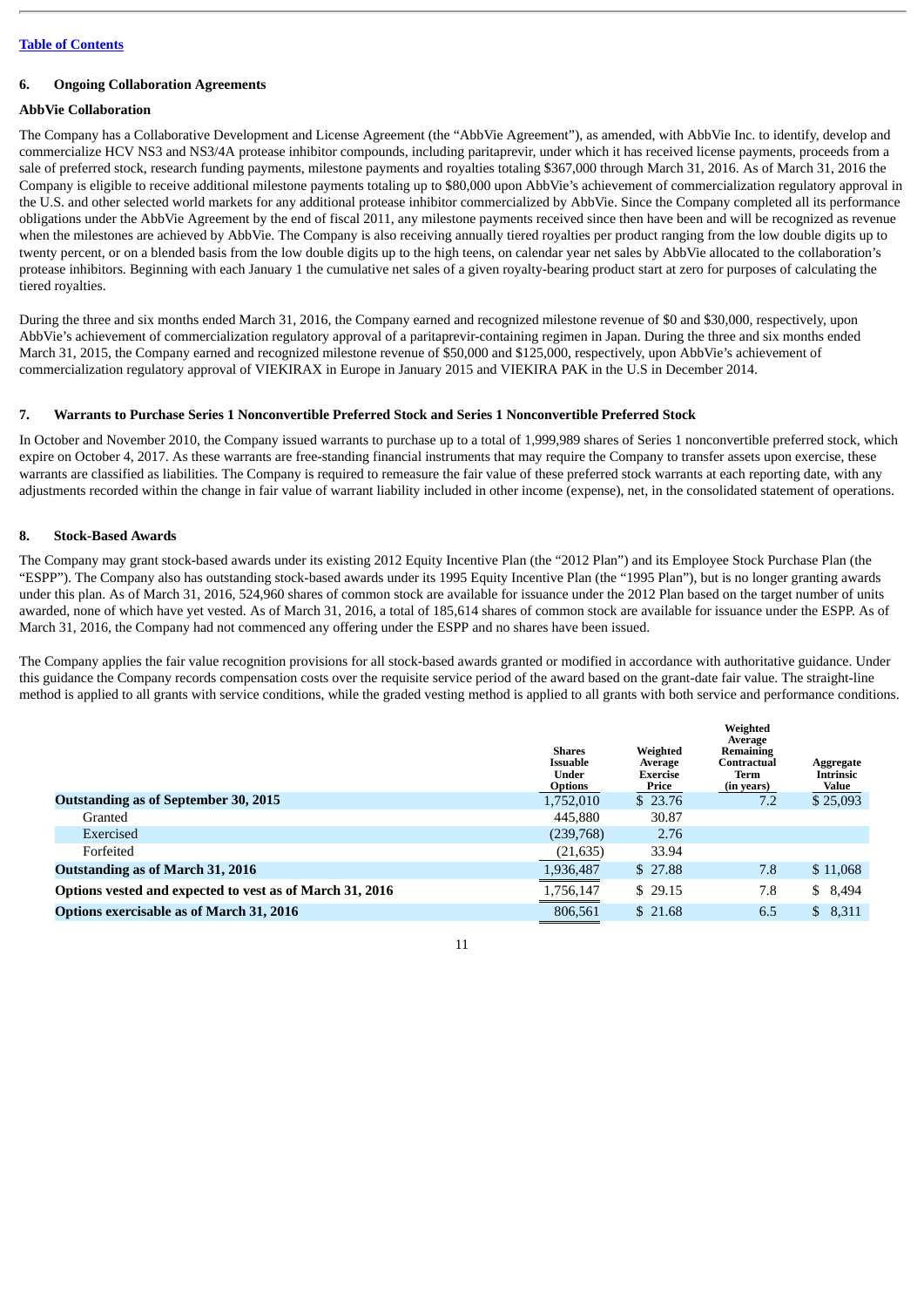In December 2015, the Company awarded certain executive officers a total of 50,000 share units consisting of 25,000 performance share units, or PSUs, and 25,000 relative total shareholder return units, or rTSRUs. The number of units represents the target number of shares of common stock that may be earned; however, the actual number of shares that may be earned ranges from 0% to 200% of the target number. The PSUs will vest and result in issuance, or settlement, of common shares, based upon continued employment and achievement of specified research and development milestones on or before December 31, 2017. The aggregate grant date fair value of the 25,000 PSUs ranges between \$0 and \$1,602. During the three and six months ended March 31, 2016, the Company recorded no compensation expense related to the PSU awards as none of the performance-based targets was probable of being achieved during this period.

The rTSRUs will vest and result in the issuance of common stock based on continuing employment and the relative ranking of the total shareholder return, or TSR, of the Company's common stock in relation to the TSR of the component companies in the NASDAQ Biotech Index over a two-year period based on a comparison of average closing stock prices in November 2015 and December 2017. The number of market-based rTSRUs awarded represents the target number of shares of common stock that may be earned; however, the actual number of shares that may be earned ranges from 0% to 200% of the target number.

The Company used a Monte Carlo simulation model to estimate that the grant-date fair value of the rTSRUs was \$942. The table below sets forth the assumptions used to value the awards and the estimated grant-date fair value:

| Risk-free interest rate                          | $0.97\%$ |
|--------------------------------------------------|----------|
| Dividend vield                                   | $0\%$    |
| <b>Expected volatility</b>                       | 63.95%   |
| Remaining performance period (years)             | 2.03     |
| Estimated fair value per share of rTSRUs granted | \$37.67  |

The fair value related to the rTSRUs will be recorded as compensation expense over the period from date of grant to December 2017 regardless of whether the target relative total shareholder returns are reached.

In addition, in December 2015, the Company awarded an executive officer 5,250 share units consisting of 2,625 PSUs and 2,625 rTSRUs. The number of units represents the target number of shares of common stock that may be earned; however, the actual number of shares that may be earned ranges from 0% to 200% of the target number.

The PSUs will vest and result in issuance, or settlement, of common shares, based upon continued employment and achievement of specified research and development milestones on or before December 31, 2016. The aggregate grant date fair value of the 2,625 PSUs ranges between \$0 and \$168. During the three and six months ended March 31, 2016, the Company recorded no compensation expense related to the PSU awards as none of the performance-based targets was probable of being achieved during this period.

The rTSRUs will vest and result in the issuance of common stock based on continuing employment and the relative ranking of the total shareholder return, or TSR, of the Company's common stock in relation to the TSR of the component companies in the NASDAQ Biotech Index over a two-year period based on a comparison of average closing stock prices in December 2014 and December 2016. The number of market-based rTSRUs awarded represents the target number of shares of common stock that may be earned; however, the actual number of shares that may be earned ranges from 0% to 200% of the target number.

The Company used a Monte Carlo simulation model to estimate that the grant-date fair value of the rTSRUs was \$44. The table below sets forth the assumptions used to value the awards and the estimated grant-date fair value:

| Risk-free interest rate                          | 0.65%   |
|--------------------------------------------------|---------|
| Dividend vield                                   | $0\%$   |
| <b>Expected volatility</b>                       | 72.30%  |
| Remaining performance period (years)             | 1.03    |
| Estimated fair value per share of rTSRUs granted | \$16.90 |

The fair value related to the rTSRUs will be recorded as compensation expense over the period from date of grant to December 2016 regardless of whether the target relative total shareholder returns are reached.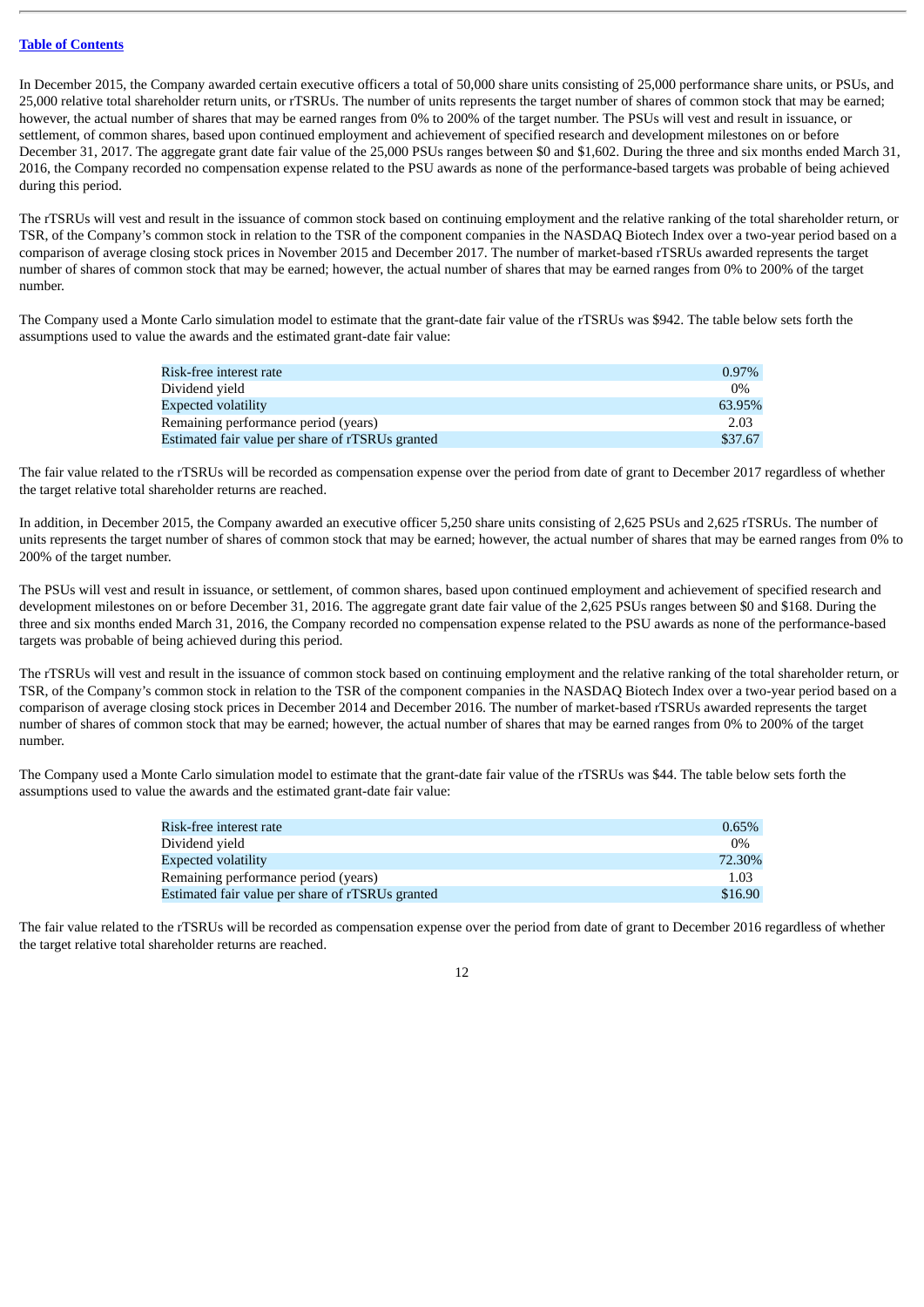The Company recognized stock-based compensation expense on all awards in the following expense categories:

|                            |         | <b>Three Months Ended</b><br>March 31. |         | <b>Six Months Ended</b><br>March 31, |  |  |  |
|----------------------------|---------|----------------------------------------|---------|--------------------------------------|--|--|--|
|                            | 2016    | 2015                                   | 2016    | 2015                                 |  |  |  |
| Research and development   | 588     | 396<br><b>CP</b>                       | \$1,302 | 637                                  |  |  |  |
| General and administrative | 1,794   | 1,034                                  | 3,072   | 1,820                                |  |  |  |
|                            | \$2,382 | 1.430                                  | \$4,374 | \$2,457                              |  |  |  |

As of March 31, 2016, the Company had an aggregate of \$26,432 of unrecognized stock-based compensation cost, which is expected to be recognized over a weighted average period of 2.5 years.

#### **9. Net Income (Loss) Per Share**

Basic and diluted net income (loss) per share attributable to common stockholders was calculated as follows for the three and six months ended March 31, 2016 and 2015:

|                                                           | <b>Three Months Ended</b><br>March 31, |    |            |     |            | <b>Six Months Ended</b><br>March 31, |            |
|-----------------------------------------------------------|----------------------------------------|----|------------|-----|------------|--------------------------------------|------------|
|                                                           | 2016                                   |    | 2015       |     | 2016       |                                      | 2015       |
| Basic net income (loss) per share:                        |                                        |    |            |     |            |                                      |            |
| Numerator:                                                |                                        |    |            |     |            |                                      |            |
| Net income (loss)                                         | \$<br>(1,645)                          | \$ | 28,753     | \$  | 24,544     | \$                                   | 70,762     |
| Denominator:                                              |                                        |    |            |     |            |                                      |            |
| Weighted average common shares outstanding-basic          | 18,920,790                             |    | 18,679,898 |     | 18,847,775 |                                      | 18,641,060 |
| Net income (loss) per share—basic                         | \$<br>(0.09)                           | \$ | 1.54       | \$. | 1.30       | \$                                   | 3.80       |
| Diluted net income (loss) per share:                      |                                        |    |            |     |            |                                      |            |
| Numerator:                                                |                                        |    |            |     |            |                                      |            |
| Net income (loss)                                         | \$<br>(1,645)                          | \$ | 28,753     | \$. | 24,544     | \$                                   | 70,762     |
| Denominator:                                              |                                        |    |            |     |            |                                      |            |
| Weighted average common shares outstanding—basic          | 18,920,790                             |    | 18,679,898 |     | 18,847,775 |                                      | 18,641,060 |
| Dilutive effect of common stock equivalents               |                                        |    | 588,667    |     | 376,946    |                                      | 634,909    |
| Weighted average common shares outstanding—diluted        | 18,920,790                             |    | 19,268,565 |     | 19,224,721 |                                      | 19,275,969 |
| Net income (loss) per share—diluted                       | (0.09)                                 |    | 1.49       |     | 1.28       |                                      | 3.67       |
| Antidilutive common stock equivalents excluded from above | 1.664.065                              |    | 696,445    |     | 1.184.760  |                                      | 489,123    |

The impact of dilutive common stock equivalents were excluded from the calculation of diluted net income (loss) per share for the three months ended March 31, 2016 due to the fact that the Company was in a loss position for the period.

As of March 31, 2016 the Company excluded 72,050 and 139,226 of unvested restricted stock units and performance based options, respectively, from the calculation of diluted net income per share attributable to common stockholders as these awards contain performance and market conditions that would not have been achieved as of March 31, 2016 had the measurement period been as of that date.

## **10. Income Taxes**

For the three months ended March 31, 2016 and March 31, 2015, the Company recorded an income tax provision of \$1,552 and \$20,018, respectively. The income tax provision for the three months ended March 31, 2016 and 2015 was primarily attributable to the tax provision on the earnings of the Company's domestic operations. During the three months ended March 31, 2016, the Company increased its estimate of its annual effective tax rate for fiscal 2016, which resulted in an income tax provision despite a pre-tax loss for the quarter. For the three months ended March 31, 2015 the Company's effective tax rate of 41.0% differs from the statutory rate of 35% primarily due to state income taxes and certain expenditures which are permanently not deductible for tax purposes.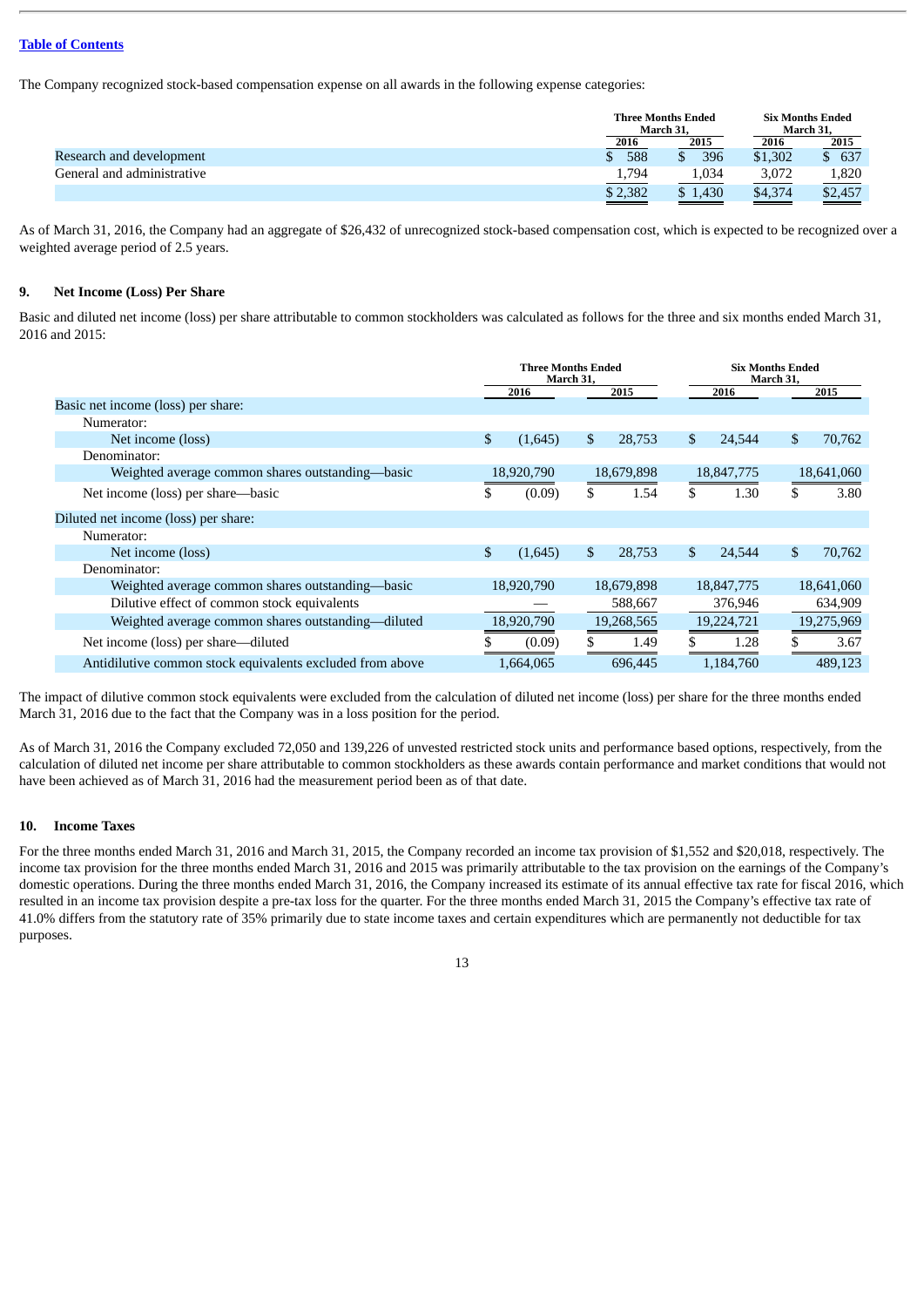For the six months ended March 31, 2016 and March 31, 2015, the Company recorded an income tax provision of \$11,286 and \$48,520, respectively, representing an effective tax rate of 31.5% and 40.7%, respectively. For the six months ended March 31, 2016, the Company's effective tax rate differs from the statutory rate of 35% primarily due to reinstatement of the federal research and development tax credits which are included in the Company's annual effective tax rate. For the six months ended March 31, 2015, the Company's effective tax rate differs from the statutory rate of 35% primarily due to state income taxes and certain expenditures which are permanently not deductible for tax purposes.

The Company files tax returns as prescribed by the tax laws of the jurisdictions in which it operates. In the normal course of business, the Company is subject to examination by federal and state jurisdictions, where applicable. There are currently no pending income tax examinations. The Company's tax years are still open under statute from 2008 to the present. Earlier years may be examined to the extent that tax credit or net operating loss carryforwards are used in future periods.

The Company had an unrecognized tax benefit of \$510 and \$448 as of March 31, 2016 and September 30, 2015, respectively. Unrecognized tax benefits represent tax positions for which reserves have been established. The Company's policy is to record interest and penalties related to uncertain tax positions as part of its income tax provision.

#### **11. Commitments and Contingencies**

#### **Leases**

The Company has an office and laboratory lease that expires in September 2022. Payment escalation as specified in the lease agreement is accrued such that rent expense is recognized on a straight-line basis over the term of occupancy. The Company recorded rent expense of \$507 and \$243 for the three months ended March 31, 2016 and 2015, respectively, and \$1,013 and \$480 for the six months ended March 31, 2016 and 2015, respectively.

In connection with the lease, the Company has outstanding a \$608 letter of credit, collateralized by a money market account. As of March 31, 2016 and September 30, 2015, the Company classified \$608 related to the letter of credit as restricted cash. Additionally, the lease, as amended, included a \$598 tenant improvement allowance from the landlord, which allowance is accounted for as a capital lease obligation.

#### **Intellectual Property Licenses**

The Company has a non-exclusive intellectual property license agreement with a third party, under which the Company is required to pay (1) annual maintenance fees of \$105 for each year that the agreement remains in effect, commencing on the first anniversary of the agreement, in order to maintain the right to use the license, and (2) a one-time fee of \$50 in each circumstance in which the Company provides the licensed intellectual property to one of its collaborators with the prior consent of the licensor.

The Company also has a non-exclusive license with respect to patents it uses in its HCV research. Under the license, the Company is obligated to pay milestones totaling up to \$5,000, plus low single digit royalties, for the development and regulatory approval of each HCV product outside of the Company's collaboration with AbbVie and any other collaboration it may enter into in the future with a partner that has already licensed these patents. During the six months ended March 31, 2016 the Company made a \$500 milestone payment under this license agreement upon its filing to commence clinical development of its cyclophilin inhibitor candidate. During the three and six months ended March 31, 2015, no events triggering such payment occurred.

#### **Litigation and Contingencies Related to Use of Intellectual Property**

From time to time, the Company may become subject to legal proceedings, claims and litigation arising in the ordinary course of business. The Company currently is not a party to any threatened or pending litigation. However, third parties might allege that the Company or its collaborators are infringing their patent rights or that the Company is otherwise violating their intellectual property rights. Such third parties may resort to litigation against the Company or its collaborators, which the Company has agreed to indemnify. With respect to some of these patents, the Company expects that it will be required to obtain licenses and could be required to pay license fees or royalties, or both. These licenses may not be available on acceptable terms, or at all. A costly license, or inability to obtain a necessary license, would have a material adverse effect on the Company's financial condition, results of operations or cash flows. The Company accrues contingent liabilities when it is probable that future expenditures will be made and such expenditures can be reasonably estimated.

#### **Indemnification Agreements**

In the ordinary course of business, the Company may provide indemnifications of varying scope and terms to customers, vendors, lessors, business partners, and other parties with respect to certain matters including, but not limited to, losses arising out of breach of such agreements, from services to be provided by the Company, or from intellectual property infringement claims made by third parties. In addition, the Company has entered into indemnification agreements with members of its board of directors and its executive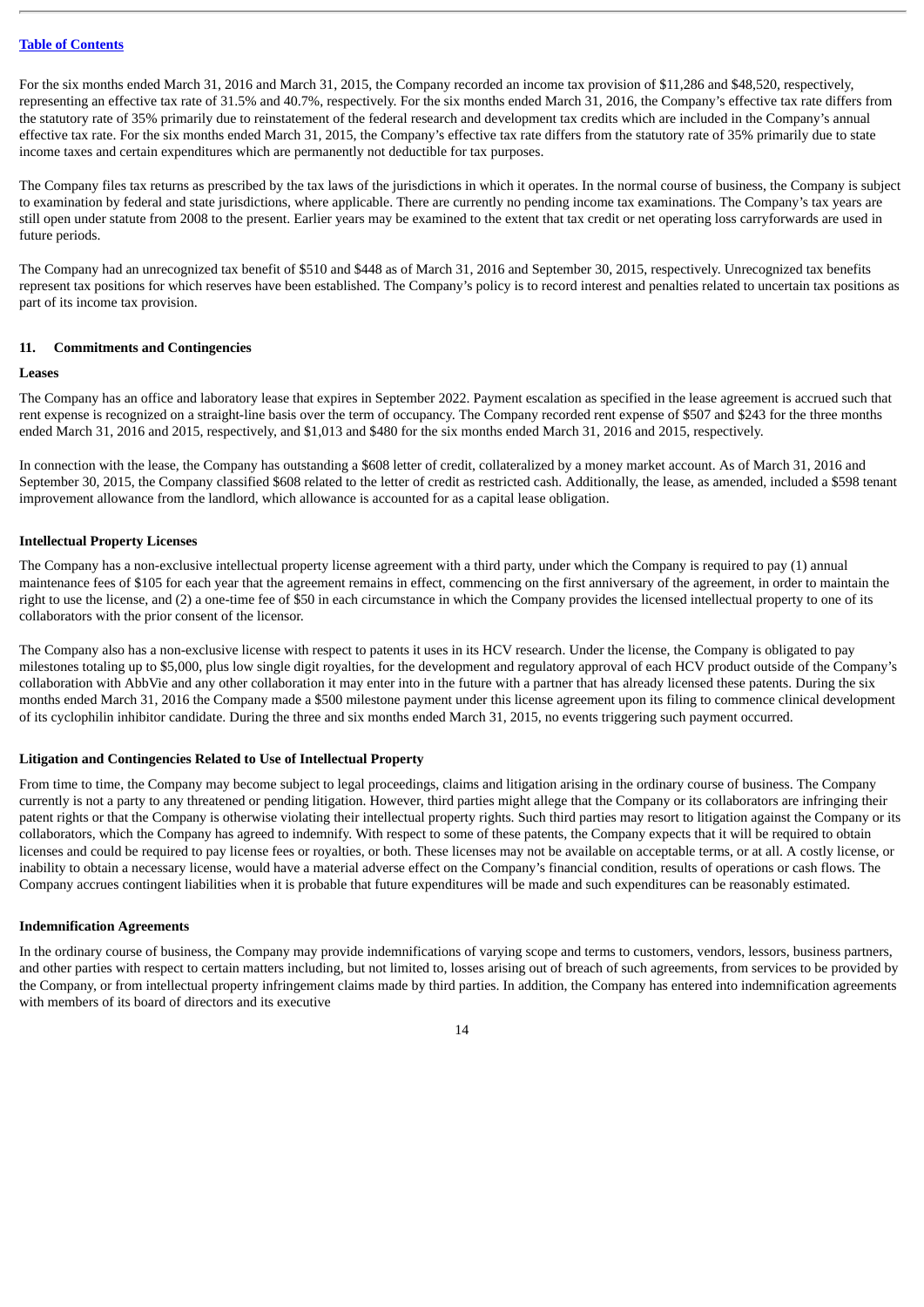officers that will require the Company, among other things, to indemnify them against certain liabilities that may arise by reason of their status or service as directors or officers. The maximum potential amount of future payments the Company could be required to make under these indemnification agreements is, in many cases, unlimited. To date, the Company has not incurred any material costs as a result of such indemnifications. In addition, the Company maintains officers and directors insurance coverage. The Company does not believe that the outcome of any claims under indemnification arrangements will have a material effect on its financial position, results of operations or cash flows, and it has not accrued any liabilities related to such obligations in its financial statements as of March 31, 2016.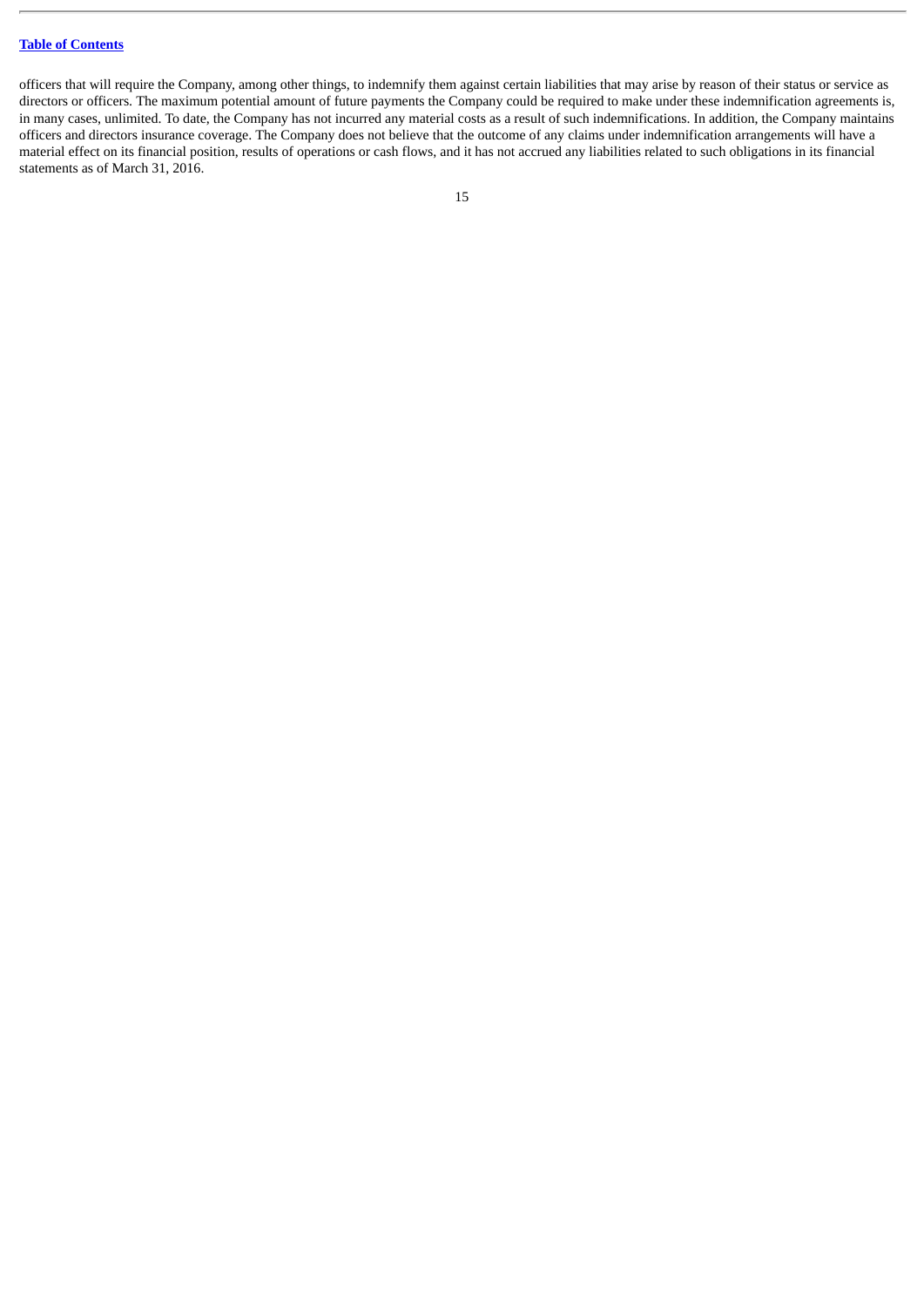#### <span id="page-15-0"></span>**ITEM 2. MANAGEMENT'S DISCUSSION AND ANALYSIS OF FINANCIAL CONDITION AND RESULTS OF OPERATIONS**

The following discussion and analysis of our financial condition and results of operations should be read in conjunction with the unaudited consolidated financial statements and notes thereto included elsewhere in this Quarterly Report on Form 10-Q and the audited consolidated financial statements and notes thereto for our fiscal year ended September 30, 2015 included in our Annual Report on Form 10-K for that fiscal year. This Quarterly Report on Form 10-Q contains "forward-looking statements" within the meaning of Section 21E of the Securities Exchange Act of 1934, as amended, or the Exchange Act. These statements are often identified by the use of words such as "may," "will," "expect," "believe," "anticipate," "intend," "could," "should," "estimate," or "continue," and similar expressions or variations. Such forward-looking statements are subject to risks, uncertainties and other factors that could cause actual results and the timing of certain events to differ materially from future results expressed or implied by such forward-looking statements. Factors that could cause or contribute to such differences include, but are not limited to, those discussed in the section titled "Risk Factors," set forth in Part II, Item 1A of this Quarterly Report on Form 10-O. The forward-looking statements in this Quarterly Report on Form 10-O represent our views as of the date of this Quarterly Report on Form 10-Q. We anticipate that subsequent events and developments will cause our views to change. However, while we may elect to update these forward-looking statements at some point in the future, we have no current intention of doing so except to the extent required by applicable law. You should, therefore, not rely on these forward-looking statements as representing our views as of any date subsequent to the date of this Quarterly Report *on Form 10-Q.*

#### **Overview**

We are a research and development-focused biotechnology company that uses its robust chemistry-driven approach and drug discovery capabilities to create small molecule drugs primarily for the treatment of viral infections and liver diseases. Our research and development is currently focused on four disease targets: hepatitis C virus, or HCV; hepatitis B virus, or HBV; non-alcoholic steatohepatitis, or NASH; and respiratory syncytial virus, or RSV. Our lead product, paritaprevir, a protease inhibitor designed for use against HCV, is a key compound in AbbVie's marketed HCV treatment regimens. We also have a second HCV protease inhibitor in phase 3 development with AbbVie, as well as a wholly-owned HCV program using a different class of molecules known as cyclophilin inhibitors, one of which is now in phase 1 development. In addition, we have a program in NASH, with a lead candidate, EDP-305, which we plan to take into clinical trials in the second half of calendar 2016. EDP-305 may have utility in primary biliary cholangitis, or PBC, as well. We also have research programs targeting HBV and RSV.

Our HCV protease inhibitors have been discovered and developed through our collaboration with AbbVie (formerly Abbott Laboratories), including:

- Paritaprevir: Paritaprevir is the protease inhibitor contained in VIEKIRA PAK® and AbbVie's other all-oral, interferon-free HCV treatment regimens currently marketed in the U.S., EU, Japan and other countries around the world. VIEKIRA PAK was approved and first sold in the U.S. in December 2014 for treatment of genotype 1 HCV, the most prevalent genotype of HCV in the U.S., EU and Japan. A regimen containing paritaprevir and only one other direct-acting antiviral, or DAA, is now approved in Japan (VIEKIRAX®, September 2015) for the treatment of genotype 1 HCV and in the U.S. (TECHNIVIE™, July 2015), EU (VIEKIRAX, January 2015) and other countries for the treatment of genotype 4 HCV.
- ABT-493: Our second protease inhibitor, ABT-493, is being developed by AbbVie in combination with its next-generation NS5A inhibitor, ABT-530, as a pan-genotypic, once daily, all oral, fixed-dose combination treatment for HCV. AbbVie is now conducting a series of Phase 2 and 3 registrational trials with this investigational combination treatment, which will investigate 8-week and 12-week courses of this once-daily 2-DAA combination against all six major genotypes of HCV as well as subpopulations of patients with cirrhosis, renal impairment or failure on prior treatment regimens. AbbVie is planning for the first approval of this treatment in the U.S. in calendar 2017. AbbVie has completed several Phase 2 clinical studies of this investigational 2-DAA treatment and has most recently reported the following results from its Surveyor 1 and 2 studies:
	- After 8 weeks of treatment with doses at or closest to the Phase 3 clinical dose, SVR12 rates were 97-98% in genotype 1, 2 or 3 HCV patients without cirrhosis.
	- 100% percent SVR12 rates were achieved within 12 weeks of treatment in genotype 3 patients with compensated cirrhosis (Child-Pugh A) new to therapy.
	- 100% percent SVR12 rates were achieved within 12 weeks of treatment in genotypes 4, 5 or 6 patients without cirrhosis; study of 8 week treatment duration in patients with these genotypes is ongoing.

In fiscal 2015, we received \$125 million in milestone payments for commercialization regulatory approvals of paritaprevir, and we earned \$34.1 million in royalties on the portion of AbbVie's net sales of its HCV regimens allocated to paritaprevir. In the first six months of our fiscal 2016, we received a \$30 million milestone payment for the November 2015 reimbursement approval of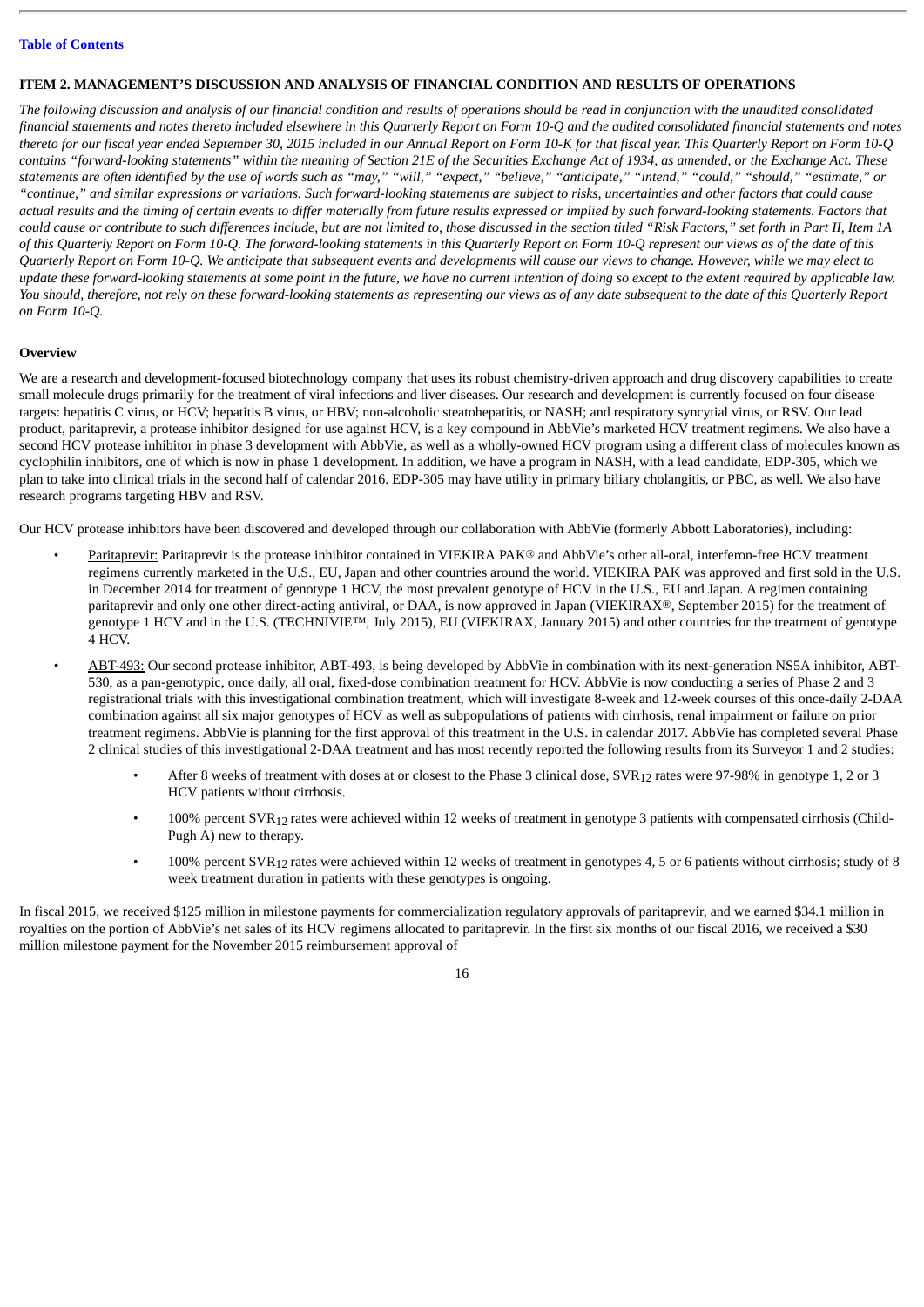paritaprevir in Japan, and earned \$30.9 million in royalties on the portion of AbbVie's net sales of its HCV regimens allocated to paritaprevir. We earned \$13.0 million of those royalties in the three months ended March 31, 2016. We had \$245.6 million in cash and marketable securities at March 31, 2016, exclusive of the \$13.0 million in royalty receivables due to us from AbbVie at that date. These existing resources will allow us to continue to invest for the foreseeable future in our current research and development programs in virology, namely HCV, HBV and RSV, and in liver disease (non-virology), namely NASH and PBC:

- EDP-494: We have a cyclophilin inhibitor, EDP-494, for which we initiated a clinical trial in HCV in the first quarter of calendar 2016 to demonstrate its potential benefit as a host targeted antiviral, or HTA. Cyclophilin is a protein in the human body that has been shown to be involved in HCV replication. By focusing on this human, or host, target rather than a viral target, we have selected a mechanism shown to be less susceptible to the HCV resistance that can occur due to viral mutation in response to therapy. We believe that cyclophilin inhibitors will be particularly valuable in the setting of resistance associated variants, or RAVs, of HCV. The presence of pre-treatment, or baseline, RAVs in treatment-naïve patients, and the emergence of treatment emergent RAVs in treatment-experienced patients, can result in reduced ability to eradicate the HCV virus. Since cyclophilin is a human host target, and not a viral target, cyclophilin inhibitors are not affected by changes in the virus and, therefore, use of this class of inhibitor may provide a unique solution for a subset of hard-to-treat HCV patients. We plan to develop EDP-494 for use in combination with one or more DAAs for the treatment of any emerging HCV resistance to currently approved therapies and other therapies under development for HCV that use DAAs. It is also possible that an EDP-494-containing regimen may find utility in other hardto-treat subpopulations of HCV patients.
- EDP-305: We are also working on multiple compounds that selectively bind to and activate the farnesoid X receptor, referred to as FXR agonists, which we plan to develop for use in the treatment of NASH, and possibly PBC, both of which are liver diseases with very few therapeutic options. We plan to initiate clinical trials of our lead FXR agonist candidate, EDP-305, in the second half of calendar 2016.
- HBV and RSV: We also have other programs to discover and develop new chemical entities for the treatment of HBV and RSV. In HBV, our initial focus is on core inhibitors, a mechanism with early clinical validation based on a compound from Novira (now part of Johnson & Johnson). In RSV, our initial efforts are concentrated on non-fusion inhibitors. For successful therapy for both HBV and RSV, we believe that it may be necessary to utilize more than one compound/mechanism and therefore are pursuing multiple approaches in those programs. We intend to advance a candidate compound into the clinic in at least one of these two programs in calendar 2017.

We have utilized our internal chemistry and drug discovery capabilities to generate all of our development-stage programs.

We are currently funding all research and development for our internal programs. We have prioritized our cyclophilin program because we believe that highbarrier-to-resistance mechanisms are going to be increasingly important for the treatment of HCV patients, including those that have failed on current DAA therapies. We expect to incur substantially greater expenses as we continue to advance our cyclophilin inhibitor, EDP-494, through Phase 1 clinical development, which began in January 2016. We are also funding our FXR agonist program, including substantial preclinical development work, which we expect will enable us to initiate clinical development of our lead candidate, EDP-305, in the second half of calendar 2016. In addition, we have increased expenses in fiscal 2016 as we advance other compounds into substantial preclinical development.

Since commencing our operations in 1995, we have devoted substantially all of our resources to the discovery and development of novel compounds for the treatment of infectious diseases and liver diseases. For the periods included in this report we have funded our operations primarily through payments received under our collaborations and a NIAID government contract, as well as net proceeds of approximately \$59.9 million that we received from our March 2013 IPO, after deducting underwriting discounts and commissions.

Our revenue from our collaboration agreements has resulted in our reporting net income in each of our past five fiscal years. We expect that our revenue in the near term will continue to be dependent on our collaboration with AbbVie, including royalties from sales of paritaprevir-containing regimens and potential milestone payments and royalties from the development program for ABT-493, our second protease inhibitor being developed with AbbVie. Given the schedule of potential milestone payments and the uncertainties due to the nature and timing of clinical development and regulatory approval and market acceptance of any AbbVie regimen containing ABT-493, as well as uncertainty regarding the extent of royalty payments related to paritaprevir, we cannot be certain as to when or whether we will receive further milestone payments or the extent of our royalty revenues under this collaboration or whether we will continue to report net income in future periods.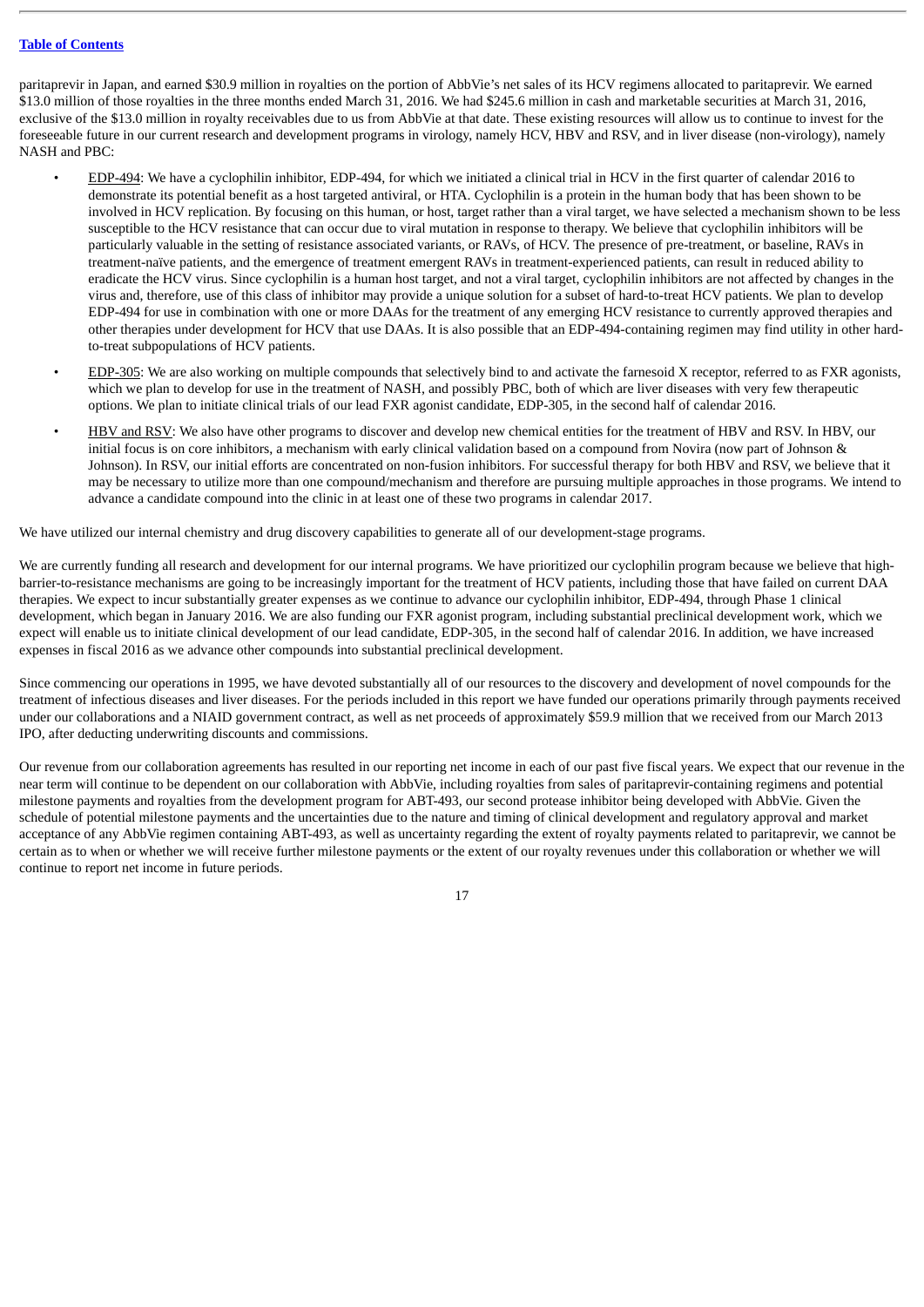

NOTE: "/r" refers to ritonavir: "NS5A" refers to AbbVie's NS5A inhibitor ombitasvir; "NNuc" refers to AbbVie's non-nucleoside polymerase inhibitor<br>dasabuvir: "ABT-530" refers to AbbVie's second NS5A inhibitor; "RBV" refers

#### **Financial Operations Overview**

#### *Revenue*

Since our inception, our revenue has been derived from two primary sources: collaboration agreements with pharmaceutical companies and one government research and development contract. We have entered into three significant collaboration agreements and contracts since 2006, the most significant of which is our collaboration agreement with AbbVie. Our second collaboration was with Novartis, from February 2012 through September 2014. In addition, from September 2011 through August 2015, we had a contract with NIAID, which funded the preclinical and early clinical development of an antibiotic product candidate for potential use in biodefense.

Beginning in our fiscal year ended September 30, 2015, we generated royalty revenue from AbbVie's net sales allocable to paritaprevir, which is part of AbbVie's treatment regimens for HCV approved in the U.S. in December 2014, in the EU in January 2015 and in dozens of other countries since then. AbbVie received reimbursement approval for paritaprevir in Japan in November 2015.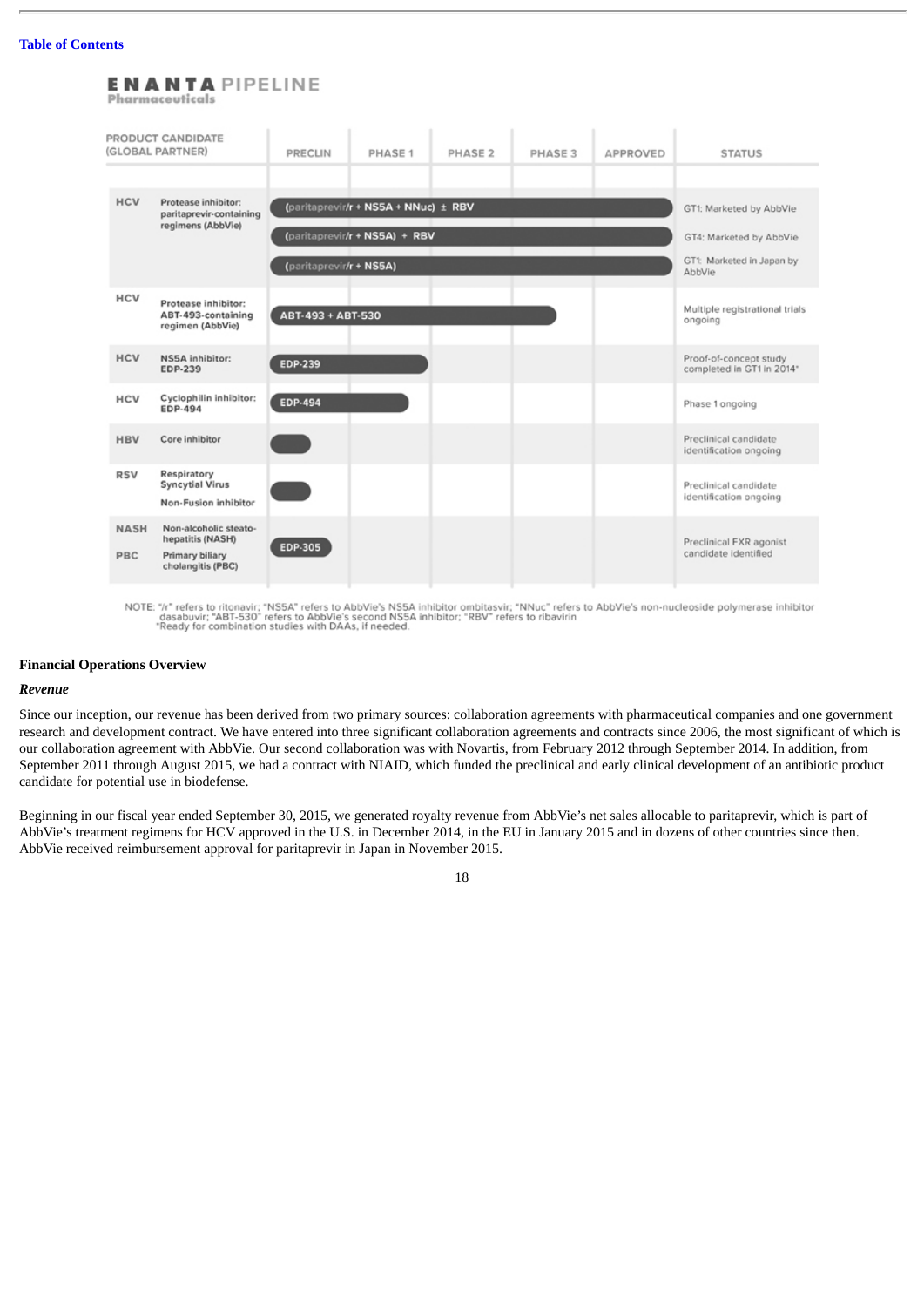The following table is a summary of revenue recognized from our collaboration agreement and our government contract for the three and six months ended March 31, 2016 and 2015:

|                    |                   | <b>Three Months Ended</b><br>March 31, |          | <b>Six Months Ended</b><br>March 31, |
|--------------------|-------------------|----------------------------------------|----------|--------------------------------------|
|                    | 2016              | 2015                                   | 2016     | 2015                                 |
|                    |                   | (in thousands)                         |          |                                      |
| AbbVie agreement:  |                   |                                        |          |                                      |
| Milestone payments | $\hspace{0.05cm}$ | \$50,000                               | \$30,000 | \$125,000                            |
| Rovalties          | 13,004            | 6,961                                  | 30,873   | 8,353                                |
| NIAID contract     |                   | 406                                    | 576      | 1,512                                |
| Total revenue      | \$13,004          | \$57,367                               | \$61,449 | \$134,865                            |

#### *AbbVie Agreement*

Since all of our research obligations under the AbbVie agreement were concluded by June 30, 2011, all milestone payments received since then, have been recognized as revenue upon achievement of each milestone by AbbVie. During the six months ended March 31, 2016 we earned and recognized as revenue a \$30.0 million milestone payment upon AbbVie's achievement of commercialization regulatory approval of a paritaprevir-containing regimen in Japan. During the six months ended March 31, 2015, we earned and recognized as revenue a \$75.0 million milestone payment related to AbbVie's FDA approval of a combination containing paritaprevir. We also earned and recognized as revenue a \$50.0 million milestone payment from AbbVie upon commercialization regulatory approval of a similar regimen in Europe during that same period in 2015. Under the terms of the AbbVie agreement, we are eligible to receive additional future milestone payments from AbbVie totaling up to \$80.0 million related to the successful commercialization regulatory approvals in major markets of the first HCV treatment regimen incorporating another of our collaboration's protease inhibitors.

We also receive annually tiered, double-digit royalties per product on AbbVie's net sales allocable to any one of our collaboration's protease inhibitors. Under the terms of our agreement, as amended in October 2014, 30% of net sales of 3-DAA regimens containing paritaprevir and 45% of net sales of 2-DAA regimens containing paritaprevir are allocated to paritaprevir for purposes of calculating our annually tiered royalties. Beginning with each January 1 the cumulative net sales of a given royalty-bearing product start at zero for purposes of calculating the tiered royalties.

#### *Operating Expenses*

The following table summarizes our operating expenses for the three and six months ended March 31, 2016 and 2015:

|                            |          | <b>Three Months Ended</b><br>March 31. |          | <b>Six Months Ended</b><br>March 31. |
|----------------------------|----------|----------------------------------------|----------|--------------------------------------|
|                            | 2016     | 2015                                   | 2016     | 2015                                 |
|                            |          | (in thousands)                         |          |                                      |
| Research and development   | \$9,143  | \$5,368                                | \$18,176 | \$9,887                              |
| General and administrative | 4.426    | 3,438                                  | 8,244    | 6,207                                |
| Total operating expenses   | \$13,569 | \$8,806                                | \$26,420 | \$16,094                             |

#### *Research and Development Expenses*

Research and development expenses consist of costs incurred to conduct basic research, such as the discovery and development of novel small molecules as therapeutics. We expense all costs of research and development as incurred. These expenses consist primarily of:

- personnel costs, including salaries, related benefits and stock-based compensation for employees engaged in scientific research and development functions;
- third-party contract costs relating to research, formulation, manufacturing, preclinical study and clinical trial activities;
- third-party license fees;
- laboratory consumables; and
- allocated facility-related costs.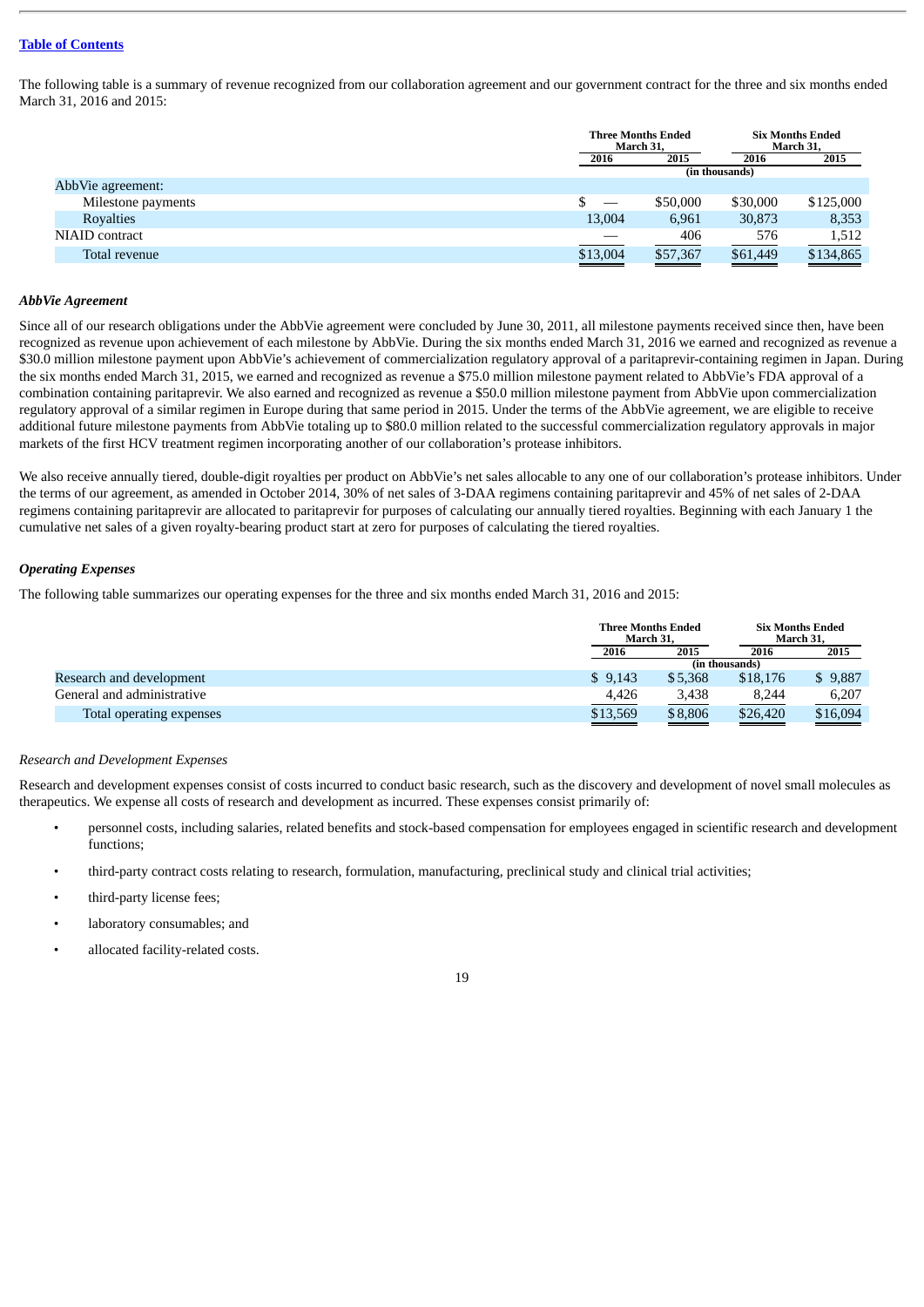Project-specific expenses reflect costs directly attributable to our clinical development candidates and preclinical candidates nominated and selected for further development. Remaining research and development expenses are reflected in research and drug discovery, which represents early-stage drug discovery programs. At any given time, we typically have several active early stage research and drug discovery projects. Our internal resources, employees and infrastructure are not directly tied to any individual research or drug discovery project and are typically deployed across multiple projects. As such, we do not maintain information regarding costs incurred for our early-stage research and drug discovery programs on a project-specific basis.

We expect that our research and development expenses will continue to increase in the future as we advance our cyclophilin inhibitor program for HCV and our research and development efforts in NASH, HBV and RSV.

Our research and drug discovery programs are at early stages; therefore, the successful development of our product candidates is highly uncertain and may not result in approved products. Completion dates and completion costs can vary significantly for each product candidate and are difficult to predict. Given the uncertainty associated with clinical trial enrollments and the risks inherent in the development process, we are unable to determine the duration and completion costs of the current or future clinical trials of our product candidates or if, or to what extent, we will generate revenue from the commercialization and sale of any of our product candidates. We anticipate that we will make determinations as to which development programs to pursue and how much funding to direct to each program on an ongoing basis in response to the preclinical and clinical success of each product candidate, as well as ongoing assessments of the commercial potential of each product candidate.

#### *General and Administrative Expenses*

General and administrative expenses consist primarily of personnel costs, which include salaries, related benefits and stock-based compensation, of our executive, finance, business and corporate development and other administrative functions. General and administrative expenses also include travel expenses, allocated facility-related costs not otherwise included in research and development expenses, director's and officer's liability insurance premiums, and professional fees for auditing, tax and legal services and patent expenses.

#### *Other Income (Expense)*

*Interest income.* Interest income consists of interest earned on our cash equivalents and short-term and long-term marketable securities balances

*Interest expense*. Interest expense consists of interest expense related to our capital lease obligation and to the value of accrued third-party license fees.

Change in fair value of warrant liability and Series 1 nonconvertible preferred stock. We have issued warrants for the purchase of our Series 1 nonconvertible preferred stock and we have issued Series 1 nonconvertible preferred stock, both of which we believe are financial instruments that may require a transfer of assets because of the liquidation preference features of the underlying stock. Therefore, we have classified these warrants and Series 1 nonconvertible preferred stock as liabilities that we remeasure to fair value at each reporting period and we record the changes in the fair value of the warrants and Series 1 nonconvertible preferred stock as a component of other income (expense).

#### *Income Tax Expense*

Income tax expense is based on our best estimate of applicable income tax rates for the entire fiscal year applied to pre-tax profit reported for the year to date period.

#### **Critical Accounting Policies**

Our consolidated financial statements are prepared in accordance with accounting principles generally accepted in the United States of America. The preparation of our consolidated financial statements and related disclosures requires us to make estimates and assumptions that affect the reported amount of assets, liabilities, revenue, costs and expenses, and related disclosures. We believe that the estimates and assumptions involved in the accounting policies described below may have the greatest potential impact on our consolidated financial statements and, therefore, consider these to be our critical accounting policies. We evaluate our estimates and assumptions on an ongoing basis. Our actual results may differ from these estimates under different assumptions and conditions. See also our Annual Report on Form 10-K for the fiscal year ended September 30, 2015 (referred to as our 2015 Form 10-K) for information about these accounting policies as well as a description of our other significant accounting policies. We believe that of our significant accounting policies, the following accounting policies involve the most judgment and complexity:

• Revenue recognition;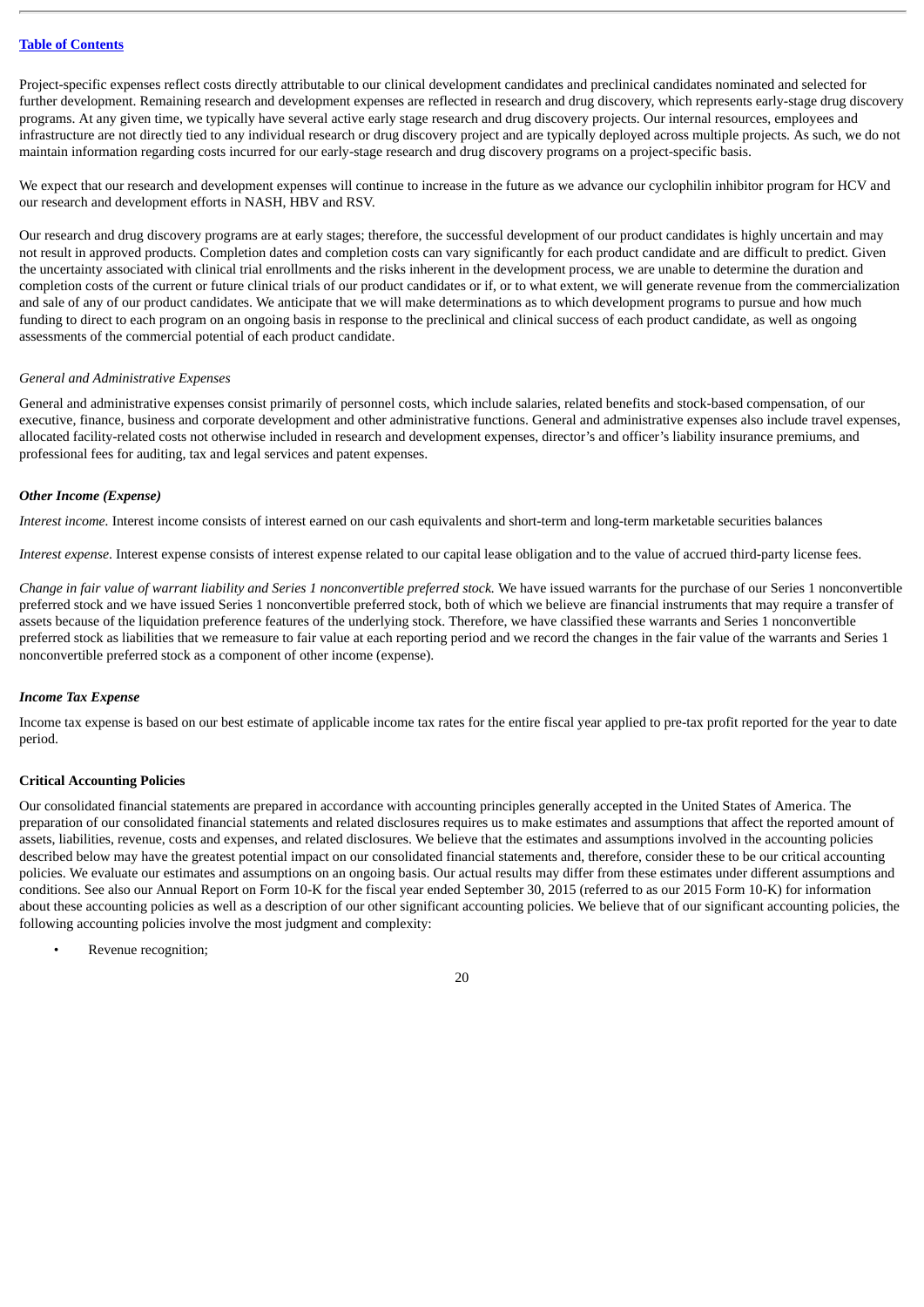- Income taxes;
- Stock-based compensation; and
- Fair value of warrants and related preferred stock.

Accordingly, we believe the policies set forth above are critical to fully understanding and evaluating our financial condition and results of operations. If actual results or events differ materially from the estimates, judgments and assumptions used by us in applying these policies, our reported financial condition and results of operations could be materially affected.

There have been no material changes in our critical accounting policies since September 30, 2015. For further information, please see the discussion of critical accounting policies included in our 2015 Form 10-K.

## **Results of Operations**

#### *Comparison of Three Months Ended March 31, 2016 and 2015*

|                                                                        | <b>Three Months Ended</b><br>March 31. |                |
|------------------------------------------------------------------------|----------------------------------------|----------------|
|                                                                        | 2016                                   | 2015           |
|                                                                        |                                        | (in thousands) |
| Revenue                                                                | \$13,004                               | \$57,367       |
| Research and development expenses                                      | 9.143                                  | 5,368          |
| General and administrative expenses                                    | 4,426                                  | 3,438          |
| Other income (expense):                                                |                                        |                |
| Interest income                                                        | 408                                    | 229            |
| Interest expense                                                       | (11)                                   | (2)            |
| Change in fair value of warrant liability and Series 1 preferred stock | 75                                     | (17)           |
| Income tax provision                                                   | (1,552)                                | (20, 018)      |

#### *Revenue.*

|                    |          | <b>Three Months Ended</b><br>March 31, |
|--------------------|----------|----------------------------------------|
|                    | 2016     | 2015                                   |
|                    |          | (in thousands)                         |
| AbbVie agreement:  |          |                                        |
| Milestone payments |          | \$50,000                               |
| <b>Royalties</b>   | 13,004   | 6,961                                  |
| NIAID contract     |          | 406                                    |
| Total revenue      | \$13,004 | \$57,367                               |

We recognized revenue of \$13.0 million during the three months ended March 31, 2016, as compared to \$57.4 million during the three months ended March 31, 2015. During the three months ended March 31, 2016, revenue consisted of royalties on the portion of AbbVie's net sales of its HCV treatment regimens allocable to paritaprevir. During the three months ended March 31, 2015, revenue consisted of a \$50.0 million milestone payment from AbbVie upon commercialization regulatory approval of paritaprevir-containing regimens in Europe, \$7.0 million in royalties on the portion of AbbVie's net sales of its HCV treatment regimen allocable to paritaprevir, and \$0.4 million under our contract with NIAID, which ended in fiscal 2015.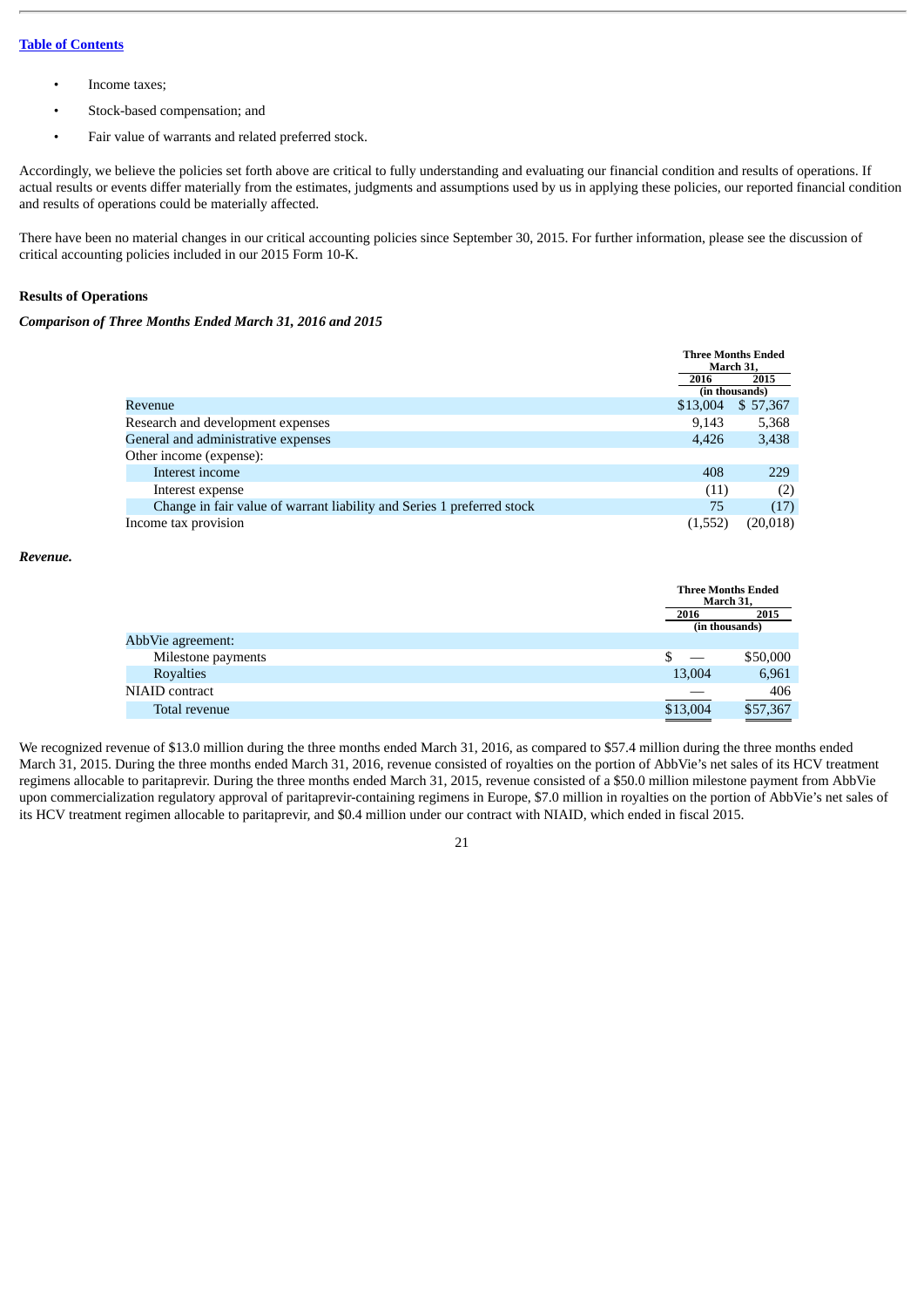#### *Research and development expenses.*

|                                         |         | <b>Three Months Ended</b><br>March 31, |
|-----------------------------------------|---------|----------------------------------------|
|                                         | 2016    | 2015                                   |
|                                         |         | (in thousands)                         |
| R&D programs:                           |         |                                        |
| Virology                                | \$4,668 | \$2,475                                |
| Liver disease                           | 4,255   | 1,737                                  |
| Other                                   | 220     | 1,156                                  |
| Total research and development expenses | \$9,143 | \$5,368                                |

Research and development expenses increased \$3.8 million from the three months ended March 31, 2015, as compared to the same period in 2016. The increase was primarily due to an increase in headcount to support our preclinical activities, expansion of our research facility and an increase in clinical and preclinical activities in our virology and liver disease programs.

*General and administrative expenses.* General and administrative expenses increased by \$1.0 million from the three months ended March 31, 2015, as compared to the same period in 2016. The increase was primarily due to an increase in stock-based compensation expense related to an increase in headcount, additional stock option grants to employees, and achievement of performance-based option milestones granted to management.

*Other income (expense).* Changes in components of other income (expense), net, were as follows:

*Interest income*. The increase in interest income for the three months ended March 31, 2016, as compared to the same period in 2015, was due to higher average investment balances in the second fiscal quarter of 2016 as compared to 2015.

Change in fair value of warrant liability and Series 1 nonconvertible preferred stock. During the three months ended March 31, 2016, we recorded income due to a decrease in the fair value of our warrant liability and Series 1 nonconvertible preferred stock as a result of the remeasurement of our warrant liability and Series 1 nonconvertible preferred stock. During the same period in 2015, we recorded an expense due to an increase in the fair value of our warrant liability and Series 1 nonconvertible preferred stock as a result of the remeasurement of our warrant liability and Series 1 nonconvertible preferred stock.

*Income tax expense.* For the three months ended March 31, 2016 and March 31, 2015, we recorded an income tax provision of \$1.6 million and \$20.0 million, respectively. For the three months ended March 31, 2016 we increased our estimate of our annual effective tax rate for fiscal 2016, which resulted in an income tax provision of \$1.6 million, despite our pre-tax loss for the quarter. For the three months ended March 31, 2015 we recorded an income tax provision of \$20.0 million, which represented an effective tax rate of 41.0%.

## *Comparison of Six Months Ended March 31, 2016 and 2015*

|                                                                        | <b>Six Months Ended</b><br>March 31. |                |
|------------------------------------------------------------------------|--------------------------------------|----------------|
|                                                                        | 2016                                 | 2015           |
|                                                                        |                                      | (in thousands) |
| Revenue                                                                | \$61,449                             | \$134,865      |
| Research and development expenses                                      | 18,176                               | 9,887          |
| General and administrative expenses                                    | 8.244                                | 6,207          |
| Other income (expense):                                                |                                      |                |
| Interest income                                                        | 764                                  | 356            |
| Interest expense                                                       | (23)                                 | (4)            |
| Change in fair value of warrant liability and Series 1 preferred stock | 60                                   | 159            |
| Income tax provision                                                   | (11,286)                             | (48, 520)      |

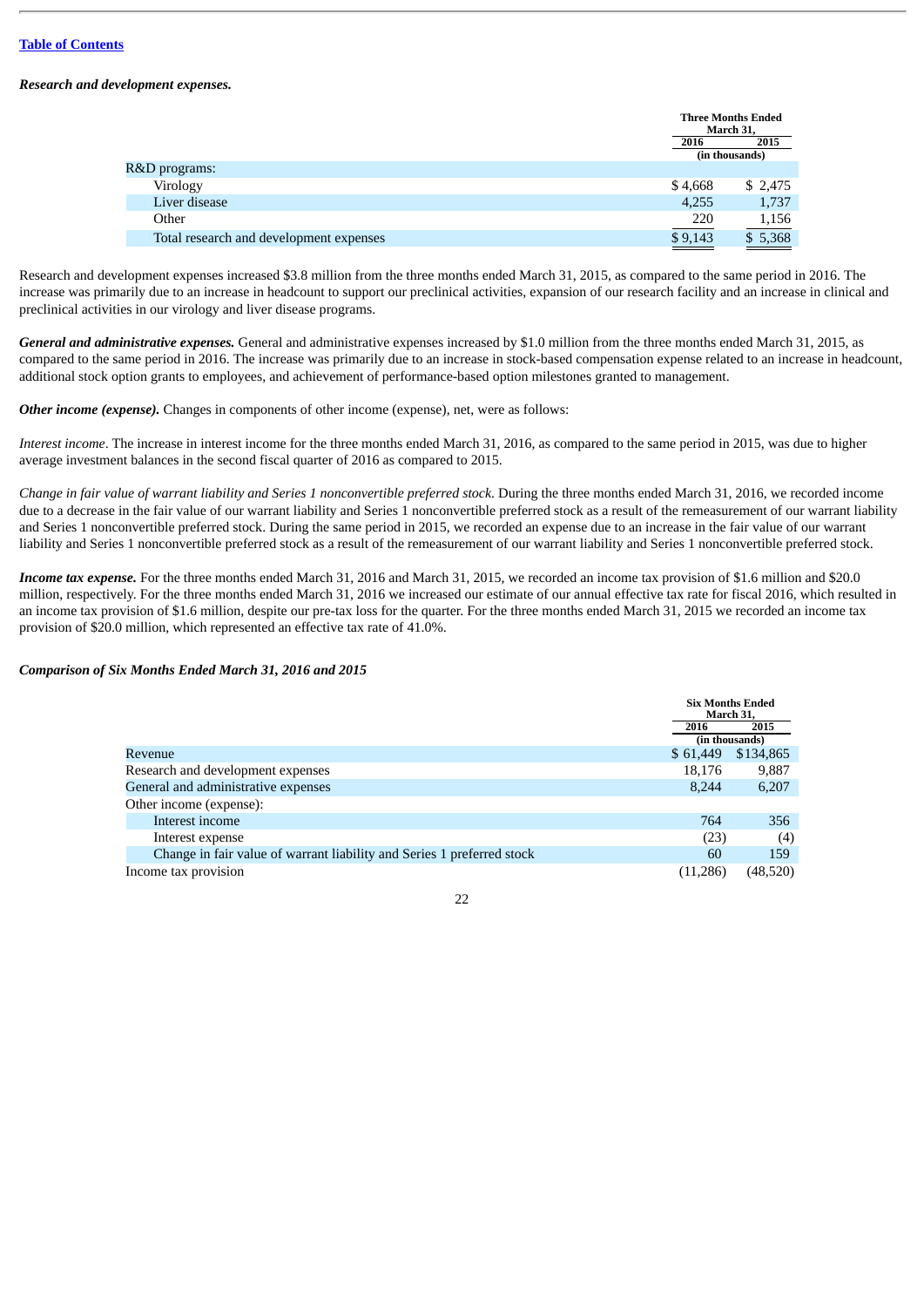#### *Revenue.*

|                    |          | <b>Six Months Ended</b><br>March 31, |  |
|--------------------|----------|--------------------------------------|--|
|                    | 2016     | 2015                                 |  |
|                    |          | (in thousands)                       |  |
| AbbVie agreement:  |          |                                      |  |
| Milestone payments | \$30,000 | \$125,000                            |  |
| <b>Royalties</b>   | 30,873   | 8,353                                |  |
| NIAID contract     | 576      | 1,512                                |  |
| Total revenue      | \$61,449 | \$134,865                            |  |

We recognized revenue of \$61.4 million during the six months ended March 31, 2016, as compared to \$134.9 million during the six months ended March 31, 2015. During the six months ended March 31, 2016 and 2015, we recognized \$30.0 million and \$125.0 million, respectively, in milestone payments under our collaboration with AbbVie as a result of regulatory approvals for AbbVie's paritaprevir-containing regimens in Japan and the U.S. and EU, respectively. We earned royalties of \$30.9 million and \$8.4 million during the six months ended March 31, 2016 and 2015, respectively, related to net sales of AbbVie's paritaprevir-containing regimens. Government contract revenue was \$0.6 million and \$1.5 million during the six months ended March 31, 2016 and 2015, respectively, under our contract with NIAID which ended in fiscal 2015. We recognized revenue under our NIAID contract in the first quarter of fiscal 2016 based on final billings after the contract was completed at the end of fiscal 2015.

#### *Research and development expenses.*

|                                         |                | <b>Six Months Ended</b><br>March 31, |  |
|-----------------------------------------|----------------|--------------------------------------|--|
|                                         | 2016           | 2015                                 |  |
|                                         | (in thousands) |                                      |  |
| R&D programs:                           |                |                                      |  |
| Virology                                | \$9,016        | \$4,778                              |  |
| Liver disease                           | 8,564          | 2,497                                |  |
| Other                                   | 596            | 2,612                                |  |
| Total research and development expenses | \$18,176       | \$9,887                              |  |

Research and development expenses increased \$8.3 million from the six months ended March 31, 2015, as compared to the same period in 2016. The increase was primarily due to an increase in headcount to support our preclinical activities, expansion of our research facility and an increase in clinical and preclinical activities in our virology and liver disease programs.

*General and administrative expenses.* General and administrative expenses increased by \$2.0 million from the six months ended March 31, 2015, as compared to the same period in 2016. The increase was primarily due to an increase in stock-based compensation expense as a result of an increase in headcount, additional stock option grants to employees, and achievement of performance-based option milestones granted to management.

*Other income (expense).* Changes in components of other income (expense), net, were as follows:

*Interest income*. The increase in interest income for the six months ended March 31, 2016, as compared to the six months ended March 31, 2015, was due to higher average investment balances in the first six months of 2016 as compared to the same period in 2015.

Change in fair value of warrant liability and Series 1 nonconvertible preferred stock. During the six months ended March 31, 2016 and 2015, we recorded income due to a decrease in the fair value of our warrant liability and Series 1 nonconvertible preferred stock as a result of the remeasurement of our warrant liability and Series 1 nonconvertible preferred stock.

*Income tax expense.* For the six months ended March 31, 2016 and March 31, 2015, we recorded an income tax provision of \$11.3 million and \$48.5 million, respectively, representing an estimated annual effective tax rate of 31.5% and 40.7%, respectively. For the six months ended March 31, 2016 our estimated annual effective tax rate was lower than in the comparable period of 2015 primarily due to Congress' reinstatement of federal research and development tax credits during the most recent fiscal year which is included in the 2016 annual effective tax rate.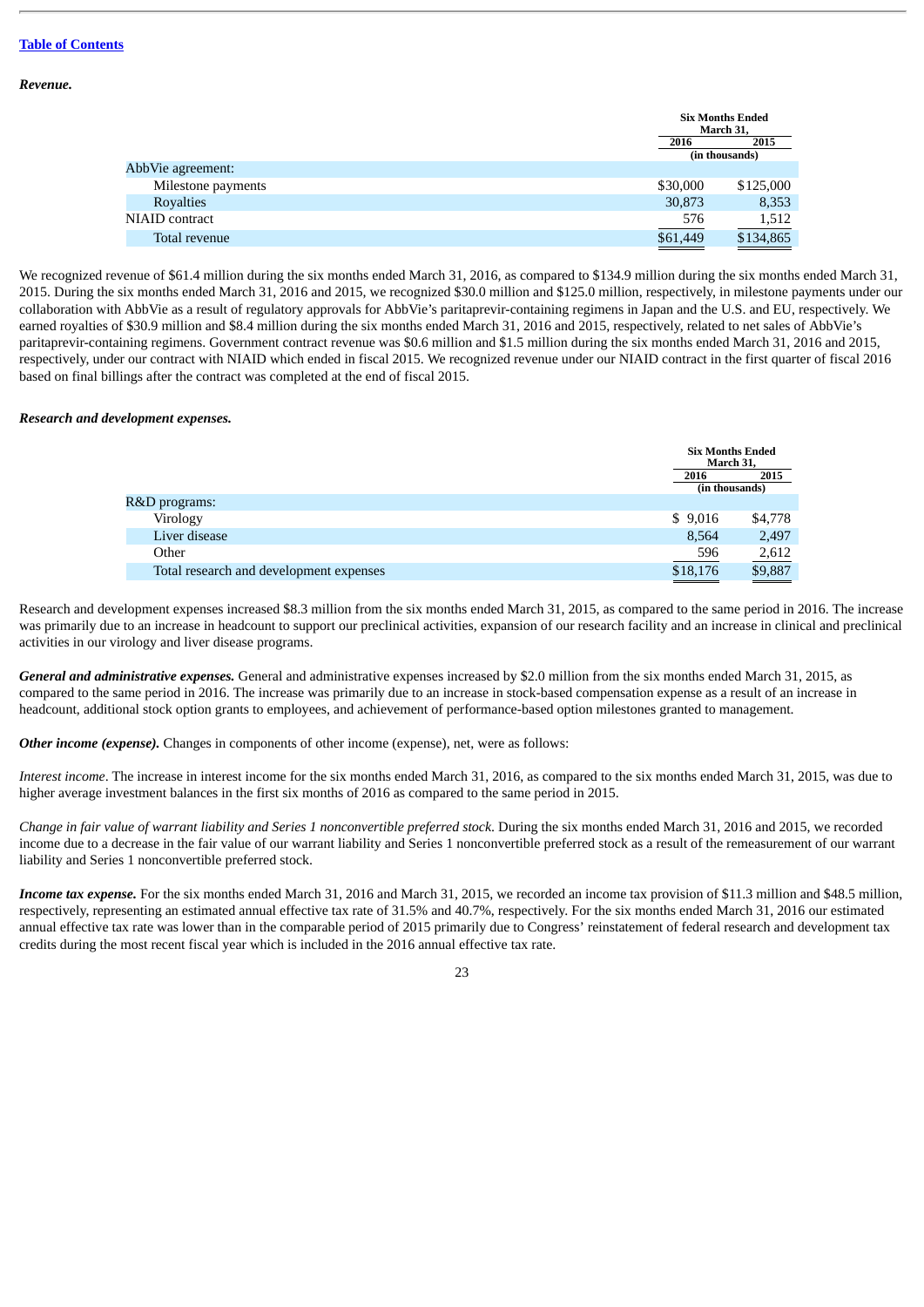#### **Liquidity and Capital Resources**

At March 31, 2016, our principal sources of liquidity were cash, cash equivalents and short-term and long-term marketable securities totaling \$245.6 million.

From our inception through March 31, 2016, we have financed our operations, primarily through contract payments under our collaborations, government research and development contracts and grants, private placements, and our initial public offering of our equity. The following table shows a summary of our cash flows for the six months ended March 31, 2016 and 2015.

|                             |            | <b>Six Months Ended</b><br>March 31, |  |  |
|-----------------------------|------------|--------------------------------------|--|--|
|                             | 2016       | 2015                                 |  |  |
| Cash provided by (used in): |            | (in thousands)                       |  |  |
| Operating activities        | \$40,047   | 93,251<br>S.                         |  |  |
| Investing activities        | \$ (6,089) | \$(100,458)                          |  |  |
| <b>Financing activities</b> | 676        | 2,259<br>\$                          |  |  |

#### *Net cash provided by operating activities*

The decrease in cash provided by operating activities of \$53.2 million from the six months ended March 31, 2015 to the same period in 2016 is primarily driven by a decrease in cash receipts of \$64.2 million under our collaboration with AbbVie. We received \$62.2 million in cash from AbbVie during the first six months of fiscal 2016 compared to \$126.4 million during the first six months of 2015. Receipts from AbbVie in the first six months of 2015 were primarily triggered by achievement of milestones upon commercialization regulatory approval in the U.S. and EU for AbbVie's first HCV treatment regimen containing paritaprevir. In the first six months of 2016, we generated cash receipts from a \$30.0 million payment upon commercialization regulatory approval of paritaprevir in Japan and royalties of \$32.2 million based on AbbVie's net sales of its HCV regimens. In addition, we increased cash spending on research and development by \$7.6 million during the first six months of 2016 compared to the same period in 2015 in order to progress clinical and preclinical studies in our proprietary programs. This decrease in our cash balance was partially offset by a decrease of \$16.4 million in income tax payments in 2016 as compared to 2015.

#### *Net cash used in investing activities*

The decrease in cash used in investing activities of \$94.4 million from the six months ended March 31, 2015 to the same period in 2016 was driven by timing of purchases and maturities of marketable securities. During the six months ended March 31, 2016, we utilized \$84.6 million of cash to purchase marketable securities, offset by \$82.2 million of cash received from the maturity of marketable securities, compared to \$135.8 million of cash used to purchase marketable securities, offset by maturities of marketable securities of \$33.7 million and sales of marketable securities of \$2.2 million in the same comparable period in 2015. During the six months ended March 31, 2016 we also utilized cash of \$3.7 million as part of the expansion of our research facility compared to \$0.4 million of cash used to purchase fixed assets in the same comparable period in 2015.

#### *Net cash provided by financing activities*

The decrease in net cash provided by financing activities of \$1.6 million from the six months ended March 31, 2015 to the same period in 2016 was driven by a lower income tax benefit from the exercise of stock options of \$1.9 million, partially offset by an increase in proceeds from exercises of stock options of \$0.3 million.

#### *Funding requirements*

As of March 31, 2016, we had \$245.6 million in cash, cash equivalents and short-term and long-term marketable securities. We believe that our existing cash, cash equivalents and marketable securities as of March 31, 2016, will be sufficient to meet our anticipated cash requirements for the foreseeable future. However, our forecast of the period of time through which our financial resources will be adequate to support our operations is a forward-looking statement that involves risks and uncertainties, and actual results could vary materially.

Our future capital requirements are difficult to forecast and will depend on many factors, including:

• whether our existing collaborations continue to generate substantial milestone payments and significant royalties, to us;

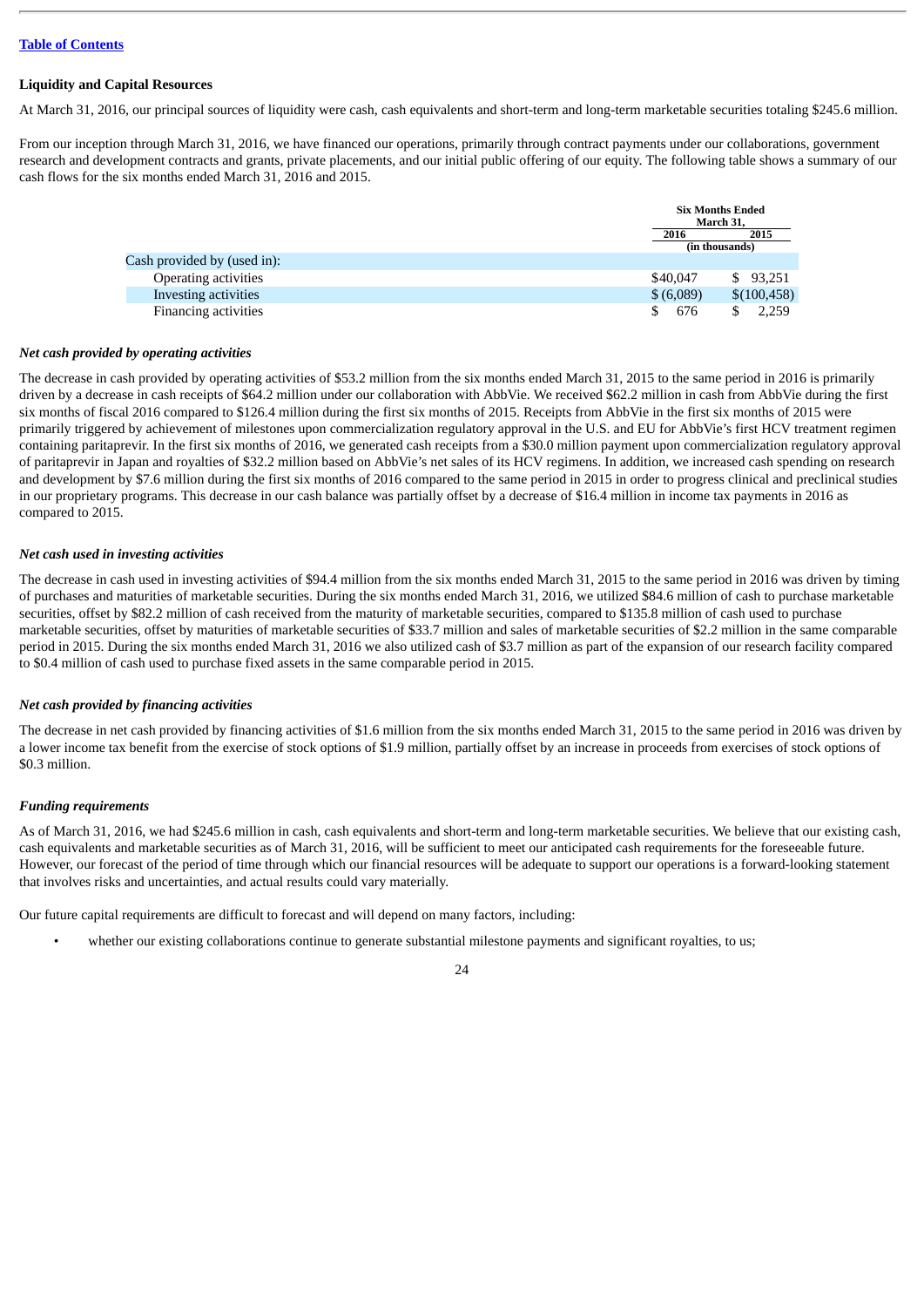- whether we exercise any opt-in right under the AbbVie Agreement regarding any protease inhibitor other than paritaprevir or ABT-493;
- the number and characteristics of the future product candidates we pursue;
- the scope, progress, results and costs of researching and developing any of our future product candidates on our own, and conducting preclinical research and clinical trials;
- the timing of, and the costs involved in, obtaining regulatory approvals for any future product candidates we develop independently;
- the cost of commercialization activities, if any, of any future product candidates we develop independently that are approved for sale, including marketing, sales and distribution costs;
- the cost of manufacturing our future product candidates and any products we successfully commercialize independently;
- our ability to maintain existing collaborations and to establish new collaborations, licensing or other arrangements and the financial terms of such agreements;
- the costs involved in preparing, filing, prosecuting, maintaining, defending and enforcing patents, including litigation costs and the outcome of such litigation; and
- the timing, receipt and amount of sales of, or royalties on, paritaprevir, ABT-493 and our future product candidates, if any.

#### **Off-Balance Sheet Arrangements**

We do not engage in any off-balance sheet financing activities. We do not have any interest in entities referred to as variable interest entities, which include special purpose entities and other structured finance entities.

#### **Contractual Obligations and Commitments**

In our Annual Report on Form 10-K for the year ended September 30, 2015, Part II, Item 7, Management's Discussion and Analysis of Financial Conditions and Results of Operations, under the heading "Contractual Obligations and Commitments", we have described our commitments and contingencies. There were no material changes in our commitments and contingencies during the six months ended March 31, 2016.

#### **Recently Issued Accounting Pronouncements**

A description of recently issued accounting pronouncements that may potentially impact our financial position and results of operations is set forth in Note 2 to the consolidated financial statements included in this Quarterly Report on Form 10-Q.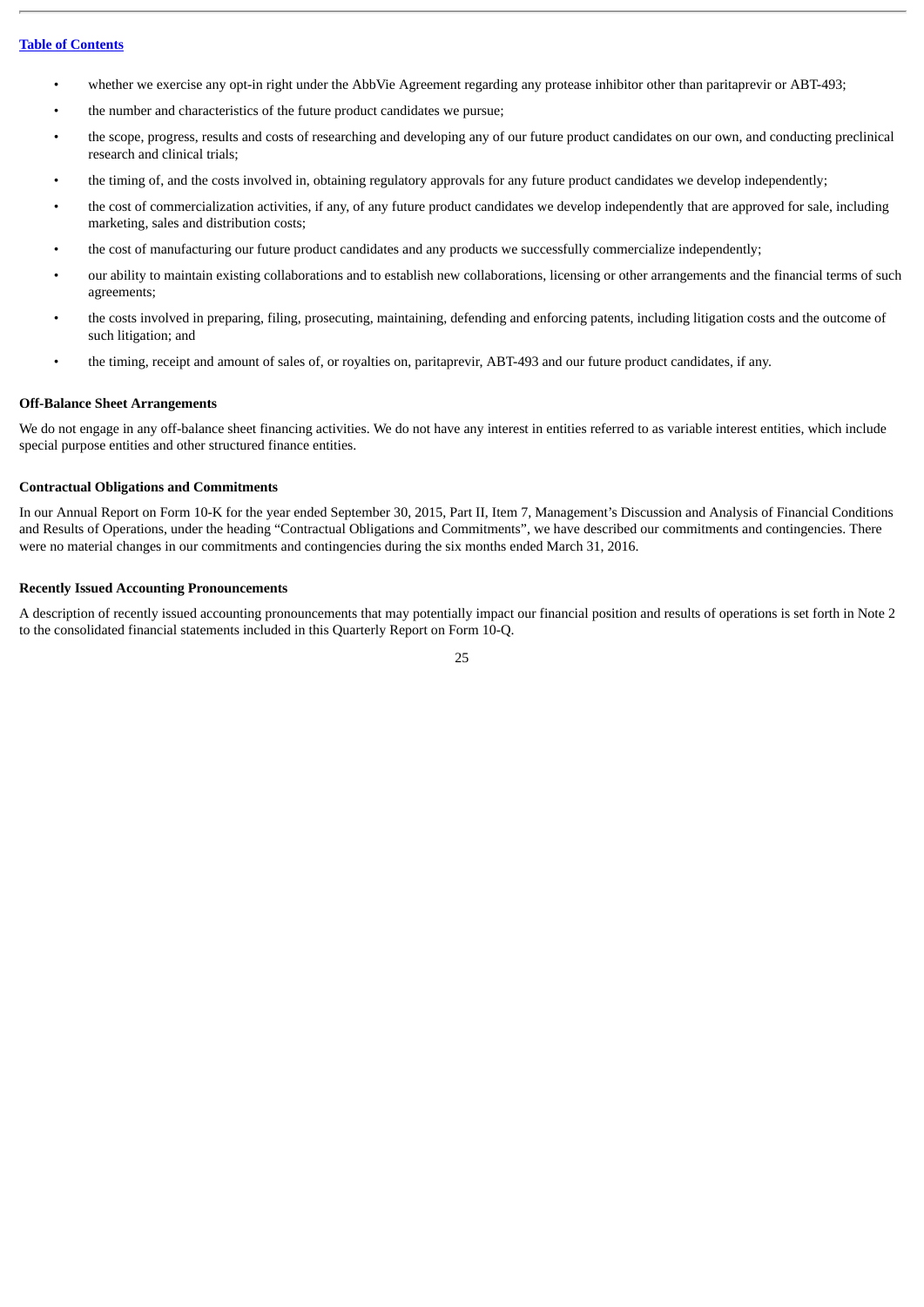#### <span id="page-25-0"></span>**ITEM 3. QUANTITATIVE AND QUALITATIVE DISCLOSURE ABOUT MARKET RISK**

#### *Interest Rate Sensitivity*

We had cash, cash equivalents and short-term and long-term marketable securities of \$245.6 million at March 31, 2016 consisting of cash, money market funds, commercial paper, corporate bonds and government securities. Interest income is sensitive to changes in the general level of interest rates; however, due to the nature of these investments, we do not believe that we have any material exposure to changes in the fair value of our investment portfolio as a result of changes in interest rates. We had no debt outstanding as of March 31, 2016.

#### <span id="page-25-1"></span>**ITEM 4. CONTROLS AND PROCEDURES**

#### a) *Conclusion Regarding the Effectiveness of Disclosure Controls and Procedures.*

Our management, with the participation of the principal executive officer and principal financial officer, has evaluated the effectiveness of the design and operation of our disclosure controls and procedures (as defined in Rules 13a-15(e) and 15d-15(e) under the Securities Exchange Act of 1934, as amended (the "Exchange Act")) as of the end of the period covered by this quarterly report. Based on this evaluation, the principal executive officer and principal financial officer concluded that these disclosure controls and procedures are effective and designed to ensure that the information required to be disclosed in our reports filed or submitted under the Exchange Act is recorded, processed, summarized and reported within the requisite time periods.

#### b) *Changes in Internal Control Over Financial Reporting.*

There was no change in our internal control over financial reporting (as defined in Rules 13a-15(f) and 15d-15(f) under the Exchange Act) identified in connection with the evaluation of our internal control performed during the last fiscal quarter that has materially affected, or is reasonably likely to materially affect, our internal control over financial reporting.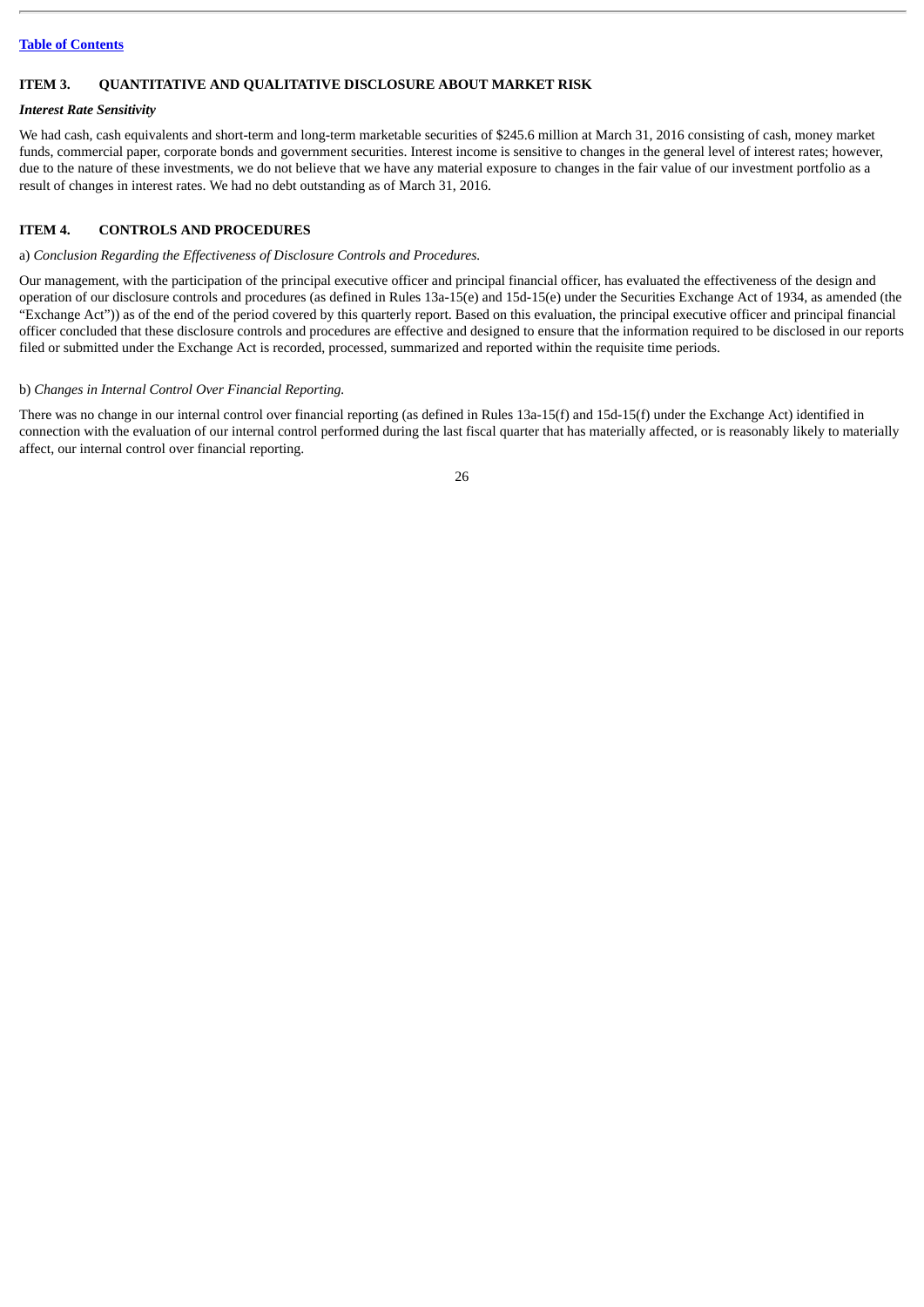## <span id="page-26-0"></span>**PART II – OTHER INFORMATION**

## <span id="page-26-1"></span>**ITEM 1A. RISK FACTORS**

#### **RISK FACTORS**

Our business faces significant risks and uncertainties. Certain factors may have a material adverse effect on our business prospects, financial condition and results of operations, and you should carefully consider them. Accordingly, in evaluating our business, we encourage you to consider the following discussion of risk factors, in its entirety, in addition to other information contained in or incorporated by reference into this Annual Report on Form 10-K and our other public filings with the SEC. Other events that we do not currently anticipate or that we currently deem immaterial may also affect our business, prospects, *financial condition and results of operations.*

#### **Risks Related to Our Business**

Our financial prospects for the next several years are dependent upon the development and commercialization efforts of AbbVie for combination therapies incorporating the protease inhibitors paritaprevir or ABT-493 for the treatment of HCV. AbbVie may act in its best interest rather than in our *best interest, which could adversely affect our business.*

We rely on AbbVie to fund and conduct the clinical development and commercialization of regimens containing paritaprevir or ABT-493 (our second protease inhibitor, in clinical development), over which AbbVie has complete control. Our ability to generate significant revenue in the near term will depend primarily on the successful development, regulatory approval, marketing and commercialization by AbbVie of combination therapies incorporating paritaprevir or ABT-493. Such success is subject to significant uncertainty, and we have no control over the resources, time and effort that AbbVie may devote to paritaprevir or ABT-493. Any of several events or factors could have a material adverse effect on our ability to generate revenue from AbbVie's commercialization of paritaprevir or potentially ABT-493 in combination therapies. For example, AbbVie:

- may not achieve satisfactory levels of market acceptance and reimbursement by physicians, patients and third-party payers for combination therapies incorporating one of our protease inhibitor product candidates in the various markets of the world where these therapies are being introduced and sold by AbbVie;
- may not compete successfully with its combination therapies against other products and therapies for HCV;
- may have to comply with additional requests and recommendations from the FDA, including label restrictions for paritaprevir or similar restrictions or additional clinical trials for ABT-493;
- may not make all regulatory filings and obtain all necessary approvals from the FDA and similar foreign regulatory agencies, and all commercially necessary reimbursement approvals;
- may be unable to complete successfully the clinical development of an ABT-493-containing regimen;
- may not commit sufficient resources to the development or regulatory approval of regimens containing ABT-493 or to the marketing and distribution of regimens containing paritaprevir or ABT-493, whether for competitive or strategic reasons or otherwise due to a change in business priorities;
- may cease to perform its obligations under the terms of our collaboration agreement;
- may unilaterally terminate our collaboration agreement on specified prior notice without any reason and without any further commitment to continue development of any of our protease inhibitor candidates;
- may not be able to manufacture paritaprevir or ABT-493 in compliance with requirements of the FDA and similar foreign regulatory agencies and in commercial quantities sufficient to meet market demand; and
- may independently develop products that compete with regimens containing paritaprevir or ABT-493 in the treatment of HCV.

We do not have access to all information regarding the products being developed and potentially commercialized by AbbVie, including information about clinical trial design and execution, safety reports from clinical trials, spontaneous safety reports for any marketed product, regulatory affairs, process development, manufacturing, marketing, sales and other areas known by AbbVie. Thus, our ability to keep our stockholders informed about the status of products and product candidates under our collaboration is limited by the degree to which AbbVie keeps us informed. If AbbVie does not perform in the manner we expect or fulfill its responsibilities in a timely manner, or at all, the further development and global commercialization of paritaprevir and the clinical development, regulatory approval and commercialization efforts related to ABT-493 could be delayed or terminated or be commercially unsuccessful. In addition, AbbVie has the right to make decisions regarding the development and commercialization of product candidates without consulting us, and may make decisions with which we do not agree. Conflicts between us and AbbVie may arise if there is a dispute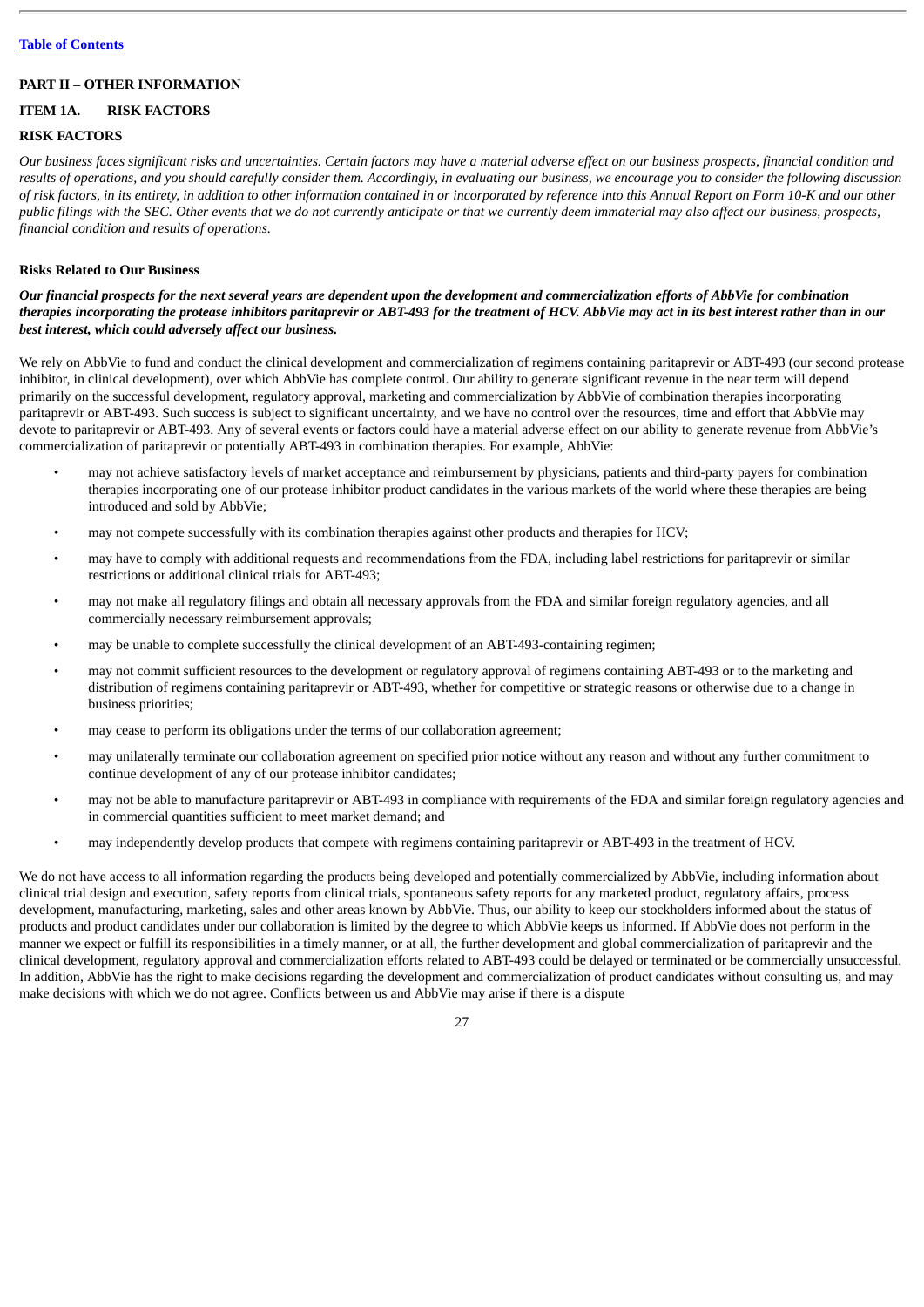about the progress of the clinical development of a product candidate, the achievement and payment of a milestone amount, the relative values allocated to the pharmaceutically active ingredients, or the ownership of intellectual property developed during the course of our collaboration agreement. If AbbVie acts in a manner that is not in our best interest, then it could adversely affect our business and prospects.

We and AbbVie face substantial competition in the markets for HCV drugs, and there are many companies developing potential therapies for nonalcoholic steatohepatitis ("NASH"), hepatitis B virus ("HBV") and respiratory syncytial virus ("RSV"), as well as other liver and viral diseases, which may result in others discovering, developing or commercializing products before we do or doing so more successfully than we or our collaborators.

The pharmaceutical and biotechnology industries are intensely competitive and rapidly changing. Many large pharmaceutical and biotechnology companies, academic institutions, governmental agencies and other public and private research organizations are commercializing or pursuing the development of products that target HCV, NASH, HBV, RSV and other infectious diseases or liver diseases that we may target in the future.

Many of our competitors have substantially greater commercial infrastructure and greater financial, technical and personnel resources than we have, as well as drug candidates in late-stage clinical development.

Our competitors may succeed in developing competing products and obtaining regulatory approval before we or any collaborator of ours does with our product candidates, or they may gain acceptance for the same markets that we are targeting. If we are not "first to market" with one of our product candidates in one or more disease indications, our competitive position could be compromised because it may be more difficult for us to obtain marketing approval for that product candidate and market acceptance of that product candidate as a second competitor. In addition, any new product that competes with an approved product typically must demonstrate compelling advantages in efficacy, convenience, tolerability or safety, or some combination of these factors, in order to overcome price competition and be commercially successful.

We expect our current and future product candidates to face intense and increasing competition as new products continue to enter the HCV and antiviral markets and advanced technologies become available, particularly in the case of HCV in combinations with existing products and other new products. First generation protease inhibitors, Incivek<sup>®</sup> (telaprevir) of Vertex and Victrelis™ (boceprevir) of Merck, were approved in 2011 by the FDA for the treatment of HCV, which in combination with interferon and ribavirin, were the previous standard of care. However, by January 2015 both Vertex and Merck had announced they would discontinue the sale of these products, noting competing treatments and diminishing market demand. The evolving competitive landscape in HCV intensified in December 2013, when the FDA approved sofosbuvir (Sovaldi®), a nucleotide analogue inhibitor of the HCV NS5B polymerase enzyme from Gilead, for patients with genotype 2 or 3 HCV and no requirement for interferon (also approved for patients with genotypes 1 or 4 when combined with pegylated interferon and ribavirin). On July 9, 2014, Bristol-Myers Squibb gained approval in Japan for the NS5A/protease inhibitor combination daclatasvir/asunaprevir. In October 2014 the FDA approved Gilead's interferon-free Harvoni®, a fixed-dose combination of sofosbuvir and ledipasvir (a NS5A inhibitor) for patients with genotype 1 HCV. Also in November 2014 the FDA approved an interferon-free combination therapy of simeprevir (brand name Olysio®, from Janssen Therapeutics) and sofosbuvir for genotype 1 HCV patients. In December 2014, AbbVie's VIEKIRA PAK treatment regimen containing our collaboration's paritaprevir was approved by the FDA, and since then approvals of other paritaprevir-containing regimens and Harvoni followed in the EU and Japan. In July 2015, BMS received approval in the US for daclatasvir in combination with sofosbuvir for genotype 3 HCV patients. Also in that month, the FDA approved the paritaprevir-containing regimen TechnivieTM from our partner AbbVie for genotype 4 HCV patients. On January 28, 2016 Merck received FDA approval for its combination of a protease and an NS5A inhibitor for the treatment of patients with genotypes 1 or 4 HCV infection. Other all-oral treatment regimens are under development at Merck, Gilead and Johnson & Johnson and may obtain regulatory approvals for the treatment of HCV in the next year. These other potential new treatment regimens may render AbbVie's treatment regimens containing any of our HCV product candidates noncompetitive. In particular, regimens containing our HCV product candidates may not be able to compete successfully with other products and regimens, a number of which remain under active development and involve multiple classes of inhibitors of HCV, including protease inhibitors, polymerase inhibitors (nucleoside and non-nucleoside), NS5A inhibitors, and others, under development by companies such as Achillion, Bristol-Myers Squibb, Co-Crystal Pharma, Gilead, Johnson & Johnson, Medivir, Merck, Regulus and Roche, as well as by our collaborator AbbVie.

Competitive products in the form of other treatment methods or a vaccine for HCV may render our product candidates licensed to others, as well as any future product candidates we may develop ourselves, obsolete or noncompetitive. Even if successfully developed and subsequently approved by the FDA, our product candidates will face competition based on their safety and effectiveness, the timing and scope of the regulatory approvals, reimbursement coverage, price, patent position, the availability and cost of supply, marketing and sales capabilities, and other factors. If the product candidates developed under our collaboration agreement with AbbVie face competition from generic products, the collaboration agreement provides that the royalty rate applicable to such product candidates is reduced significantly by a specified percentage on a product-by-product, country-by-country basis. If we and our collaborator are not able to compete effectively against our current and future competitors, our business will not grow and our financial condition, operations and stock price will suffer.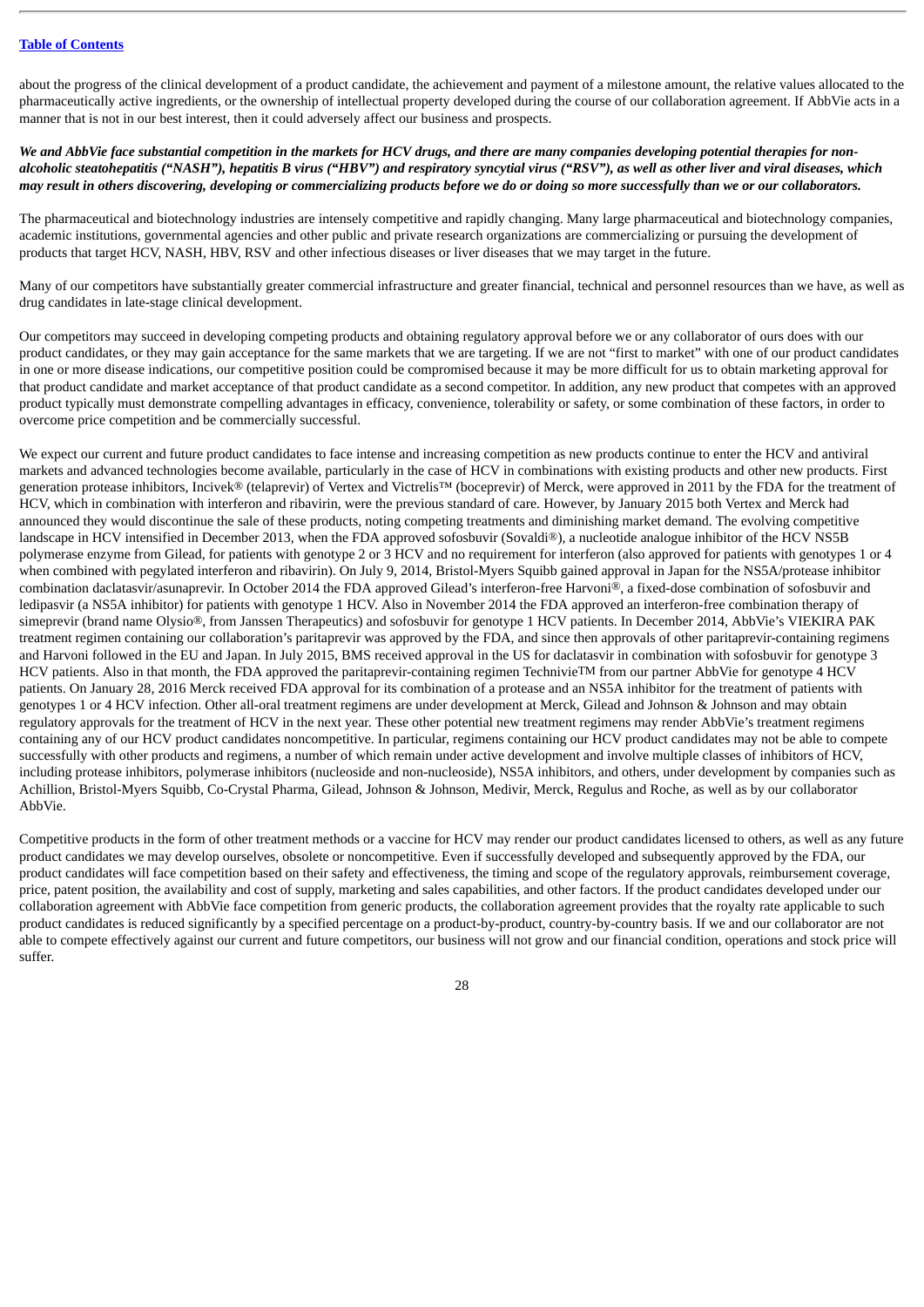Though there is currently no approved treatment for NASH, we expect significant competition from other companies in the development of new treatments for NASH and related conditions. We are aware of several companies with programs that are significantly more advanced than ours, including companies with compounds in Phase 3 in NASH, namely Intercept and Genfit. In addition, a number of companies are in Phase 2 clinical trials for NASH or related conditions. These companies include Alberio, Arisaph, Astra-Zeneca, BMS, Cempra, Conatus, Galectin, Galmed, Gilead, GlaxoSmithKline, Immuron, Medicinova, Novo Nordisk, and Tobira. A significant number of other companies are conducting earlier clinical trials that may be applicable in NASH and other cholestatic diseases, including Boehringer Ingelheim, Cymabay, Durect, Islet, Metabolic Solutions Development Company, NGM, Shire, and Viking, and there are additional companies conducting preclinical studies in these disease areas.

Similarly, HBV and RSV represent competitive therapeutic areas. While there are effective antiviral medications prescribed for HBV, they generally have low true cure rates. Many companies are seeking to develop new HBV drugs that alone or in combination with other mechanisms could lead to a functional cure of HBV. Gilead, Roche, Arbutus, and Arrowhead Pharmaceuticals have Phase 2 programs in progress, and a number of companies have Phase 1 or earlier stage HBV programs, including Alnylam, Arbutus, Assembly, Johnson & Johnson, Ionis, Spring Bank and Replicor.

For RSV, there are no safe and effective approved therapies. Several companies are seeking new antiviral treatments for RSV in adult and pediatric settings. Aviragen (formerly Biota), Johnson & Johnson and Gilead each have compounds in Phase 2 development, as does Ablynx with a potential therapeutic antibody. Earlier stage programs have also been reported by Ark Biosciences, and Medivir.

If we are not able to develop new products that can compete effectively against our current and future competitors, our business will not grow and our financial condition, operations and stock price will suffer.

## We have not developed independently any approved products and we have limited clinical development experience, which makes it difficult to assess our *ability to develop and commercialize our future product candidates.*

AbbVie has been and will continue to be responsible for all of the clinical development of our paritaprevir and ABT-493 protease inhibitor product candidates. We have not yet demonstrated an ability to address successfully many of the risks and uncertainties associated with late stage clinical development, regulatory approval and commercialization of therapeutic products such as the ones we plan to develop independently. For example, to execute our business plan for development of our independent programs for HCV using our cyclophilin inhibitor in one or more combination regimens as well as for any of our research programs beyond HCV, we will need to successfully:

- execute clinical development of our future product candidates and demonstrate acceptable safety and efficacy for them alone and, at least in the case of HCV, in combination with other drugs or drug candidates;
- obtain required regulatory approvals for the development and commercialization of our future product candidates;
- develop and maintain any future collaborations we may enter into for any of these programs;
- obtain and maintain patent protection for our product candidates and freedom from infringement of intellectual property of others;
- establish acceptable commercial manufacturing arrangements with third-party manufacturers;
- build and maintain robust sales, distribution and marketing capabilities, either independently or in collaboration with future collaborators;
- gain market acceptance for our future product candidates among physicians, payers and patients; and
- manage our spending as costs and expenses increase due to clinical trials, regulatory approvals and commercialization.

If we are unsuccessful in accomplishing these objectives, we may not be able to successfully develop and commercialize our future product candidates and expand our business or continue our operations.

## If we are not successful in discovering further product candidates in addition to paritaprevir, ABT-493 and EDP-494 our ability to expand our business *and achieve our strategic objectives will be impaired.*

Most of our internal research programs are at preclinical stages. Research programs designed to identify product candidates require substantial technical, financial and human resources, whether or not any product candidates are ultimately identified. Our research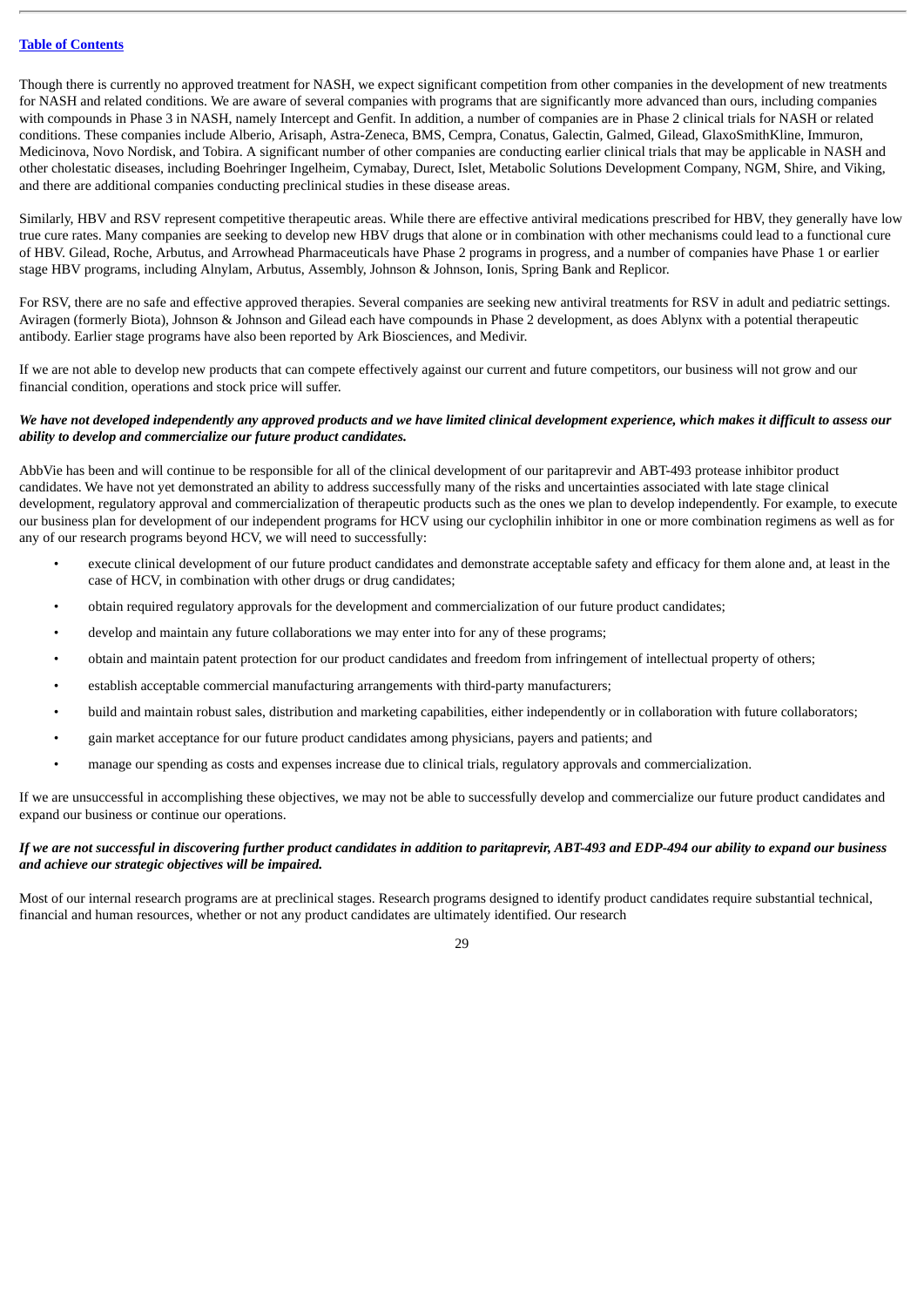programs may initially show promise in identifying additional potential product candidates, yet fail to yield product candidates for clinical development or commercialization for many reasons, including the following:

- the research methodology used may not be successful in identifying additional potential product candidates;
- competitors may develop alternatives that render our future product candidates less commercially viable or obsolete;
- competitors may obtain intellectual property protection that effectively prevents us from developing a potential product candidate;
- a future product candidate may, on further study, be shown not to be an effective treatment in humans or to have harmful side effects or other characteristics that indicate it is unlikely to be effective or otherwise does not meet applicable regulatory criteria; and
- a future product candidate may not be capable of being produced in commercial quantities at an acceptable cost, or at all.

Additional drug candidates that we may develop will require significant research, preclinical and clinical studies, regulatory approvals and commitments of resources before they can be commercialized. We cannot give assurance that our research will lead to the discovery of any additional drug candidates that will generate additional revenue for us. If we are unable to identify additional compounds suitable for preclinical and clinical development, we may not be able to obtain sufficient product revenue in future periods, which likely would result in significant harm to our financial position and adversely impact our stock price.

#### If we fail to attract and keep senior management and key scientific personnel, we may be unable to successfully develop our product candidates, conduct *our clinical trials and commercialize our product candidates.*

Our success depends in part on our continued ability to attract, retain and motivate highly qualified management, clinical and scientific personnel. We are highly dependent upon our senior management, particularly Jay R. Luly, Ph.D., our Chief Executive Officer and President, and Yat Sun Or, Ph.D., our Senior Vice President, Research and Development and Chief Scientific Officer, as well as other employees and consultants. Although none of these individuals has informed us to date that he or she intends to retire or resign in the near future, the loss of the services of any of these individuals or one or more of our other members of senior management could delay or prevent the successful development of our future product candidates.

Although we have not historically experienced unique difficulties attracting and retaining qualified employees, we could experience such problems in the future. For example, competition for qualified personnel in the biotechnology and pharmaceutical fields is intense. In addition, we will need to hire additional personnel as we expand our clinical development and commercial activities. We may not be able to attract and retain quality personnel on acceptable terms.

#### *We may encounter difficulties in managing our growth and expanding our operations successfully.*

As we expand our research efforts and seek to advance our product candidates through clinical trials, we will need to expand our development, regulatory, manufacturing, marketing and sales capabilities or contract with third parties to provide these capabilities for us. As our operations expand, we expect that we will need to manage additional relationships with various strategic partners, suppliers and other third parties. Future growth will impose significant added responsibilities on members of management. Our future financial performance and our ability to commercialize our product candidates and to compete effectively will depend, in part, on our ability to manage any future growth effectively. To that end, we must be able to manage our development efforts and clinical trials effectively and hire, train and integrate additional management, administrative and sales and marketing personnel. We may not be able to accomplish these tasks, and our failure to accomplish any of them could prevent us from successfully growing our company.

#### Expenses associated with development of our product candidates may cause our earnings to fluctuate from period to period.

Many of the preclinical and clinical development activities required for our product candidates will have to be contracted out to CROs at significant expense. It is difficult to accurately predict the timing of these expenses, and we expect that they will vary from quarter to quarter. In addition, the FDA or other regulatory agencies may require more preclinical or clinical testing than we originally anticipated for any of our drug candidates. We may also be required to purchase expensive competitor drugs for use in our trials, either to demonstrate potential treatment combinations or as comparators to our product candidates. As a result, the expenses of our development programs and our operating results may fluctuate significantly from quarter to quarter, and our stock price may be adversely affected.

To date, our principal sources of revenue have been our collaboration agreements, including our current agreement with AbbVie and our prior agreement with Novartis. Future milestone payments and the level of royalties under the AbbVie agreement are uncertain. We have had no products approved for commercial sale by us. Therefore, it is possible that we may incur operating losses in one or more years in the future, and our ability to achieve sustained *profitability is unproven.*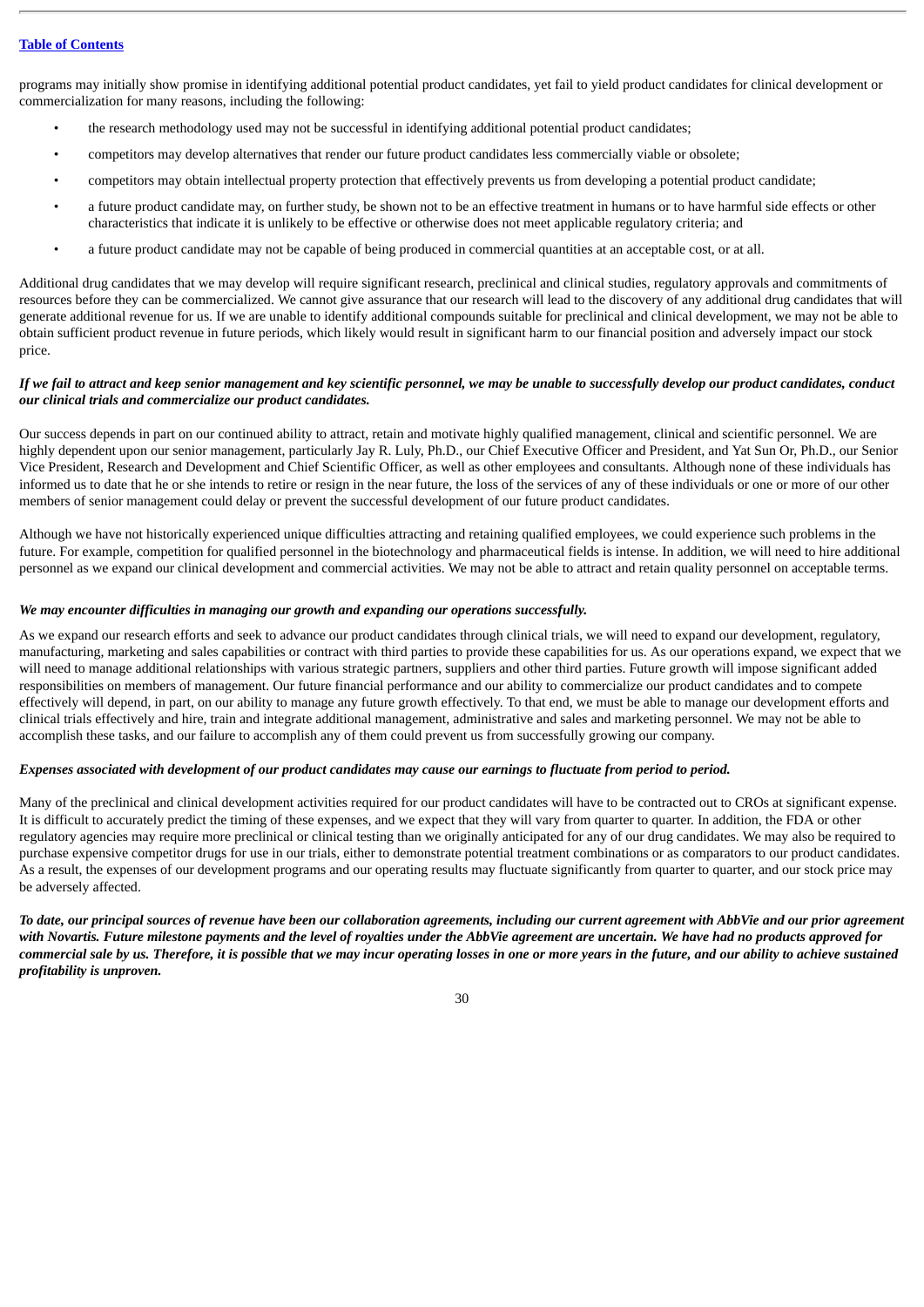In each of our 2013, 2014 and 2015 fiscal years as well as in the first quarter of fiscal 2016, our net income resulted primarily from license payments, including milestone payments we earned from AbbVie and/or Novartis and royalties we earned since December 2014 on AbbVie's net sales allocated to paritaprevir. There is no assurance, however, that we will report net income in subsequent years. To date, we have not commercialized any products ourselves.

Our principal source of revenue historically has been our collaboration agreements, including our current agreement with AbbVie. The level of future royalties on paritaprevir are uncertain given the competitive nature of the market for HCV therapies, the emergence of new, and in some cases, not yet approved, therapies for HCV, the changing nature of payer contracts of AbbVie and others, and the varying rates of reimbursement in different countries. In addition, it is not yet clear what will be the long-term impact, if any, of the October 2015 drug safety communication from the FDA regarding the risks of AbbVie's VIEKIRA PAK and TECHNIVIE regimens in patients with decompensated cirrhosis, for which those regimens had never been recommended. Future milestone payments are uncertain because AbbVie may choose not to continue research or development activities for our ABT-493 product candidate. For example, under our previous collaboration with Novartis for the development of our NS5A inhibitor, Novartis decided in September 2014 not to pursue further development of the licensed product candidate in light of its decision that HCV was no longer a strategic focus of Novartis, which resulted in the NS5A inhibitor program being transferred back to us and our collaboration being terminated. In addition, under our AbbVie collaboration we may not achieve the specified milestones for ABT-493, that product candidate may not be approved by the FDA or other regulatory authorities or, if ABT-493 is approved, the combination containing it may not be accepted in the market. If we are unable to develop and commercialize any more of our product candidates, either alone or with a collaborator, or if any such product candidate does not achieve market acceptance, we may never generate sufficient product royalties or product sales. In addition, for any of our product candidates other than paritaprevir or ABT-493 included in a treatment regimen with more than one active compound, it would be uncertain what portion of net sales of the regimen would be allocated to our product candidate. The existence of multiple active compounds in the regimen or an unfavorable allocation to our product candidate could adversely affect our royalty revenue. Even if we do generate significant product royalties or product sales, we may not be able to sustain profitability on a quarterly or annual basis. Our failure to sustain profitability could depress the market price of our common stock and ultimately could impair our ability to raise capital, expand our business, diversify our product offerings or continue our operations. A decline in the market price of our common stock also could cause you to lose all or a part of your investment.

## We may require substantial additional financina in the longer term to achieve our goals if the further commercialization of paritaprevir is delaved or curtailed or if the development of ABT-493 is delayed or terminated. A failure to obtain this necessary capital when needed could force us to delay, limit, *reduce or terminate some or all of our product development efforts.*

Since our inception, most of our resources have been dedicated to the discovery and preclinical development of our product candidates. In particular, we have expended, and believe that we will continue to expend for the foreseeable future, substantial resources discovering and developing our proprietary product candidates. These expenditures will include costs associated with research and development, preclinical manufacturing of product candidates, conducting preclinical experiments and clinical trials and obtaining regulatory approvals, as well as commercializing any products later approved for sale. For the foreseeable future, we expect to incur substantial additional costs associated with research and development for our internally developed programs, exclusive of costs incurred by our collaborator in developing our licensed product candidate ABT-493. In addition, we may seek opportunities to in-license or otherwise acquire new therapeutic candidates and therapies.

Our future capital requirements depend on many factors, including:

- the number and characteristics of the future product candidates we pursue;
- the scope, progress, results and costs of researching and developing any of our future product candidates on our own, including conducting preclinical research and clinical trials;
- the timing of, and the costs involved in, obtaining regulatory approvals for any future product candidates we develop independently;
- the cost of commercialization activities, if any, of any future product candidates we develop independently that are approved for sale, including marketing, sales and distribution costs;
- the cost of manufacturing our future product candidates and any products we successfully commercialize independently, including manufacturing for clinical development;
- the costs involved in preparing, filing, prosecuting, maintaining, defending and enforcing patents, including litigation costs and the outcome of such litigation; and
- the level of future sales of paritaprevir-containing regimens and the resulting levels of annually tiered royalties on paritaprevir, as well as the level of potential sales, if any, of ABT-493-containing regimens.

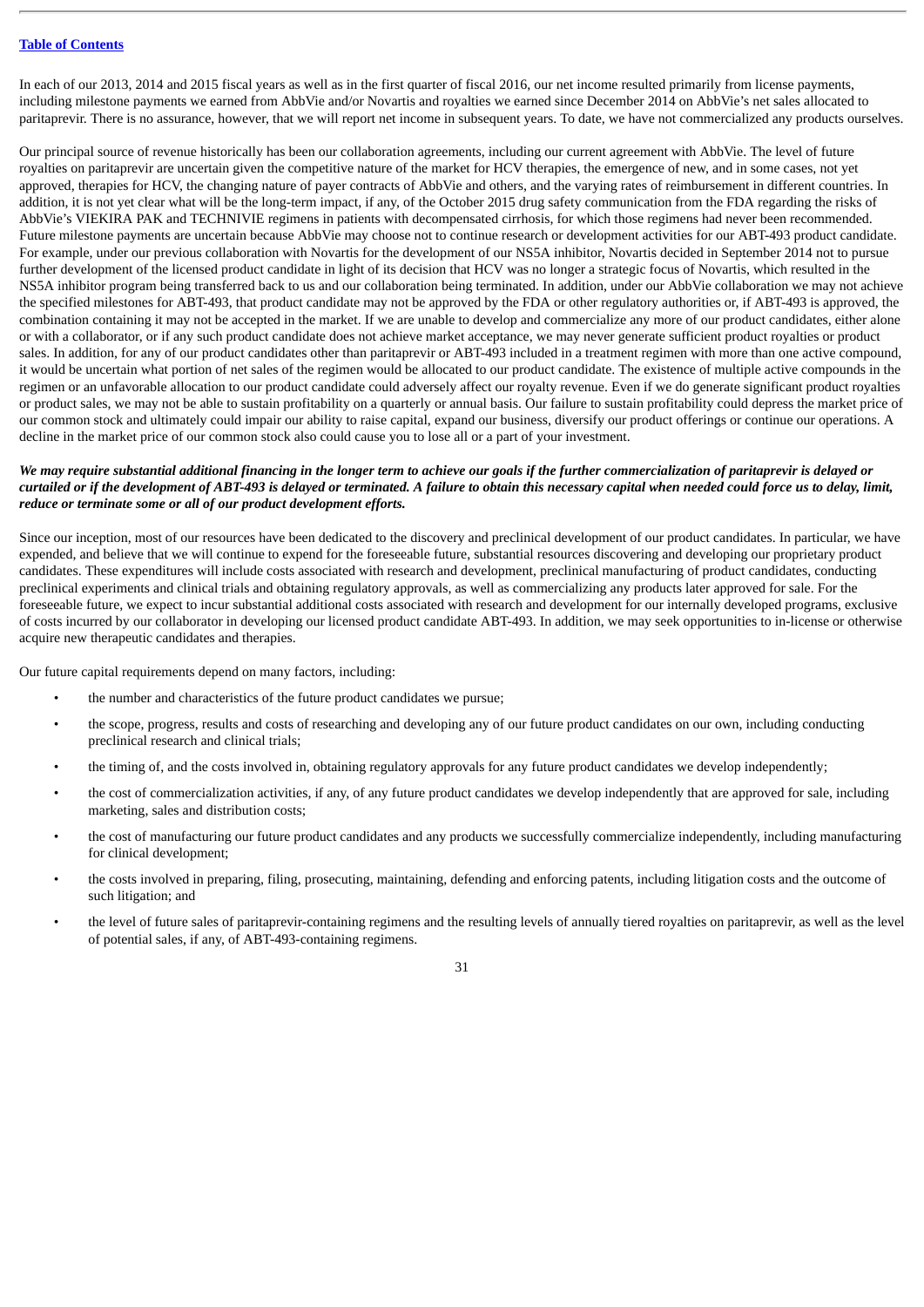Additional funds may not be available if and when we need them, on terms that are acceptable to us, or at all. Our ability to raise funds will depend on financial, economic and market conditions and other factors, many of which are beyond our control. If adequate funds are not available to us on a timely basis, we may be required to delay, limit, reduce or terminate preclinical studies, clinical trials or other research and development activities for one or more of our product candidates.

#### Our government funded contract for our antibiotic program, which was concluded in fiscal 2015, is subject to audit and adjustments that could affect our *previously reported revenues.*

Our contract with the National Institute of Allergy and Infectious Diseases, or NIAID, a division of the National Institutes of Health, an agency of the United States Department of Health and Human Services, to support our antibiotic program, was completed in fiscal 2015. Our contract related costs and fees, including allocated indirect costs, are subject to audits and adjustments by negotiation between us and the U.S. government. As part of the audit process, the government audit agency verifies that all charges made by a contractor against a contract are legitimate and appropriate. Audits may result in recalculation of contract revenues and non-reimbursement of some contract costs and fees. Any audits of our contract related costs and fees could result in material adjustments to our reported revenue and require payments by us to the U.S. government.

#### **Risks Related to Development, Clinical Testing and Regulatory Approval of Our Product Candidates**

#### Clinical drug development involves a lengthy and expensive process with uncertain timelines and uncertain outcomes. If clinical trials are prolonged or delayed, we, AbbVie or any other future collaborator may be unable to commercialize our product candidates on a timely basis.

Clinical testing is expensive and, depending on the stage of development, can take a substantial time period to complete. Its outcome is inherently uncertain, and failure can occur at any time during clinical development. None of our product candidates in our pipeline other than paritaprevir has yet advanced beyond Phase 2 clinical trials. Any future clinical trials of our other product candidates may fail to demonstrate sufficient safety and efficacy. Moreover, regulatory and administrative delays for any product candidate in our pipeline may adversely affect our or any collaborator's clinical development plans and jeopardize our or any collaborator's ability to attain product approval, commence product sales and compete successfully against other therapies.

Clinical trials can be delayed for a variety of reasons, including delays related to:

- reaching agreement on acceptable terms with prospective contract research organizations, or CROs, and clinical trial sites, the terms of which can be subject to extensive negotiation and may vary significantly among different CROs and trial sites;
- failure of third-party contractors, such as CROs, or investigators to comply with regulatory requirements;
- delay or failure in obtaining the necessary approvals from regulators or institutional review boards, or IRBs, in order to commence a clinical trial at a prospective trial site, or their suspension or termination of a clinical trial once commenced;
- difficulty in recruiting suitable patients to participate in a trial:
- difficulty in having patients complete a trial or return for post-treatment follow-up;
- clinical sites deviating from trial protocol or dropping out of a trial;
- problems with drug product or drug substance storage and distribution;
- adding new clinical trial sites;
- our inability to manufacture, or obtain from third parties, adequate supply of drug product sufficient to complete our preclinical studies and clinical trials;
- governmental or regulatory delays and changes in regulatory requirements, policy and guidelines, including guidelines specifically addressing requirements for the development of DAAs for the treatment of HCV;
- program discontinuations or clinical holds for a program of a competitor, which could increase the level of regulatory scrutiny or delay data review or other response times by regulators with respect to one of our programs in the same class as the competitor's program; or
- varying interpretations of data by the FDA, the EMA and similar foreign regulatory agencies.

The results of any Phase 3 clinical trial may not be adequate to support marketing approval for one of AbbVie's regimens containing a protease inhibitor. These clinical trials are lengthy and usually involve from many hundreds to thousands of patients. In addition, if the FDA or the EMA disagrees with AbbVie's choice of the key testing criteria, or primary endpoint, or the results for the primary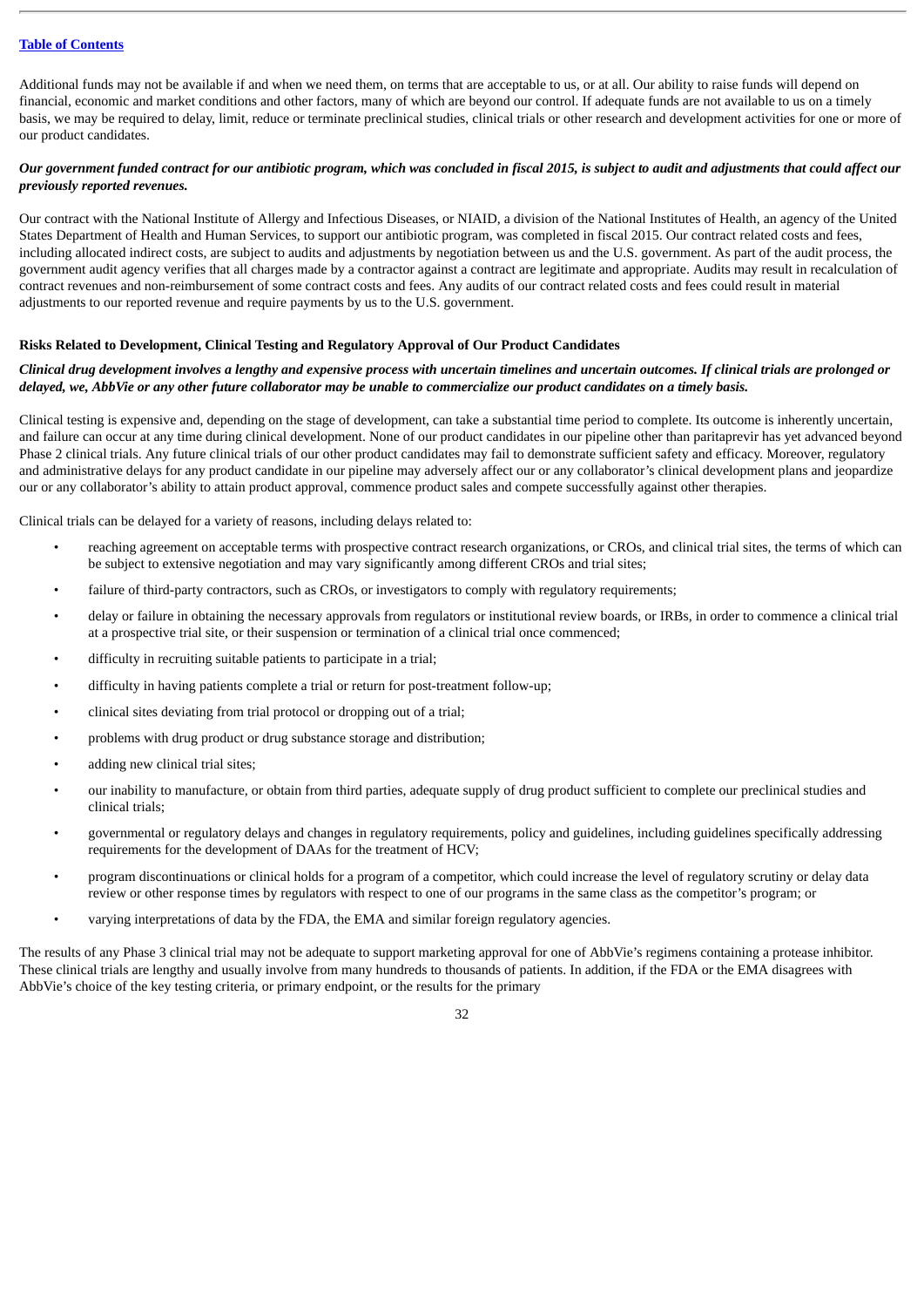endpoint are not robust or significant relative to the control group of patients not receiving the experimental therapy or are subject to confounding factors, or are not adequately supported by other study endpoints, the FDA or the EMA, or both, may refuse to approve AbbVie's product candidate. The FDA or the EMA also may require additional clinical trials as a condition for approving any of these product candidates. AbbVie estimates that it will be 2017 before an NDA for one of AbbVie's HCV treatment regimens containing ABT-493 could be approved by the FDA or the EMA.

We could also encounter delays if a clinical trial is suspended or terminated by us, by the IRBs of the institutions in which such trial is being conducted, by any Data Safety Monitoring Board, or DSMB, for such trial, or by the FDA, the EMA or other regulatory authorities. Such authorities may impose such a suspension or termination due to a number of factors, including failure to conduct the clinical trial in accordance with regulatory requirements or our clinical protocols, inspection of the clinical trial operations or trial site by the FDA or other regulatory authorities resulting in the imposition of a clinical hold, unforeseen safety issues or adverse side effects, failure to demonstrate a benefit from using a drug, changes in governmental regulations or administrative actions or lack of adequate funding to continue the clinical trial. In addition, delays can occur due to safety concerns arising from trials or other clinical data regarding another company's product candidate in the same compound class as one of ours. If we or our collaborators experience delays in the completion of, or termination of, any clinical trial of one of our product candidates, the commercial prospects of the product candidate will be harmed, and our or our collaborators' ability to commence product sales and generate product revenues from the product candidate will be delayed. In addition, any delays in completing our clinical trials will increase our costs and slow down our product candidate development and approval process. Any of these occurrences may harm our business, financial condition and prospects significantly. In addition, many of the factors that cause, or lead to, a delay in the commencement or completion of clinical trials may also ultimately lead to the denial of regulatory approval of our product candidates.

#### EDP-494 or any product candidate in our current NASH program may have undesirable side effects which may delay or prevent marketing approval, or, if approval is received, require our product candidate to be taken off the market, require us to include safety warnings or otherwise limit sales.

We have designed our EDP-494 program to be substantially different from another cyclophilin inhibitor, alisporivir. The combination of interferon with ribavirin and alisporivir has been associated with pancreatitis in patients receiving treatment with the combination during clinical trials. We do not plan to develop EDP-494 in combination with interferon or ribavirin, which have also been associated with pancreatitis in other clinical contexts not including a cyclophilin inhibitor. However, we cannot give any assurance that EDP-494 will not result in any unforeseen side effects.

In our NASH program, we are developing agonists of the farnesoid X receptor, or FXR, that are designed to bind to that receptor and then trigger a response from it. With the exception of one drug approved to treat cholesterol gallstone dissolution and a rare lipid storage disease, there are no approved FXR agonists and the adverse effects from long-term exposure to this drug class are unknown. Unforeseen side effects from any of our product candidates could arise either during clinical development or, if approved, after the approved product has been marketed. The range and potential severity of possible side effects from systemic therapies like FXR agonists could be significant.

In addition, our drug candidates for NASH may be developed as a potential treatment for a severe disease that commonly occurs in patients with other serious conditions, including metabolic syndrome and diabetes. Any clinical trials in NASH will necessarily be conducted in patient populations that may be more prone than the general population to exhibit certain disease states or adverse events. It may be difficult to discern whether certain events or symptoms observed during our trials were due to our drug candidates or placebo, resulting in our company and our development programs being negatively affected even if such events or symptoms are ultimately determined to be unlikely related to our drug candidates.

If any of our product candidates receives marketing approval and we or others later identify undesirable or unacceptable side effects caused by such products:

- regulatory authorities may require the addition of labeling statements, specific warnings, a contraindication or field alerts to physicians and pharmacies;
- we may be required to change instructions regarding the way the product is administered, conduct additional clinical trials or change the labeling of the product;
- we may be subject to limitations on how we may promote the product;
- sales of the product may decrease significantly:
- regulatory authorities may require us to take our approved product off the market;
- we may be subject to litigation or product liability claims; and
- our reputation may suffer.

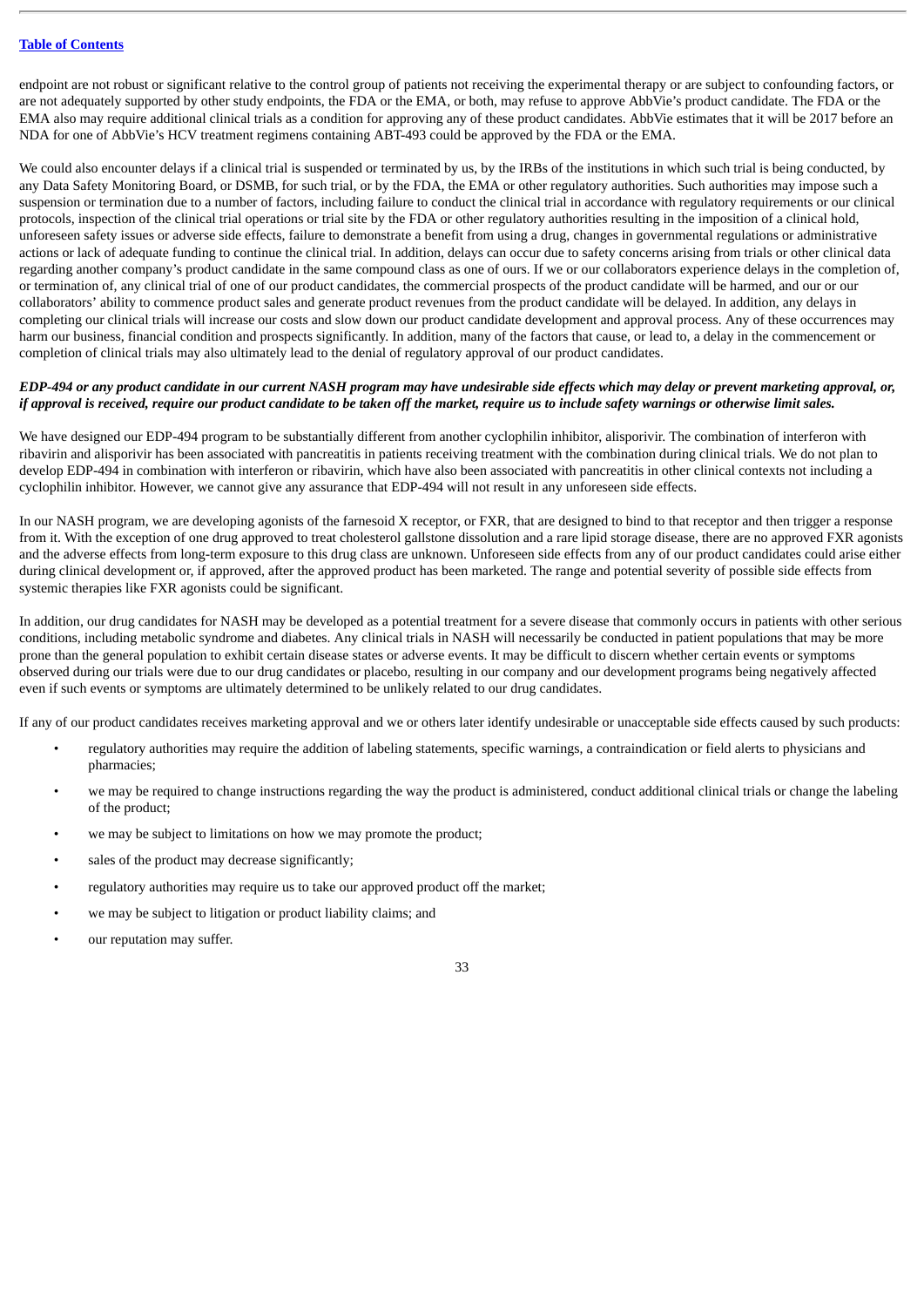Any of these events could prevent us or any potential future collaborator from achieving or maintaining market acceptance of the affected product or could substantially increase commercialization costs and expenses, which in turn could delay or prevent us from generating significant revenue from the sale of any product we develop with EDP-494 or NASH.

#### If we, or AbbVie in the case of our protease inhibitor product candidates, are required to suspend or discontinue clinical trials due to side effects or other safety risks associated with our product candidates, or if we or AbbVie are required to conduct studies on the long-term effects associated with the use of any of those product candidates, efforts to commercialize any of those product candidates could be delayed or halted.

Clinical trials involving our product candidates may be suspended or terminated at any time for a number of safety-related reasons. For example, we or AbbVie may voluntarily suspend or terminate clinical trials if at any time one of our product candidates, or a combination therapy including any of them, presents an unacceptable safety risk to the clinical trial patients. In addition, IRBs or regulatory agencies may order the temporary discontinuation or termination of clinical trials at any time if they believe that the clinical trials are not being conducted in accordance with applicable regulatory requirements, including if they present an unacceptable safety risk to patients. Administering any product candidate to humans may produce undesirable side effects. The existence of undesirable side effects resulting from any of our product candidates, or a combination therapy including any of them, could cause us, AbbVie or regulatory authorities, such as the FDA or EMA, to interrupt, delay or halt clinical trials of our product candidates and could result in the FDA or EMA or other regulatory agencies denying further development or approval of our product candidates for any or all targeted indications. This, in turn, could prevent us or AbbVie from commercializing our product candidates.

#### *Results of earlier clinical trials may not be predictive of the results of later-stage clinical trials.*

The results of preclinical studies and early clinical trials of our product candidates, whether ABT-493, EDP-494, EDP-239, EDP-305 or any of our future product candidates, may not be predictive of the results of later-stage clinical trials, if any. In addition, results of Phase 3 clinical trials in one or more ethnic groups are not necessarily indicative of results in other ethnic groups. Product candidates in later stages of clinical trials may fail to show the desired safety and efficacy results despite having progressed through preclinical studies and initial clinical trials. Many companies in the biopharmaceutical industry have suffered significant setbacks in advanced clinical trials due to adverse safety profiles or lack of efficacy, notwithstanding promising results in earlier studies. Similarly, future clinical trial results may not be successful for these or other reasons.

Product candidate development risk is heightened by any changes in the planned clinical trials compared to the completed clinical trials. As product candidates are developed through preclinical early and late stage clinical trials towards approval and commercialization, it is customary that various aspects of the development program, such as manufacturing and formulation, are altered along the way in an effort to optimize processes and results. Such changes carry the risk that they will not achieve these intended objectives. Any of these changes could make the results of planned clinical trials or other future clinical trials we or our collaborators may initiate less predictable and could cause our product candidates to perform differently, which could delay completion of clinical trials, delay approval of our product candidates and/or jeopardize our or our collaborators' ability to commence product sales and generate revenues.

## The regulatory approval processes of the FDA, the EMA and other comparable foreign authorities are lengthy, time-consuming and inherently unpredictable, and if we or our collaborators are ultimately unable to obtain timely regulatory approval for our product candidates, our business will be *substantially harmed.*

The regulatory approval process is expensive and, while the time required to gain FDA and foreign regulatory approval is uncertain, it may take years. Regulatory approvals are unpredictable and depend upon numerous factors, including the substantial discretion of the regulatory authorities. In addition, approval policies, regulations, or the type and amount of preclinical and clinical data necessary to gain approval may change during the course of a product candidate's clinical development and may vary among jurisdictions. We or our collaborators may be required to undertake and complete certain additional preclinical studies to generate toxicity and other data required to support the submission of a New Drug Application, or NDA, to the FDA or comparable application to other regulatory authorities. AbbVie obtained all regulatory approvals for paritaprevir, our sole approved product. We have not obtained regulatory approval by ourselves for any of our other product candidates and it is possible that none of our existing product candidates or any of our future product candidates will ever obtain regulatory approval. Furthermore, approval in the United States by the FDA does not ensure approval by regulatory authorities in other countries or jurisdictions, and approval by one foreign regulatory authority does not ensure approval by regulatory authorities in other foreign countries or by the FDA.

Our product candidates could fail to receive regulatory approval for many reasons, including the following:

• the FDA, the EMA or other comparable foreign regulatory authorities may disagree with the design or implementation of our or our collaborators' clinical trials;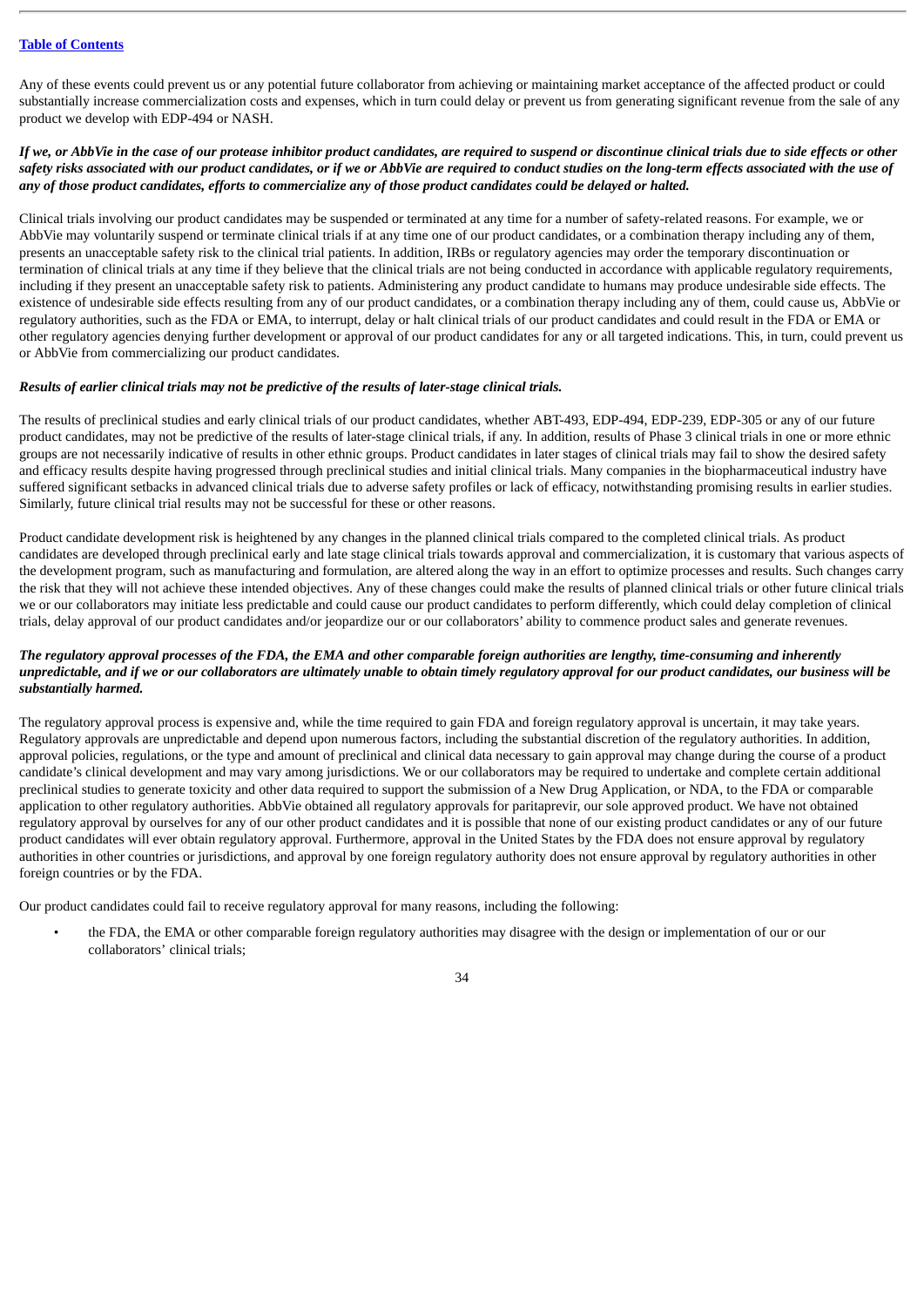- we or our collaborators may be unable to demonstrate to the satisfaction of the FDA, the EMA or other comparable foreign regulatory authorities that a product candidate is safe and effective for its proposed indication;
- the results of clinical trials may not meet the level of statistical significance required by the FDA, the EMA or other comparable foreign regulatory authorities for approval;
- we or our collaborators may be unable to demonstrate that a product candidate's clinical and other benefits outweigh its safety risks;
- the FDA, the EMA or other comparable foreign regulatory authorities may disagree with our or our collaborators' interpretation of data from preclinical studies or clinical trials;
- the data collected from clinical trials of our product candidates may not be sufficient to support the submission of an NDA or other submissions or to obtain regulatory approval in the United States or elsewhere;
- the FDA or comparable foreign regulatory authorities may fail to approve the manufacturing processes or facilities of third-party manufacturers with which we or our collaborators contract for clinical and commercial supplies of any of our product candidate; and
- the approval policies or regulations of the FDA, the EMA or other comparable foreign regulatory authorities may significantly change in a manner rendering our or our collaborators' clinical data insufficient for approval.

We and our collaborators cannot be assured that after spending substantial time and resources, we or our collaborators will obtain regulatory approvals in any desired jurisdiction. Even if we or our collaborators were to obtain approval, regulatory authorities may grant approval contingent on the performance of costly post-marketing clinical trials, or may approve a product candidate with a label that does not include the labeling claims necessary or desirable for the successful commercialization of that product candidate. Significant clinical trial delays could allow our competitors to obtain marketing approval before we or our collaborators do or could in effect shorten the patent protection period during which we may have the exclusive right to commercialize our product candidates. In addition, we or our collaborators may not be able to ultimately achieve the prices intended for our products. In many foreign countries, including those in the European Union, a product candidate must be approved for reimbursement before it can be approved for sale in that country. Any of the foregoing scenarios could materially harm the commercial prospects for our product candidates and our business.

## Even if we receive regulatory approval for any of our product candidates we develop independently, we will be subject to ongoing FDA obligations and continued regulatory review in other jurisdictions, which may result in significant additional expense. Additionally, our product candidates, if approved, could be subject to labeling and other restrictions and market withdrawal and we may be subject to penalties if we or our collaborators fail to comply with *regulatory requirements or experience unanticipated problems with our products.*

Any regulatory approvals that we receive for our product candidates we develop independently may be subject to limitations on the approved indicated uses for which the product may be marketed or subject to certain conditions of approval, or may contain requirements for potentially costly post-marketing testing, including Phase 4 clinical trials, and surveillance to monitor the safety and efficacy of the product candidate.

In addition, if the FDA approves any of our product candidates, the manufacturing processes, labeling, packaging, distribution, adverse event reporting, storage, advertising, promotion and recordkeeping for the product will be subject to extensive and ongoing regulatory requirements. These requirements include submissions of safety and other post-marketing information and reports, as well as continued compliance with current good manufacturing practices, or cGMP, and good clinical practices, or GCP, for any clinical trials that we or our collaborators conduct post-approval. Later discovery of previously unknown problems with a product, including adverse events of unanticipated severity or frequency, or with third-party manufacturers or manufacturing processes, or failure to comply with regulatory requirements, may result in, among other things:

- restrictions on the marketing or manufacturing of the product, withdrawal of the product from the market or voluntary or mandatory product recalls;
- fines, warning letters or holds on any post-approval clinical trials;
- refusal by the FDA to approve pending applications or supplements to approved applications filed by us or our collaborators, or suspension or revocation of product license approvals;
- product seizure or detention, or refusal to permit the import or export of products; and
- injunctions or the imposition of civil or criminal penalties.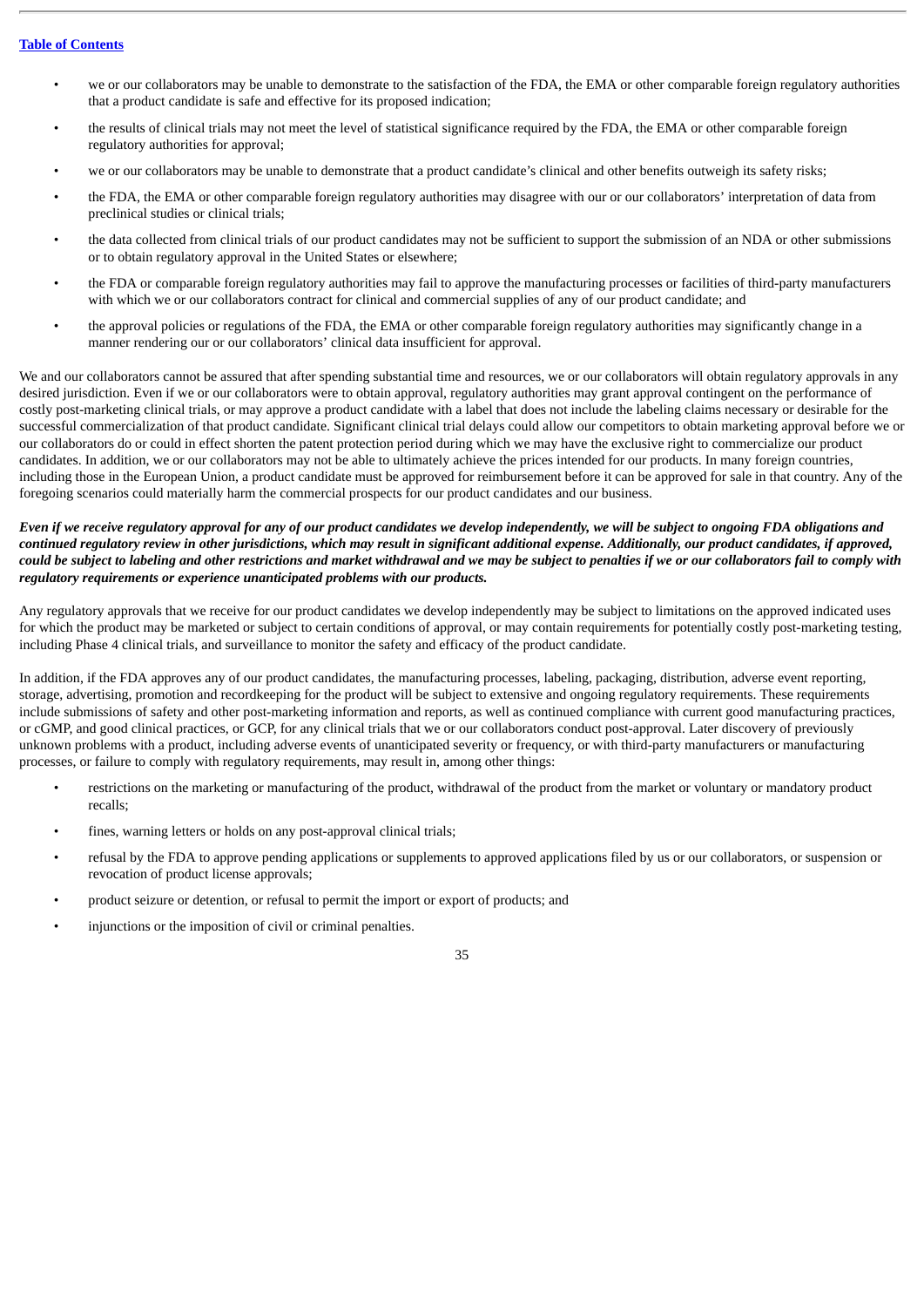We cannot predict the likelihood, nature or extent of government regulation that may arise from future legislation or administrative action, either in the United States or abroad. If we or our collaborators are slow or unable to adapt to changes in existing requirements or the adoption of new requirements or policies, or if we or our collaborators are not able to maintain regulatory compliance, our product candidates may lose any marketing approval that may have been obtained and we may not achieve or sustain profitability, which would adversely affect our business.

#### We, or only AbbVie in the case of ABT-493, may delay or terminate the development of a product candidate at any time if we or AbbVie believe the perceived market or commercial opportunity does not justify further investment, which could materially harm our business and adversely affect our stock *price.*

Even though the results of preclinical studies and clinical trials that we or AbbVie have conducted or may conduct in the future may support further development of one or more of our product candidates, we, or only AbbVie in the case of ABT-493, may delay, suspend or terminate the future development of a product candidate at any time for strategic, business, financial or other reasons, including the determination or belief that the emerging profile of the product candidate is such that it may not receive regulatory approvals in key markets, gain meaningful market acceptance, otherwise provide any competitive advantages in its intended indication or market or generate a significant return to stockholders. Such a delay, suspension or termination could materially harm our business, results of operations or financial condition. In addition, AbbVie has the right to make decisions regarding the development and commercialization of paritaprevir and ABT-493 without consulting us, and may make decisions with which we do not agree.

#### Our internal computer systems, or those of our collaborators, CROs or other contractors or consultants, may fail or suffer security breaches, which could *result in a material disruption of development programs for our product candidates.*

Despite the implementation of security measures, our internal computer systems and those of our collaborators, CROs, and other contractors and consultants are vulnerable to damage from computer viruses, unauthorized access, natural disasters, terrorism, war and telecommunication and electrical failures. While we have not experienced any such system failure, accident or security breach to date, if such an event were to occur and cause interruptions in our operations, it could result in a material disruption of our independent drug development programs or those of our collaborators. For example, the loss of clinical trial data from ongoing or future clinical trials for any of our product candidates could result in delays in regulatory approval efforts and significantly increase costs to recover or reproduce the data. To the extent that any disruption or security breach were to result in a loss of or damage to data or applications, or inappropriate disclosure of confidential or proprietary information, we or our collaborators could incur liability and the further development of our product candidates could be delayed.

#### **Risks Related to Commercialization of Our Product Candidates**

Even if AbbVie successfully commercializes ABT-493 in new HCV treatment regimens, or even if we are able to commercialize EDP-494 or any other treatment regimen containing one of our product candidates, the resulting products, as well as AbbVie's existing products containing paritaprevir, may become subject to unfavorable pricing regulations, third-party reimbursement practices or healthcare reform initiatives in the United States, which would *harm our business.*

The regulations that govern marketing approvals, pricing and reimbursement for new drug products vary widely from country to country. In the United States, the Patient Protection and Affordable Care Act, as amended by the Health Care and Education Affordability Reconciliation Act of 2010, collectively referred to as the ACA, is significantly changing the way healthcare is financed by both governmental and private insurers. While we cannot predict what impact on federal reimbursement policies this law will have in general or specifically on any product or regimen that we or any of our collaborators commercializes, the ACA may result in downward pressure on pharmaceutical reimbursement, which could negatively affect market acceptance of new products. In addition, although the United States Supreme Court has upheld the constitutionality of most of the ACA, some states have indicated that they intend not to implement certain sections of the ACA, and some members of the U.S. Congress are still working to repeal the ACA. We cannot predict whether these challenges will continue or other proposals will be made or adopted, or what impact these efforts may have on us or AbbVie. AbbVie or any other collaborator's ability to commercialize any products successfully also will depend in part on the extent to which reimbursement for these products and related treatments will be available from government health administration authorities, private health insurers and other organizations. Government authorities and third-party payors, such as private health insurers and health maintenance organizations, decide which medications they will pay for and establish reimbursement levels. A primary trend in the U.S. healthcare industry is cost containment. Government authorities and third-party payors have attempted to control costs by limiting coverage and the amount of reimbursement for particular medications. In the case of HCV, limitations of coverage have recently been used to limit access to HCV treatments only for those patients with more advanced fibrosis. Increasingly, third-party payors are requiring that drug companies provide them with predetermined discounts from list prices and, in many cases involving HCV drugs, seeking discounts in exchange for greater patient access to a particular HCV drug. In addition, there are private and public payors challenging the prices charged for medical products. We cannot be sure that reimbursement will be available for any product that we or any collaborator commercialize and, if reimbursement is available, the level of reimbursement. In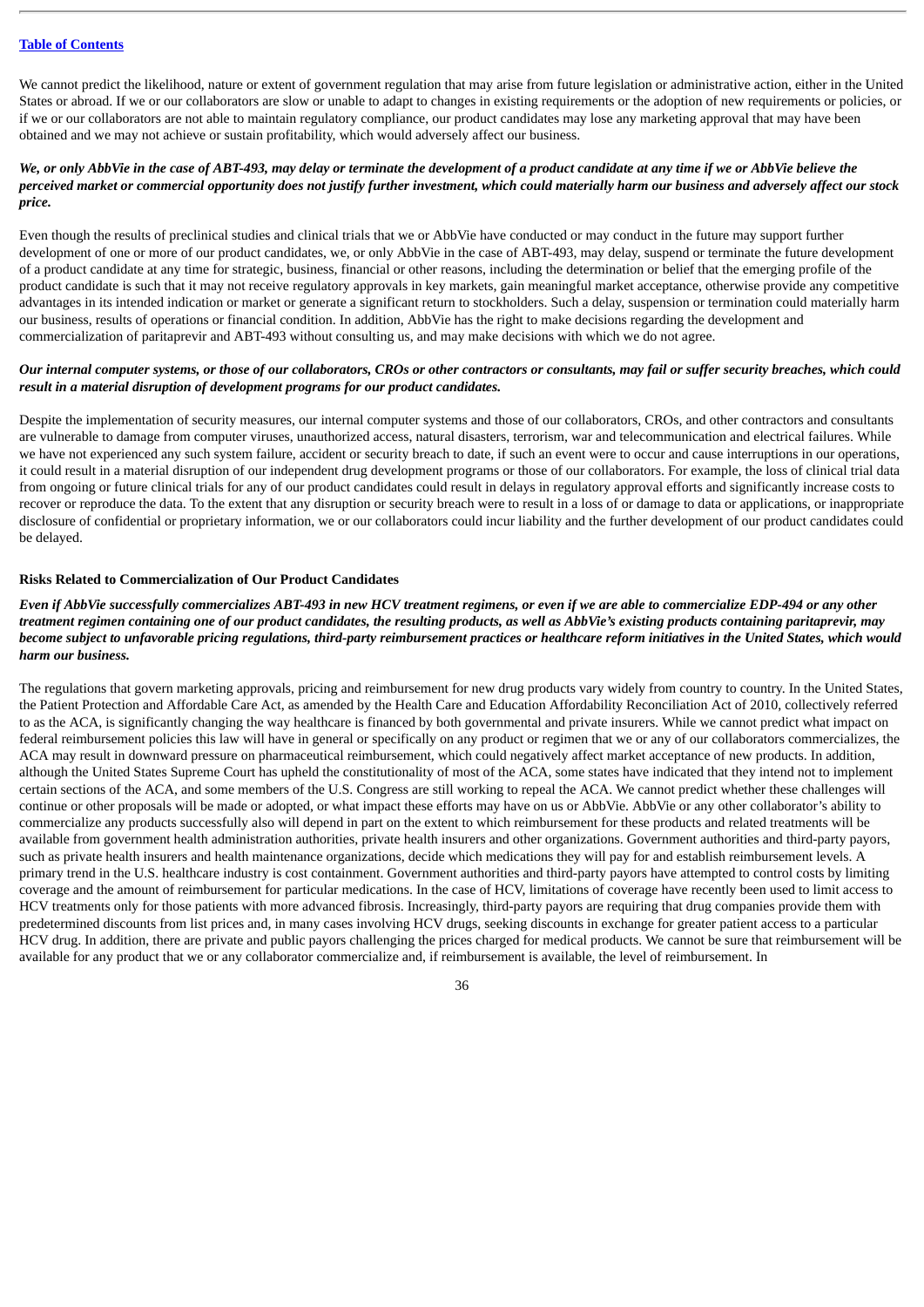addition, reimbursement may impact the demand for, or the price of, any product candidate for which we or a collaborator obtains marketing approval. If reimbursement is not available or is available only to limited levels, we or AbbVie may not be able to successfully commercialize any product candidate for which marketing approval is obtained.

There may be significant delays in obtaining reimbursement for newly approved drugs, and coverage may be more limited than the purposes for which the drug is approved by the FDA or comparable authorities in other jurisdictions. Moreover, eligibility for reimbursement does not imply that any drug will be paid for in all cases or at a rate that covers our costs, including research, development, manufacture, sale and distribution. Interim reimbursement levels for new drugs, if applicable, may also be insufficient to cover our and any collaborator's costs and may not be made permanent. Reimbursement rates may vary according to the use of the drug and the clinical setting in which it is used, may be based on reimbursement levels already set for lower cost drugs and may be incorporated into existing payments for other services. Net prices for drugs may be reduced by mandatory discounts or rebates required by government healthcare programs or private payors and by any future relaxation of laws that presently restrict imports of drugs from countries where they may be sold at lower prices than in the United States. Third-party payors often rely upon Medicare coverage policy and payment limitations in setting their own reimbursement policies. Our or any collaborator's inability to promptly obtain coverage and profitable payment rates from both government-funded and private payors for any approved products that any collaborator or we develop could have a material adverse effect on our operating results, our ability to raise capital needed to commercialize products and our overall financial condition.

#### If, in the future, we are unable to establish our own sales, marketing and distribution capabilities or enter into licensing or collaboration agreements for *these purposes, we may not be successful in commercializing any future product candidates.*

We do not have a sales or marketing infrastructure and have no sales, marketing or distribution experience. We will seek to either build our own commercial infrastructure to commercialize any future products if and when they are approved, or enter into licensing or collaboration agreements where our collaborator is responsible for commercialization, as in the case of our collaboration with AbbVie, or where we have the right to assist in the future development and commercialization of such products.

To develop internal sales, distribution and marketing capabilities, we will have to invest significant amounts of financial and management resources, some of which will be committed prior to any confirmation that any of our proprietary product candidates will be approved. For product candidates for which we decide to perform sales, marketing and distribution functions ourselves, we could face a number of additional risks, including:

- our inability to recruit and retain adequate numbers of effective sales and marketing personnel;
- the inability of sales personnel to obtain access to physicians or persuade adequate numbers of physicians to prescribe any future products;
- the lack of complementary products to be offered by sales personnel, which may put us at a competitive disadvantage relative to companies with more extensive product lines; and
- unforeseen costs and expenses associated with creating an independent sales and marketing organization.

Where and when appropriate, we may elect to utilize contract sales forces or distribution partners to assist in the commercialization of our product candidates. If we enter into arrangements with third parties to perform sales, marketing and distribution services for our products, the resulting revenues or the profitability from these revenues to us are likely to be lower than if we had sold, marketed and distributed our products ourselves. In addition, we may not be successful in entering into arrangements with third parties to sell, market and distribute our product candidates or may be unable to do so on terms that are favorable to us. We likely will have little control over such third parties, and any of these third parties may fail to devote the necessary resources and attention to sell, market and distribute our products effectively.

If we do not establish sales, marketing and distribution capabilities successfully, either on our own or in collaboration with third parties, we will not be successful in commercializing our product candidates.

#### Our commercial success depends upon significant market acceptance among physicians, patients and healthcare payors of products containing paritaprevir or ABT-493 as well as similar market acceptance of any future product candidates we plan to develop independently or in collaboration with *others.*

Paritaprevir, ABT-493, as well as EDP-494 or any other product candidate that we may develop in the future that obtains regulatory approval, whether as part of a combination therapy or as a monotherapy, may not gain market acceptance among physicians, healthcare payors, patients and the medical community. For example, the standard of care in HCV is likely to continue to evolve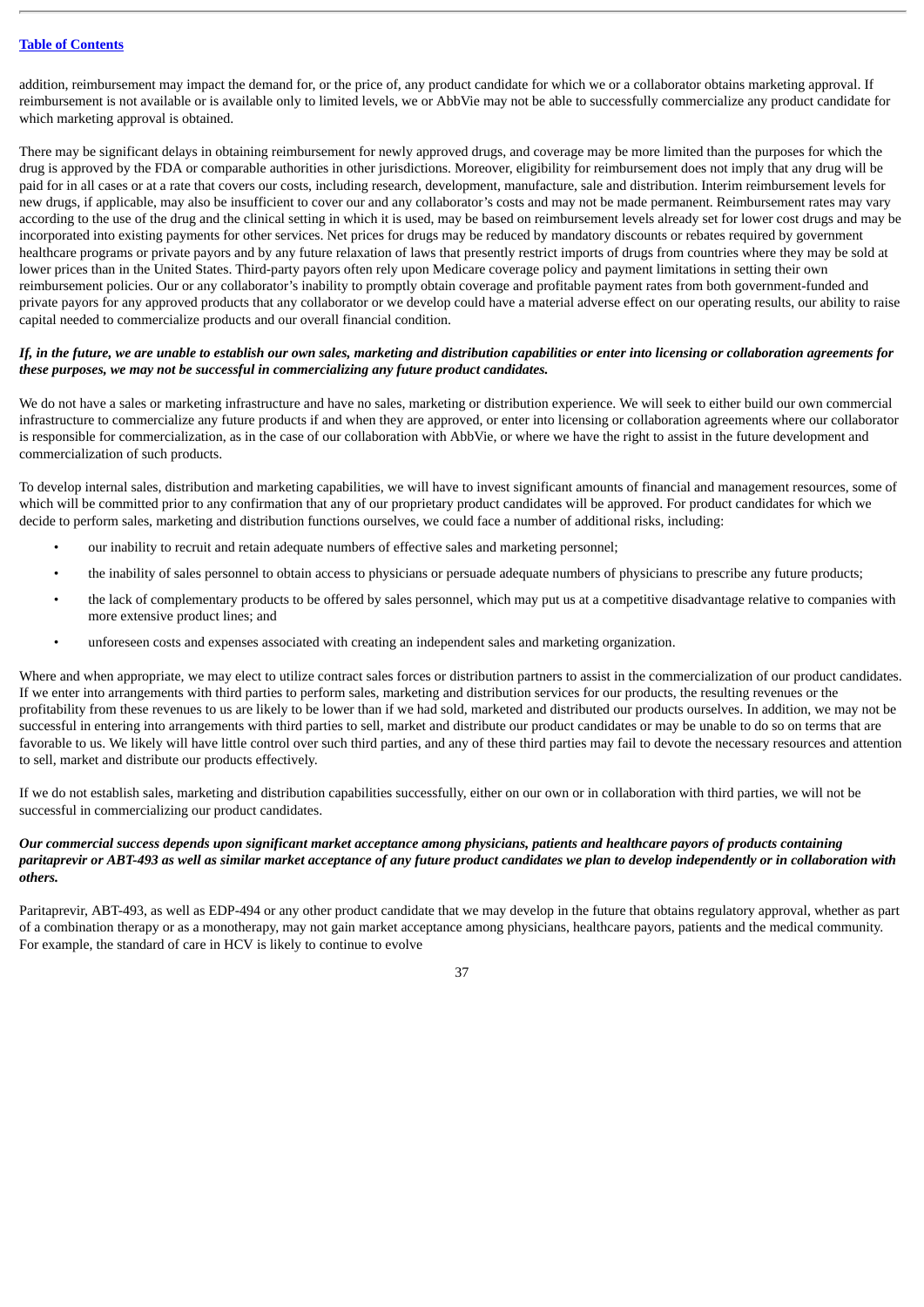rapidly as many new product candidates are being developed and tested. The degree of market acceptance of any product for which we or any collaborator of ours receives approval for commercial sale depends on a number of factors, including:

- the efficacy and safety of treatment regimens containing one of our product candidates, as demonstrated in clinical trials, and the degree to which these regimens represent a clinically meaningful improvement in care as compared with other available therapies;
- the clinical indications for which any treatment regimen containing one of our product candidates become approved;
- acceptance among physicians, major operators of clinics, payors and patients of any treatment regimen containing one of our product candidates;
- the willingness of the target patient population to try new therapies and of physicians to prescribe these therapies;
- the potential and perceived advantages of treatment regimens containing one of our product candidates over alternative treatments;
- the cost of treatment of regimens containing one of our product candidates in relation to the cost of alternative treatments;
- the availability of adequate reimbursement and pricing by third parties and government authorities and successful negotiation of favorable agreements with payors by us or any collaborator of ours, as well as the impact of any agreements among any of the foregoing and one or more of our competitors limiting access to our product in favor of one or more competitive products;
- the continued growth and longevity of the HCV drug market or any other market for which we develop a drug;
- the levels of funding provided by government-funded healthcare for HCV treatment or treatment of any other disease for which we develop a drug;
- the relative convenience and ease of administration of any treatment regimen containing one of our product candidates compared to competitive regimens;
- the prevalence and severity of adverse side effects, whether involving the use of treatment regimens containing one of our products candidates or similar, competitive treatment regimens; and
- the effectiveness of our or any collaborator's sales and marketing efforts.

If treatment regimens containing one of our product candidates are approved and then fail to achieve market acceptance, we may not be able to generate significant additional revenue. Further, if new, more favorably received therapies are introduced after any such regimen achieves market acceptance, then we may not be able to maintain that market acceptance over time.

#### *Foreign governments tend to impose strict price controls, which may adversely affect our future profitability.*

In most foreign countries, particularly in the European Union, prescription drug pricing and/or reimbursement is subject to governmental control. In those countries that impose price controls, pricing negotiations with governmental authorities can take considerable time after the receipt of marketing approval for a product. To obtain reimbursement or pricing approval in some countries, we or our collaborators may be required to conduct a clinical trial that compares the cost-effectiveness of our product candidate to other available therapies.

Some countries require approval of the sale price of a drug before it can be marketed. In many countries, the pricing review period begins after marketing or product licensing approval is granted. In some foreign markets, prescription pharmaceutical pricing remains subject to continuing governmental control even after initial approval is granted. As a result, we or our collaborators might obtain marketing approval for a product in a particular country, but then be subject to price regulations that delay commercial launch of the product, possibly for lengthy time periods, and negatively impact the revenues that are generated from the sale of the product in that country. If reimbursement of our products is unavailable or limited in scope or amount, or if pricing is set at unsatisfactory levels, or if there is competition from lower priced cross-border sales, our results of operations will be negatively affected.

## **Risks Related to Our Dependence on Third Parties**

## We may not be successful in establishing new product collaborations, which could adversely affect our ability to develop and commercialize one or more of our future product candidates. If we are unsuccessful in maintaining or forming alliances on favorable terms, our business may not succeed.

We may seek to enter into additional product collaborations in the future, including alliances with other biotechnology or pharmaceutical companies, to enhance and accelerate the development and commercialization of one or more of our future product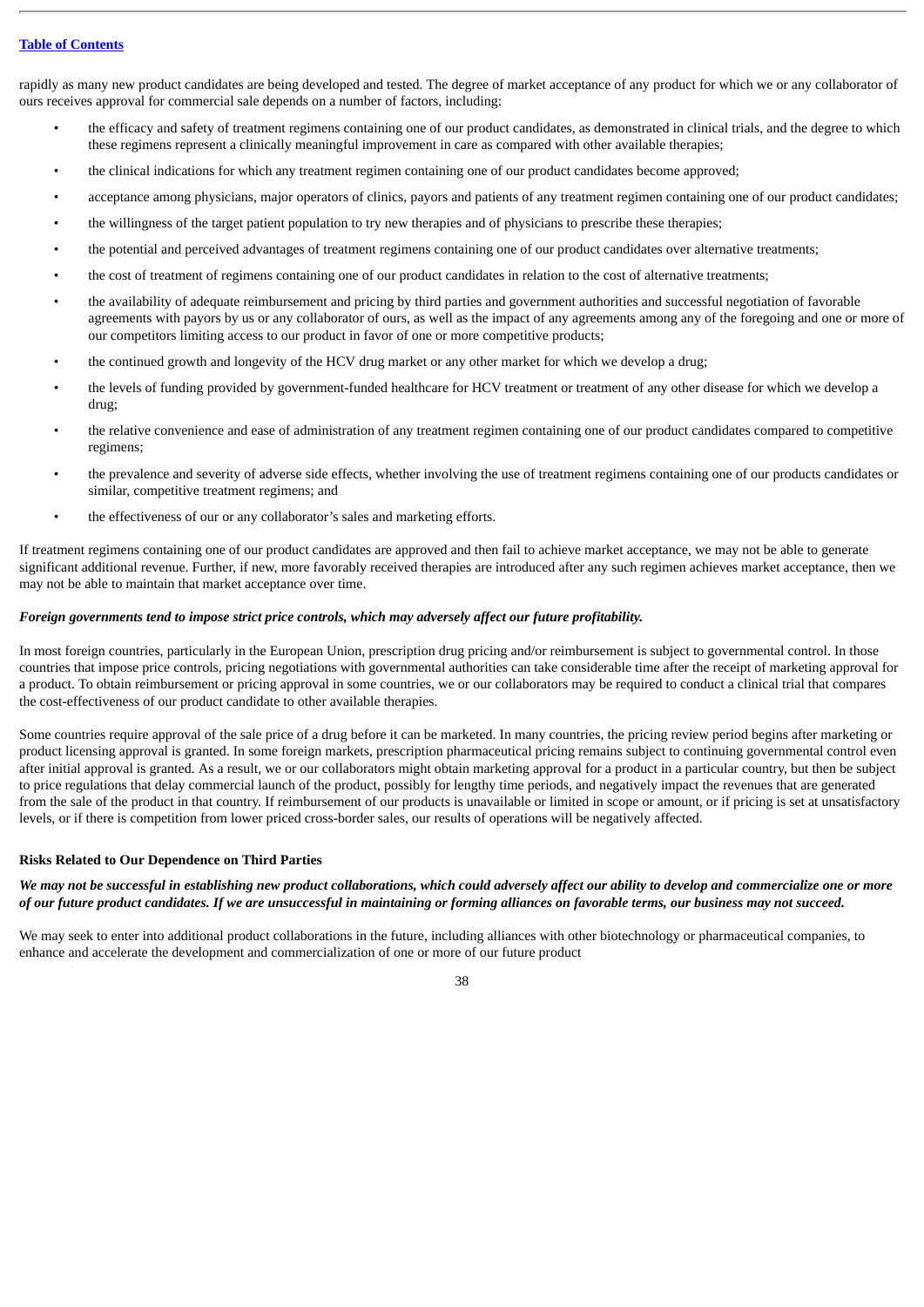candidates. We face significant competition in seeking appropriate collaborators and the negotiation process is time-consuming and complex. Moreover, we may not be successful in our efforts to establish other product collaborations or other alternative arrangements for any future product candidates and programs because our research and development pipeline may be insufficient, our product candidates and programs may be deemed to be at too early of a stage of development for collaborative effort and/or third parties may not view our product candidates and programs as having the requisite potential to demonstrate safety and efficacy. Even if we are successful in our efforts to establish product collaborations, the terms that we agree upon may not be favorable to us and we may not be able to maintain such product collaborations if, for example, development or approval of a product candidate is delayed or sales of an approved product are disappointing.

If our existing collaboration agreement with AbbVie is terminated, or if we determine that entering into other product collaborations is in our best interest but we either fail to enter into, delay in entering into or fail to maintain such collaborations:

- the development of certain of our current or future product candidates may be terminated or delayed;
- our cash expenditures related to development of certain of our future product candidates would increase significantly and we may need to seek additional financing;
- we may be required to hire additional employees or otherwise develop expertise, such as clinical, regulatory, sales and marketing expertise, which we do not currently have;
- we will bear all of the risk related to the development of any such product candidates; and
- the competitiveness of any product candidate that is commercialized could be reduced.

## We intend to rely on third-party manufacturers to produce our clinical product candidate supplies and any commercial supplies of any approved future product candidates. Any failure by a third-party manufacturer to produce acceptable supplies for us may delay or impair our ability to initiate or complete *our clinical trials or sell any resulting product.*

We do not currently own or operate any manufacturing facilities. We plan to continue to work with third-party contract manufacturers to produce sufficient quantities of any future product candidates for preclinical testing, clinical trials and commercialization. If we are unable to arrange for such a third-party manufacturing source for any of our product candidates, or fail to do so on commercially reasonable terms, we may not be able to successfully produce, develop and market one or more of our future product candidates, or we may be delayed in doing so.

Reliance on third-party manufacturers entails risks to which we would not be subject if we manufactured product candidates ourselves, including reliance on the third party for regulatory compliance and quality control and assurance, volume production, the possibility of breach of the manufacturing agreement by the third party because of factors beyond our control (including a failure to synthesize and manufacture our product candidates in accordance with our product specifications) and the possibility of termination or nonrenewal of the agreement by the third party at a time that is costly or damaging to us. In addition, the FDA and other regulatory authorities require that our product candidates be manufactured according to cGMP and similar foreign standards. Pharmaceutical manufacturers and their subcontractors are required to register their facilities and/or products manufactured at the time of submission of the marketing application and then annually thereafter with the FDA and certain state and foreign agencies. They are also subject to periodic unannounced inspections by the FDA, state and other foreign authorities. Any subsequent discovery of problems with a product, or a manufacturing or laboratory facility used by us or our collaborators, may result in restrictions on the product or on the manufacturing or laboratory facility, including marketed product recall, suspension of manufacturing, product seizure, or a voluntary withdrawal of the drug from the market. Any failure by our third-party manufacturers to comply with cGMP or failure to scale up manufacturing processes, including any failure to deliver sufficient quantities of product candidates in a timely manner, could lead to a delay in, or failure to obtain, regulatory approval of any of our product candidates.

We plan to rely on third-party manufacturers to purchase from third-party suppliers the materials necessary to produce our future product candidates for our clinical studies. There are a small number of suppliers for certain capital equipment and materials that we plan to use to manufacture our drugs. Such suppliers may not sell these materials to our manufacturers at the times we need them or on commercially reasonable terms. Moreover, we currently do not have any agreements for the production of these materials. Although we do not intend to begin a clinical trial unless we believe we have a sufficient supply of a product candidate to complete the clinical trial, any significant delay in the supply of a product candidate or the material components thereof for an ongoing clinical trial due to the need to replace a third-party manufacturer could considerably delay completion of our clinical studies, product testing and potential regulatory approval of our product candidates. If our manufacturers or we are unable to purchase these materials after regulatory approval has been obtained for our product candidates, the commercial launch of our product candidates would be delayed or there would be a shortage in supply, which would impair our ability to generate revenue from the sale of our product candidates.

Contract manufacturers may not be able to manufacture our product candidates at a cost or in quantities or in a timely manner necessary to develop and commercialize them. If we successfully commercialize any of our product candidates, to meet our projected needs we may need to find third parties that will increase their scale of production, or we may have to establish or access large-scale commercial manufacturing capabilities. We may require additional funds, personnel and other resources to build, lease or operate any manufacturing facility.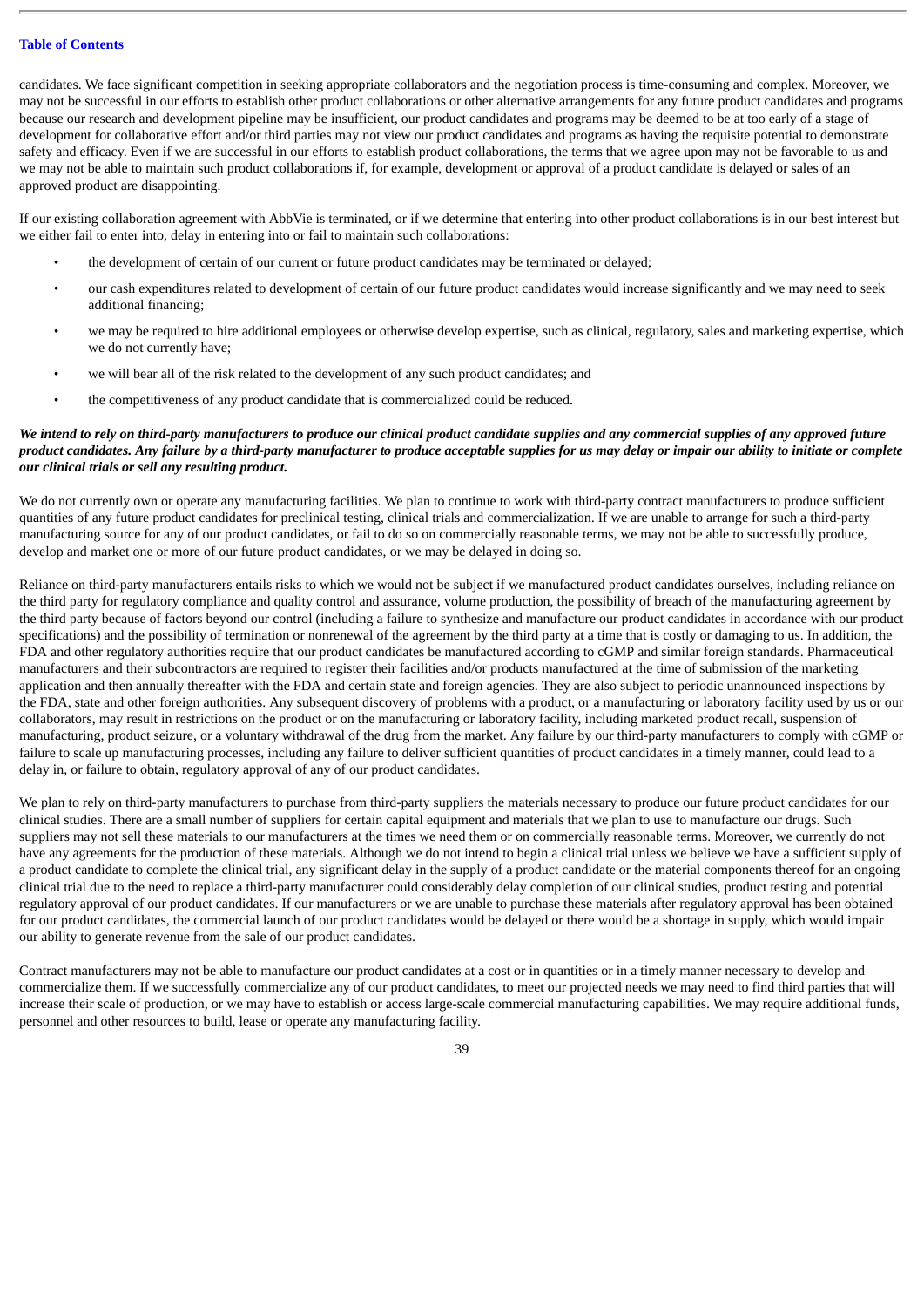A portion of our research and a portion of our manufacturing of certain key intermediates used in the manufacture of the active pharmaceutical ingredients for our future product candidates takes place in China through third-party researchers and manufacturers, a significant disruption in the operation of those researchers or manufacturers or political unrest in China could materially adversely affect our business, financial condition and *results of operations.*

Although manufacturing for our lead product candidates paritaprevir and ABT-493 is being conducted by AbbVie, we have relied on third parties located in China to manufacture and supply certain key intermediates used in the manufacture of our active pharmaceutical ingredients, or API, for our research product candidates, and we expect to continue to use such third party manufacturers for such intermediates for any future product candidates we develop independently. Any disruption in production or inability of our manufacturers in China to produce adequate quantities to meet our needs, whether as a result of a natural disaster or other causes, could impair our ability to operate our business on a day-to-day basis and to continue our research and development of our future product candidates. We also use contract researchers in China to conduct a portion of our search for our early stage programs. Any disruption in the team conducting that research could cause delays in one or more of our research programs and could require us to curtail one or more programs, at least until we could contract for that research to be done elsewhere. Furthermore, since these researchers and manufacturers are located in China, we are exposed to the possibility of product supply disruption and increased costs in the event of changes in the policies of the Chinese government, political unrest or unstable economic conditions in China. Any of these matters could materially and adversely affect our business and results of operations. Any recall of the manufacturing lots or similar action regarding our API used in clinical trials could delay the trials or detract from the integrity of the trial data and its potential use in future regulatory filings. In addition, manufacturing interruptions or failure to comply with regulatory requirements by any of these manufacturers could significantly delay clinical development of potential products and reduce third-party or clinical researcher interest and support of proposed trials. These interruptions or failures could also impede commercialization of our future product candidates and impair our competitive position. Further, we may be exposed to fluctuations in the value of the local currency in China. Future appreciation of the local currency could increase our costs. In addition, our labor costs could continue to rise as wage rates increase due to increased demand for skilled laborers and the availability of skilled labor declines in China.

#### We will rely on third parties to monitor, support, conduct and/or oversee clinical trials of our future product candidates that we develop independently and, in some cases, to maintain reaulatory files for those product candidates. If we are not able to maintain or secure agreements with such third parties on acceptable terms, if these third parties do not perform their services as required, or if these third parties fail to timely transfer any requlatory information held by them to us, we may not be able to obtain regulatory approval for, or commercialize, our product candidates.

We will rely on CROs, hospitals, clinics, academic institutions and other third-party collaborators who are outside our control to monitor, support, conduct and/or oversee preclinical and clinical studies of our future product candidates. We will also rely on third parties to perform clinical trials of our future product candidates when they reach that stage. As a result, we have less control over the timing and cost of these studies and the ability to recruit trial subjects than if we conducted these trials wholly by ourselves. If we are unable to maintain or enter into agreements with these third parties on acceptable terms, or if any such engagement is terminated, we may be unable to enroll patients on a timely basis or otherwise conduct our trials in the manner we anticipate. In addition, there is no guarantee that these third parties will devote adequate time and resources to our studies or perform as required by a contract or in accordance with regulatory requirements, including maintenance of clinical trial information regarding our future product candidates. If these third parties fail to meet expected deadlines, fail to timely transfer to us any regulatory information, fail to adhere to protocols or fail to act in accordance with regulatory requirements or our agreements with them, or if they otherwise perform in a substandard manner or in a way that compromises the quality or accuracy of their activities or the data they obtain, then clinical trials of our future product candidates may be extended, delayed or terminated, or our data may be rejected by the FDA or regulatory agencies.

#### To the extent we elect to enter into additional licensing or collaboration agreements to partner our future product candidates, our dependence on such *relationships may adversely affect our business.*

Our commercialization strategy for some of our future product candidates may depend on our ability to enter into collaboration agreements with other companies to obtain access to other compounds for use in combination with any of our product candidates or for assistance and funding for the development and potential commercialization of any of these product candidates, similar to what we have done with AbbVie. Supporting diligence activities conducted by potential collaborators and negotiating the financial and other terms of a collaboration agreement are long and complex processes with uncertain results. Even if we are successful in entering into one or more additional collaboration agreements, collaborations can involve greater uncertainty for us, as we may have limited or no control over certain aspects of our collaborative programs. We may determine that continuing a collaboration under the terms provided is not in our best interest, and we may terminate the collaboration. Our collaborators could delay or terminate their agreements with us, and our product candidates subject to collaborative arrangements may never be successfully commercialized.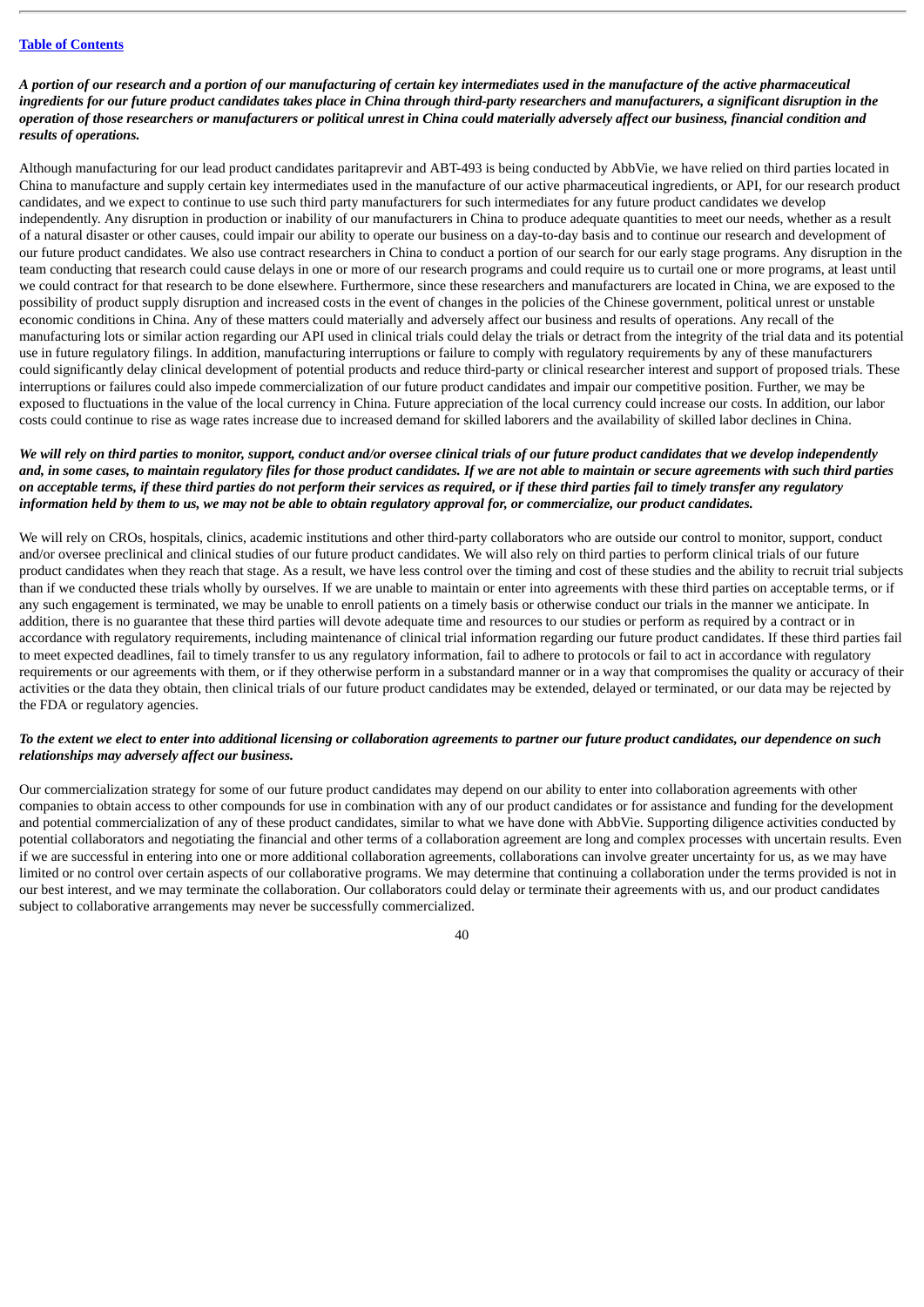Further, our collaborators may develop alternative products or pursue alternative technologies either on their own or in collaboration with others, including our competitors, and the priorities or focus of our collaborators may shift such that our programs receive less attention or resources than we would like, or they may be terminated altogether. Any such actions by our collaborators may adversely affect our business prospects and ability to earn revenue. In addition, we could have disputes with our collaborators, such as the interpretation of terms in our agreements. Any such disagreements could lead to delays in the development or commercialization of any potential products or could result in time-consuming and expensive litigation or arbitration, which may not be resolved in our favor.

Even with respect to programs that we intend to commercialize ourselves, we may enter into agreements with collaborators to share in the burden of conducting clinical trials, manufacturing and marketing our product candidates or products. In addition, our ability to apply our proprietary technologies to develop proprietary compounds will depend on our ability to establish and maintain licensing arrangements or other collaborative arrangements with the holders of proprietary rights to such compounds. We may not be able to establish such arrangements on favorable terms or at all, and our collaborative arrangements may not be successful.

#### **Risks Related to Our Intellectual Property Rights**

#### We could be unsuccessful in obtaining or maintaining adequate patent protection for one or more of our product candidates.

Our commercial success will depend, in large part, on our ability to obtain and maintain patent and other intellectual property protection with respect to our product candidates. We cannot be certain that patents will be issued or granted with respect to our patent applications that are currently pending, or that issued or granted patents will not later be found to be invalid and/or unenforceable, be interpreted in a manner that does not adequately protect our products, or otherwise provide us with any competitive advantage. The patent position of biotechnology and pharmaceutical companies is generally uncertain because it involves complex legal and factual considerations. The standards applied by the United States Patent and Trademark Office and foreign patent offices in granting patents are not always applied uniformly or predictably. For example, there is no uniform worldwide policy regarding patentable subject matter or the scope of claims allowable in biotechnology and pharmaceutical patents. Consequently, patents may not issue from our pending patent applications. As such, we do not know the degree of future protection that we will have on our proprietary products and technology, if any, and a failure to obtain adequate intellectual property protection with respect to our product candidates and proprietary technology could have a material adverse impact on our business.

In addition, certain of our activities have been funded, and may in the future be funded, by the United States federal government. For example, the preclinical and early clinical development of our lead antibiotic candidate, which we are no longer developing, was funded under a contract with NIAID, an entity of the United States federal government. When new technologies are developed with United States federal government funding, the government obtains certain rights in any resulting patents, including a nonexclusive license authorizing the government to use the invention for non-commercial purposes. These rights may permit the government to disclose our confidential information to third parties and to exercise "march-in" rights to use or allow third parties to use our patented technology. The government can exercise its march-in rights if it determines that action is necessary because we fail to achieve practical application of the United States government-funded technology, or because action is necessary to alleviate health or safety needs, to meet requirements of federal regulations or to give preference to United States industry. In addition, United States government-funded inventions must be reported to the government and United States government funding must be disclosed in any resulting patent applications. In addition, our rights in such inventions are subject to certain requirements to manufacture products in the United States.

#### Issued patents covering one or more of our product candidates could be found invalid or unenforceable if challenged in court.

Despite measures we take to obtain patent and other intellectual property protection with respect to our product candidates and proprietary technology, any of our intellectual property rights could be challenged or invalidated. For example, if we were to initiate legal proceedings against a third party to enforce a patent covering one of our product candidates, the defendant could counterclaim that our patent is invalid and/or unenforceable. In patent litigation in the United States and in some other jurisdictions, defendant counterclaims alleging invalidity and/or unenforceability are commonplace. Grounds for a validity challenge could be an alleged failure to meet any of several statutory requirements, for example, lack of novelty, obviousness or non-enablement. Grounds for an unenforceability assertion could be an allegation that someone connected with prosecution of the patent withheld relevant information from the United States Patent and Trademark Office, or the applicable foreign counterpart, or made a misleading statement, during prosecution. Although we believe that we have conducted our patent prosecution in accordance with the duty of candor and in good faith, the outcome following legal assertions of invalidity and unenforceability during patent litigation is unpredictable. With respect to the validity question, for example, we cannot be certain that there is no invalidating prior art, of which we and the patent examiner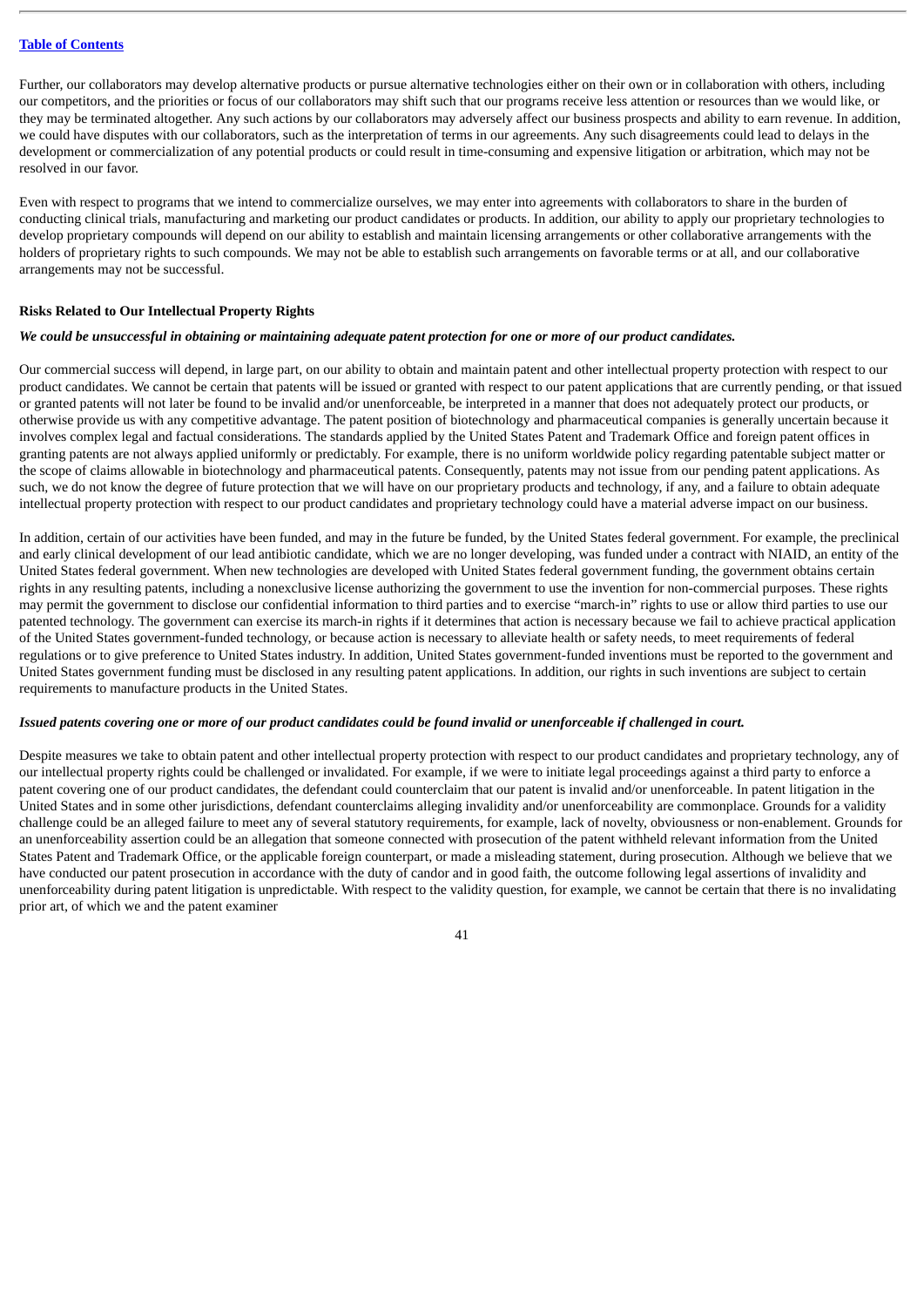were unaware during prosecution. If a defendant were to prevail on a legal assertion of invalidity and/or unenforceability, we would lose at least part, and perhaps all, of the patent protection on a product candidate. Even if a defendant does not prevail on a legal assertion of invalidity and/or unenforceability, our patent claims may be construed in a manner that would limit our ability to enforce such claims against the defendant and others. Any loss of patent protection could have a material adverse impact on one or more of our product candidates and our business.

Enforcing our intellectual property rights against third parties may also cause such third parties to file other counterclaims against us, which could be costly to defend and could require us to pay substantial damages, cease the sale of certain products or enter into a license agreement and pay royalties (which may not be possible on commercially reasonable terms or at all). Any efforts to enforce our intellectual property rights are also likely to be costly and may divert the efforts of our scientific and management personnel.

#### Claims that our product candidates or the sale or use of our future products infringe the patent or other intellectual property rights of third parties could result in costly litigation or could require substantial time and money to resolve, even if litigation is avoided.

Our commercial success depends upon our ability to develop, manufacture, market and sell our product candidates and use our proprietary technology without infringing the intellectual property rights of others. We cannot guarantee that our product candidates or any uses of our product candidates do not and will not in the future infringe third-party patents or other intellectual property rights. Third parties might allege that we or our collaborators are infringing their patent rights or that we have misappropriated their trade secrets, or that we are otherwise violating their intellectual property rights, whether with respect to the manner in which we have conducted our research or to the composition, use or manufacture of the compounds we have developed or are developing with our collaborators. Such third parties might resort to litigation against us or other parties we have agreed to indemnify, which litigation could be based on either existing intellectual property or intellectual property that arises in the future.

It is also possible that we failed to identify, or may in the future fail to identify, relevant patents or patent applications held by third parties that cover our product candidates. For example, applications filed before November 29, 2000 and certain applications filed after that date that will not be filed outside the United States remain confidential until patents issue. Other patent applications in the United States and several other jurisdictions are published approximately 18 months after the earliest filing for which priority is claimed, with such earliest filing date being commonly referred to as the priority date. Furthermore, publication of discoveries in the scientific or patent literature often lags behind actual discoveries. Therefore, we cannot be certain that we or our collaborators were the first to invent, or the first to file patent applications on, our product candidates or for their uses, or that our product candidates will not infringe patents that are currently issued or that are issued in the future. In the event that a third party has also filed a patent application covering one of our product candidates or a similar invention, we may have to participate in an adversarial proceeding, known as an interference, declared by the U.S. Patent and Trademark Office or its foreign counterpart to determine priority of invention. Additionally, pending patent applications which have been published can, subject to certain limitations, be later amended in a manner that could cover our products or their use.

In order to avoid or settle potential claims with respect to any patent or other intellectual property rights of third parties, we may choose or be required to seek a license from a third party and be required to pay license fees or royalties or both, which could be substantial. These licenses may not be available on acceptable terms, or at all. Even if we or any future collaborators were able to obtain a license, the rights may be nonexclusive, which could result in our competitors gaining access to the same intellectual property. Ultimately, we could be prevented from commercializing a product, or be forced, by court order or otherwise, to cease some or all aspects of our business operations, if, as a result of actual or threatened patent or other intellectual property claims, we are unable to enter into licenses on acceptable terms. Further, we could be found liable for significant monetary damages as a result of claims of intellectual property infringement. For example, we have received, and may in the future receive, offers to license and demands to license from third parties claiming that we are infringing their intellectual property or owe license fees and, even if such claims are without merit, there can be no assurance that we will successfully avoid or settle such claims.

In addition, if AbbVie licenses or otherwise acquires rights to intellectual property controlled by a third party in various circumstances, for example, where a product could not be legally developed or commercialized in a country without the third-party intellectual property right, it is entitled under our collaboration agreement to decrease payments payable to us on a product-by-product basis and, in certain cases, on a country-by-country basis. Any of the foregoing events could harm our business significantly.

Defending against claims of patent infringement, misappropriation of trade secrets or other violations of intellectual property rights could be costly and time consuming, regardless of the outcome. Thus, even if we were to ultimately prevail, or to settle at an early stage, such litigation could burden us with substantial unanticipated costs. In addition, litigation or threatened litigation could result in significant demands on the time and attention of our management team, distracting them from the pursuit of other company business. Claims that our product candidates or the sale or use of our future products infringe, misappropriate or otherwise violate third-party intellectual property rights could therefore have a material adverse impact on our business.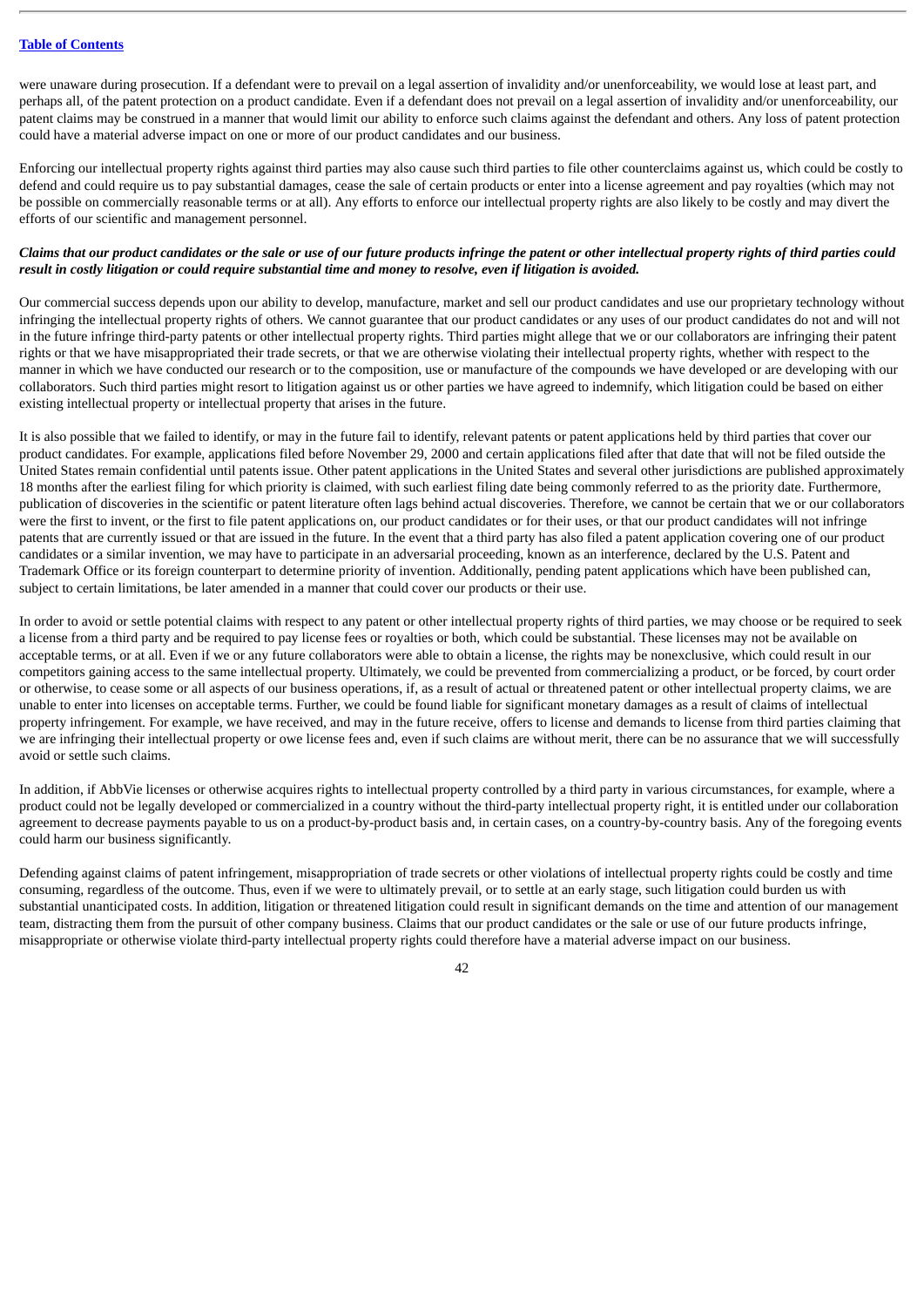#### Unfavorable outcomes in intellectual property litigation could limit our research and development activities and/or our ability to commercialize certain *products.*

If third parties successfully assert their intellectual property rights against us, we might be barred from using certain aspects of our technology, or barred from developing and commercializing certain products. Prohibitions against using certain technologies, or prohibitions against commercializing certain products, could be imposed by a court or by a settlement agreement between us and a plaintiff. In addition, if we are unsuccessful in defending against allegations that we have infringed, misappropriated or otherwise violated patent or other intellectual property rights of others, we may be forced to pay substantial damage awards to the plaintiff. There is inevitable uncertainty in any litigation, including intellectual property litigation. There can be no assurance that we would prevail in any intellectual property litigation, even if the case against us is weak or flawed. If litigation leads to an outcome unfavorable to us, we may be required to obtain a license from the intellectual property owner in order to continue our research and development programs or to market any resulting product. It is possible that the necessary license will not be available to us on commercially acceptable terms, or at all. Alternatively, we may be required to modify or redesign our products in order to avoid infringing or otherwise violating third-party intellectual property rights. This may not be technically or commercially feasible, may render our products less competitive, or may delay or prevent the entry of our products to the market. Any of the foregoing could limit our research and development activities, our ability to commercialize one or more product candidates, or both.

Most of our competitors are larger than we are and have substantially greater resources. They are, therefore, likely to be able to sustain the costs of complex intellectual property litigation longer than we could. In addition, the uncertainties associated with litigation could have a material adverse effect on our ability to raise the funds necessary to conduct our clinical trials, continue our internal research programs, in-license needed technology, or enter into strategic partnerships that would help us bring our product candidates to market.

In addition, any future intellectual property litigation, interference or other administrative proceedings will result in additional expense and distraction of our personnel. An adverse outcome in such litigation or proceedings may expose us or any future strategic partners to loss of our proprietary position, expose us to significant liabilities, or require us to seek licenses that may not be available on commercially acceptable terms, if at all, each of which could have a material adverse effect on our business.

#### Intellectual property litigation may lead to unfavorable publicity that harms our reputation and causes the market price of our common stock to decline.

During the course of any intellectual property litigation, there could be public announcements of the results of hearings, rulings on motions, and other interim proceedings in the litigation. If securities analysts or investors regard these announcements as negative, the perceived value of our products, programs or intellectual property could be diminished. Accordingly, the market price of our common stock may decline. Such announcements could also harm our reputation or the market for our future products, which could have a material adverse effect on our business.

#### Confidentiality agreements with employees and third parties may not prevent unauthorized disclosure of trade secrets and other proprietary information.

In addition to patents, we rely on trade secrets, technical know-how and proprietary information concerning our business strategy and product candidates in order to protect our competitive position in the field of HCV, other antivirals and liver disease. In the course of our research and development activities and our business activities, we often rely on confidentiality agreements to protect our proprietary information. Such confidentiality agreements are used, for example, when we talk to vendors of laboratory or clinical development services or potential strategic partners. In addition, each of our employees is required to sign a confidentiality agreement and invention assignment agreement upon joining our company. We take steps to protect our proprietary information, and our confidentiality agreements and invention assignment agreements are carefully drafted to protect our proprietary interests. Nevertheless, there can be no guarantee that an employee or an outside party will not make an unauthorized disclosure of our proprietary confidential information. This might happen intentionally or inadvertently. It is possible that a competitor will make use of such information, and that our competitive position will be compromised, in spite of any legal action we might take against persons making such unauthorized disclosures. In addition, to the extent that our employees, consultants or contractors use intellectual property owned by others in their work for us, disputes may arise as to the rights in related or resulting know-how and inventions.

Trade secrets are difficult to protect. Although we use reasonable efforts to protect our trade secrets, our employees, consultants, contractors, business partners or outside scientific collaborators might intentionally or inadvertently disclose our trade secret information to competitors or our trade secrets may otherwise be misappropriated. Enforcing a claim that a third party illegally obtained and is using any of our trade secrets is expensive and time consuming, and the outcome is unpredictable. In addition, courts outside the United States sometimes are less willing than United States courts to protect trade secrets. Moreover, our competitors may independently develop equivalent knowledge, methods and know-how.

 $\overline{A}$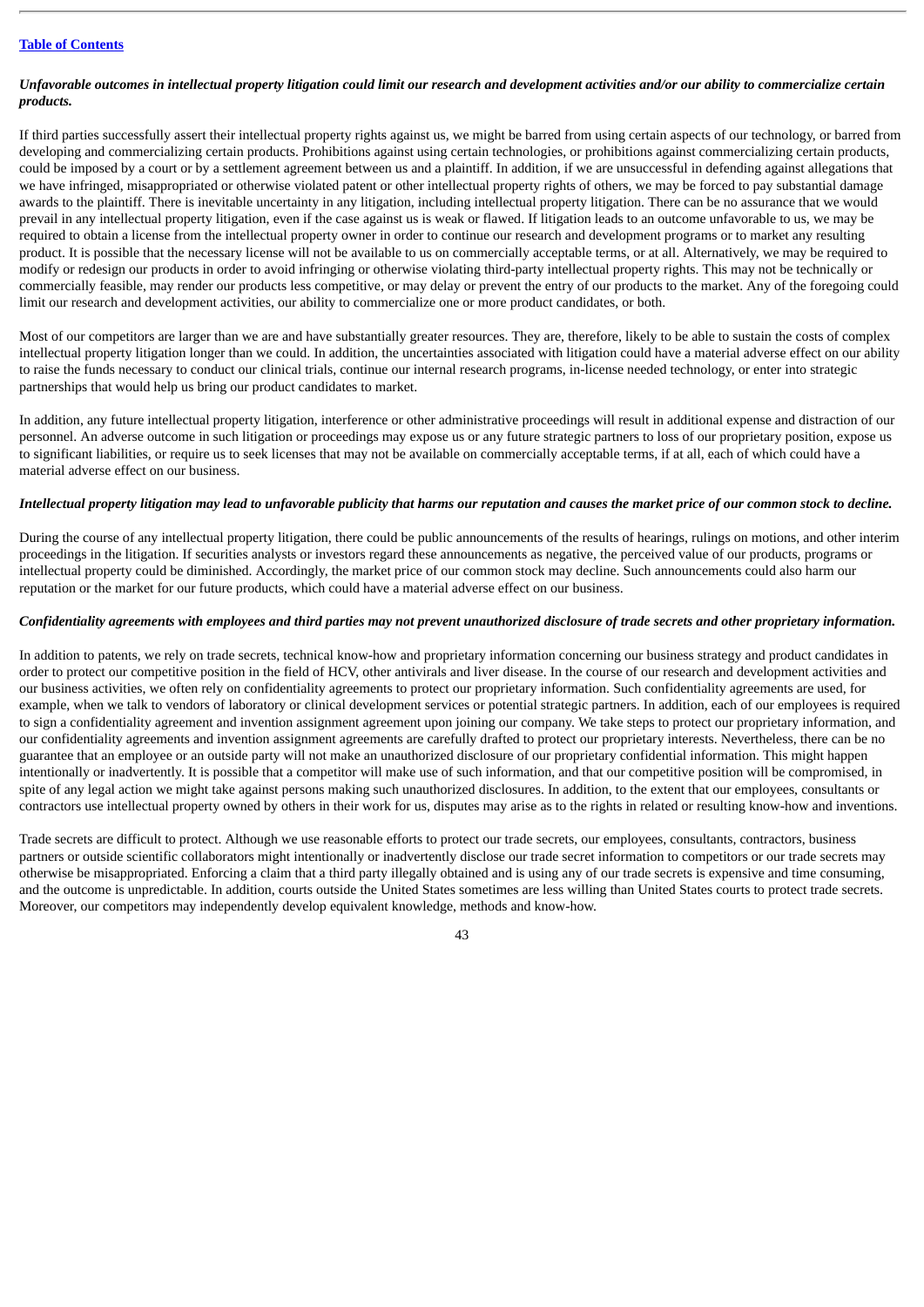Our collaborators may have rights to publish data and other information to which we have rights. In addition, we sometimes engage individuals or entities to conduct research relevant to our business. The ability of these individuals or entities to publish or otherwise publicly disclose data and other information generated during the course of their research is subject to certain contractual limitations. These contractual provisions may be insufficient or inadequate to protect our confidential information. If we do not apply for patent protection prior to such publication, or if we cannot otherwise maintain the confidentiality of our proprietary technology and other confidential information, then our ability to obtain patent protection or to protect our trade secret information may be jeopardized, which could adversely affect our business.

#### Intellectual property rights do not necessarily protect us from all potential threats to our competitive advantage.

The degree of future protection afforded by our intellectual property rights is uncertain because intellectual property rights have limitations, and may not adequately protect our business, or permit us to maintain our competitive advantage. The following examples are illustrative:

- others may be able to make compounds that are similar to our product candidates but that are not covered by the claims of the patents that we or our collaborators own or have exclusively licensed;
- we or our collaborators or any future collaborators might not have been the first to make the inventions covered by the issued patents or pending patent applications that we own or may in the future exclusively license, which could result in the patent applications not issuing or being invalidated after issuing;
- we or our collaborators or any future collaborators might not have been the first to file patent applications covering certain of our inventions, which could result in the patent applications not issuing or being invalidated after issuing;
- the ownership of the intellectual property arising out of our collaborations is subject to complex legal and factual issues, and in certain circumstances our collaborators may own or jointly own important intellectual property relating to our product candidates. Although we have rights to such intellectual property under our collaboration agreements, such rights could potentially be lost or diminished if the applicable collaboration agreement is terminated, which could affect our ability to commercialize our product candidates;
- others may independently develop similar or alternative technologies or duplicate any of our technologies without infringing our intellectual property rights;
- it is possible that our pending patent applications will not lead to issued patents;
- issued patents that we own or have exclusively licensed may not provide us with any competitive advantages, or may be held invalid or unenforceable, as a result of legal challenges by our competitors; we may obtain patents for certain compounds many years before we obtain marketing approval for products containing such compounds, and because patents have a limited life, which may begin to run prior to the commercial sale of the related product, the commercial value of our patents may be limited;
- our competitors might conduct research and development activities in countries where we do not have patent rights and then use the information learned from such activities to develop competitive products for sale in our major commercial markets;
- we may fail to develop additional proprietary technologies that are patentable;
- the laws of certain foreign countries may not protect our intellectual property rights to the same extent as the laws of the United States, or we may fail to apply for or obtain adequate intellectual property protection in all the jurisdictions in which we operate; and
- the patents of others may have an adverse effect on our business, for example by preventing us from marketing one or more of our product candidates for one or more indications.

Any of the aforementioned threats to our competitive advantage could have a material adverse effect on our business.

#### Changes in patent law could diminish the value of patents in general, thereby impairing our ability to protect our products.

As is the case with many other biopharmaceutical companies, our success is heavily dependent on intellectual property, particularly patents. Obtaining, maintaining and enforcing patents in the biopharmaceutical industry involves both technological complexity and legal complexity. Therefore, obtaining, maintaining and enforcing biopharmaceutical patents is costly, time-consuming and inherently uncertain. In addition, recent legislative and judicial developments in the United States and elsewhere have in some cases narrowed the protection afforded to patent owners, made patents more difficult to obtain, or increased the uncertainty regarding the ability to obtain, maintain and enforce patents. For example, Congress recently passed patent reform legislation, and may pass patent reform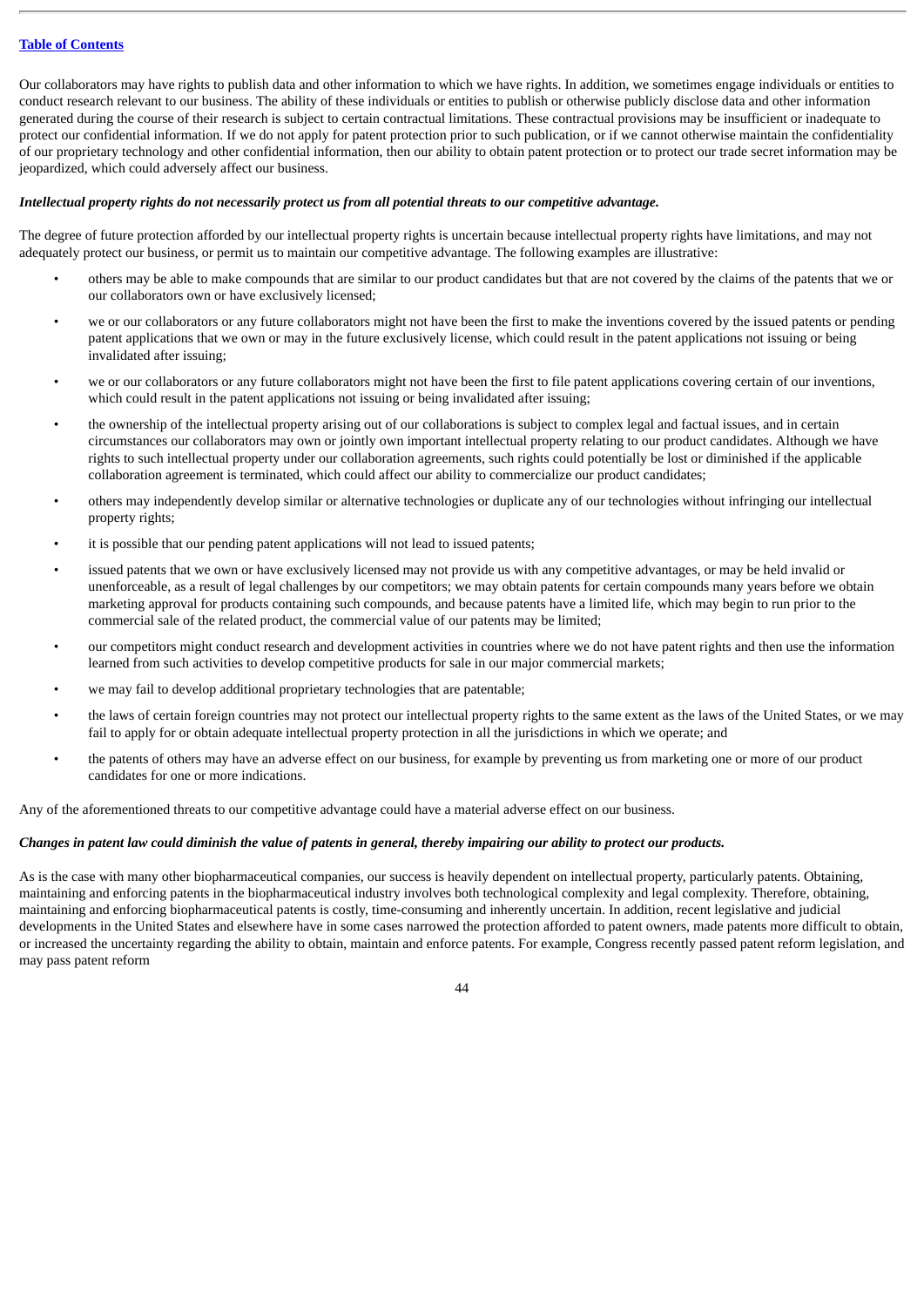legislation in the future. The United States Supreme Court has ruled on several patent cases in recent years, and in certain circumstances has narrowed the scope of patent protection available or otherwise weakened the rights of patent owners. In addition to increasing uncertainty with regard to our ability to obtain patents in the future, this combination of events has created uncertainty with respect to the value of patents, once obtained. Depending on decisions and actions by the United States Congress, the federal courts, the United States Patent and Trademark Office, and their respective foreign counterparts, the laws and regulations governing patents could change in unpredictable ways that could weaken our ability to obtain new patents or to maintain and enforce our existing patents and patents that we might obtain in the future.

#### **Risks Related to Industry**

#### Unstable market and economic conditions may have serious adverse consequences on our business, financial condition and stock price.

As has been widely reported, global credit and financial markets have been experiencing extreme disruptions over the past several years, including declines in consumer confidence, declines in economic growth, and uncertainty about economic stability. There can be no assurance that deterioration in credit and financial markets and confidence in economic conditions will not occur. Our general business strategy may be adversely affected by the volatile business environment and continued unpredictable and unstable market conditions, particularly for securities of biotechnology companies such as our common stock. There is a possibility that our stock price may decline, due in part to the volatility of the stock market and any general economic downturn. If the current equity and credit markets become more volatile, deteriorate or do not improve, it may make any debt or equity financing more difficult to secure, more costly and/or more dilutive if our circumstances change and we seek such financing. Failure to secure any necessary financing in a timely manner and on favorable terms could have a material adverse effect on our growth strategy, financial performance and stock price and could require us to delay or abandon our business and clinical development plans. In addition, there is a risk that one or more of our current service providers, manufacturers and other partners may not survive these difficult economic times, which could directly affect our ability to attain our operating goals on schedule and on budget.

#### If product liability lawsuits are brought against us, we may incur substantial liabilities and may be required to limit commercialization of our product *candidates.*

We face an inherent risk of product liability as a result of the clinical testing of our product candidates, and we will face an even greater risk if we commercialize any product candidates. For example, we may be sued if any of our product candidates, including any that are developed in combination therapies, allegedly causes injury or is found to be otherwise unsuitable during product testing, manufacturing, marketing or sale. Any such product liability claims may include allegations of defects in manufacturing, defects in design, a failure to warn of dangers inherent in the product, negligence, strict liability and a breach of warranties. Claims could also be asserted under state consumer protection acts. If we cannot successfully defend ourselves against product liability claims, we may incur substantial liabilities or be required to limit commercialization of our product candidates. Even successful defense would require significant financial and management resources. There is also risk that third parties we have agreed to indemnify could incur liability.

Regardless of the merits or eventual outcome, liability claims may result in:

- decreased demand for our product candidates or any resulting products;
- injury to our reputation;
- withdrawal of clinical trial participants;
- costs to defend the related litigation;
- a diversion of management's time and our resources;
- substantial monetary awards to trial participants or patients;
- product recalls, withdrawals or labeling, marketing or promotional restrictions;
- loss of revenue;
- the inability to commercialize our product candidates; and
- a decline in our stock price.

Our inability to obtain and retain sufficient product liability insurance at an acceptable cost to protect against potential product liability claims could prevent or inhibit the commercialization of products we develop. We currently carry product liability insurance covering our clinical studies in the amount of \$5.0 million in the aggregate. Although we maintain such insurance, any claim that may be brought against us could result in a court judgment or settlement in an amount that is not covered, in whole or in part, by our insurance

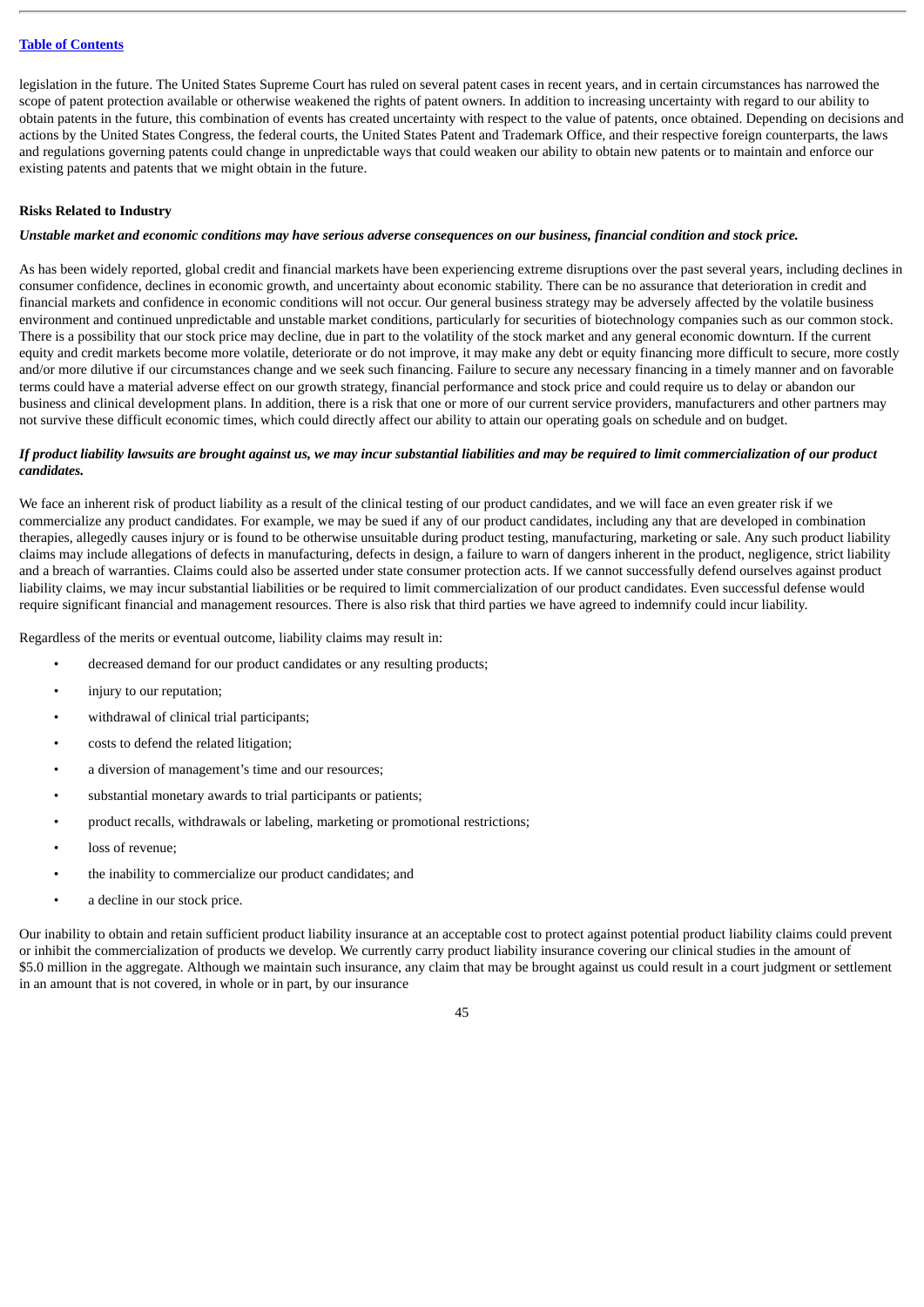or that is in excess of the limits of our insurance coverage. Our insurance policies also have various exclusions, and we may be subject to a product liability claim for which we have no coverage. We will have to pay any amounts awarded by a court or negotiated in a settlement that exceed our coverage limitations or that are not covered by our insurance, and we may not have, or be able to obtain, sufficient capital to pay such amounts.

#### Our relationships with customers and third-party payors in the United States and elsewhere will be subject to applicable anti-kickback, fraud and abuse and other healthcare laws and regulations, which could expose us to criminal sanctions, civil penalties, contractual damages, reputational harm and *diminished profits and future earnings.*

Healthcare providers, physicians and third-party payors in the United States and elsewhere play a primary role in the recommendation and prescription of any product candidates for which we obtain marketing approval. Our future arrangements with third-party payors and customers may expose us to broadly applicable fraud and abuse and other healthcare laws and regulations that may constrain the business or financial arrangements and relationships through which we market, sell and distribute our products for which we obtain marketing approval. Restrictions under applicable federal, state and foreign healthcare laws and regulations include the following:

- the federal healthcare anti-kickback statute prohibits, among other things, persons from knowingly and willfully soliciting, offering, receiving or providing remuneration, directly or indirectly, in cash or in kind, to induce or reward either the referral of an individual for, or the purchase, order or recommendation of, any good or service for which payment may be made under federal and state healthcare programs such as Medicare and Medicaid;
- the federal False Claims Act imposes criminal and civil penalties, including civil whistleblower or *qui tam* actions, against individuals or entities for knowingly presenting, or causing to be presented, to the federal government, claims for payment that are false or fraudulent or making a false statement to avoid, decrease or conceal an obligation to pay money to the federal government;
- the federal Health Insurance Portability and Accountability Act of 1996, as amended by the Health Information Technology for Economic and Clinical Health Act, imposes criminal and civil liability for executing a scheme to defraud any healthcare benefit program and also imposes obligations, including mandatory contractual terms, with respect to safeguarding the privacy, security and transmission of individually identifiable health information;
- the federal false statements statute prohibits knowingly and willfully falsifying, concealing or covering up a material fact or making any materially false statement in connection with the delivery of or payment for healthcare benefits, items or services;
- the federal transparency requirements under the Patient Protection and Affordable Care Act of 2010 requires manufacturers of drugs, devices, biologics and medical supplies to report to the Department of Health and Human Services information related to physician payments and other transfers of value and physician ownership and investment interests;
- analogous state laws and regulations, such as state anti-kickback and false claims laws, may apply to sales or marketing arrangements and claims involving healthcare items or services reimbursed by non-governmental third-party payors, including private insurers, and some state laws require pharmaceutical companies to comply with the pharmaceutical industry's voluntary compliance guidelines and the relevant compliance guidance promulgated by the federal government in addition to requiring drug manufacturers to report information related to payments to physicians and other healthcare providers or marketing expenditures; and
- analogous anti-kickback, fraud and abuse and healthcare laws and regulations in foreign countries.

Efforts to ensure that our business arrangements with third parties will comply with applicable healthcare laws and regulations will involve substantial costs. It is possible that governmental authorities will conclude that our business practices may not comply with current or future statutes, regulations or case law involving applicable fraud and abuse or other healthcare laws and regulations. If our operations are found to be in violation of any of these laws or any other governmental regulations that may apply to us, we may be subject to significant civil, criminal and administrative penalties, damages, fines, exclusion from government funded healthcare programs, such as Medicare and Medicaid, and the curtailment or restructuring of our operations, which could have a material adverse effect on our business. If any of the physicians or other providers or entities with whom we expect to do business, including our collaborators, are found not to be in compliance with applicable laws, they may be subject to criminal, civil or administrative sanctions, including exclusions from government funded healthcare programs, which could also materially affect our business.

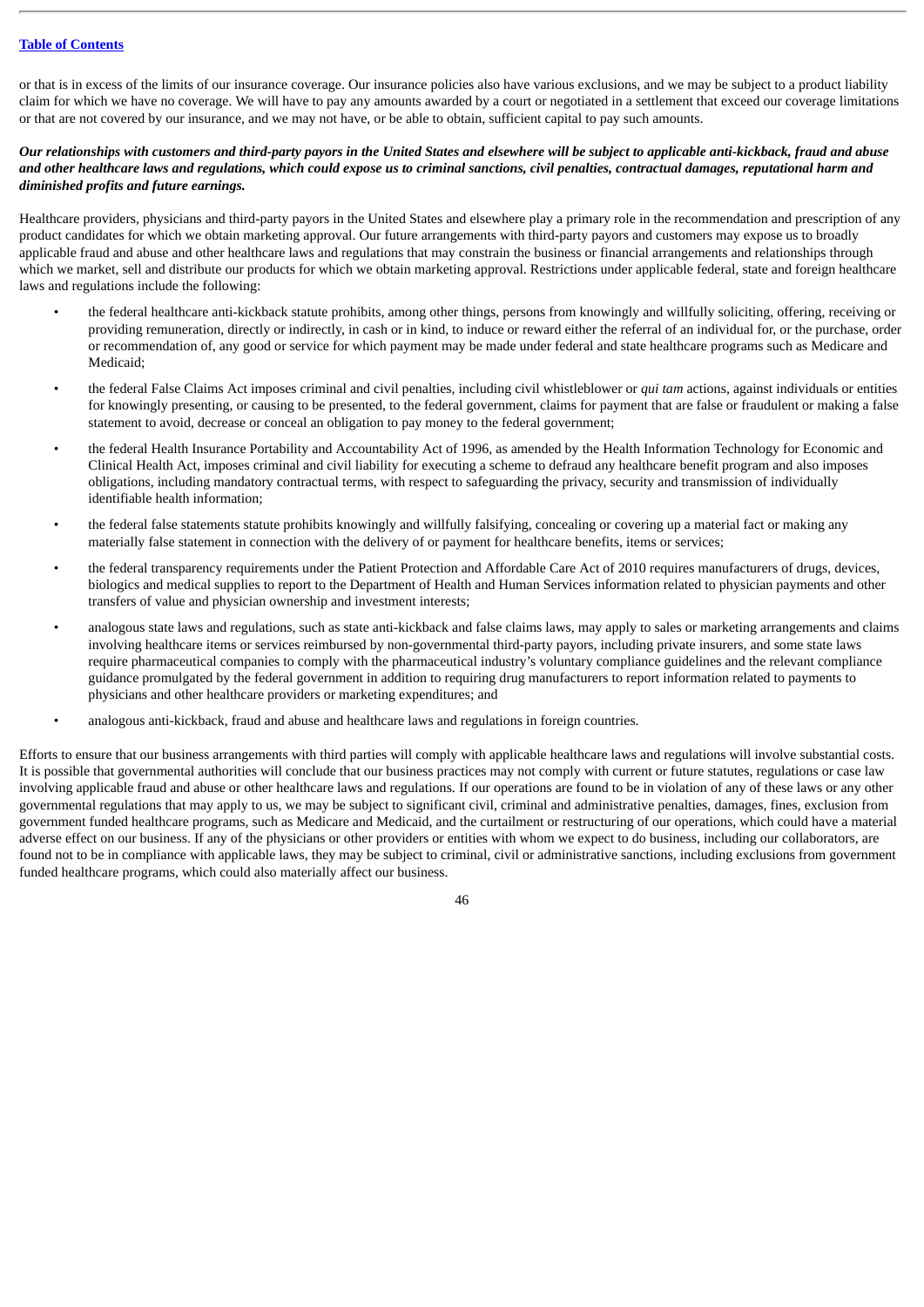#### If we fail to comply with environmental, health and safety laws and regulations, we could become subject to fines or penalties or incur costs that could *have a material adverse effect on the success of our business.*

We are subject to numerous environmental, health and safety laws and regulations, including those governing laboratory procedures and the handling, use, storage, treatment and disposal of hazardous materials and wastes. Our operations involve the use of hazardous and flammable materials, including chemicals. Our operations also produce hazardous waste products. We generally contract with third parties for the disposal of these materials and wastes. We cannot eliminate the risk of contamination or injury from these materials. In the event of contamination or injury resulting from our use of hazardous materials or our or third parties' disposal of hazardous materials, we could be held liable for any resulting damages, and any liability could exceed our resources. We also could incur significant costs associated with civil or criminal fines and penalties.

We may incur substantial costs in order to comply with current or future environmental, health and safety laws and regulations. These current or future laws and regulations may impair our research, development or production efforts. Failure to comply with these laws and regulations also may result in substantial fines, penalties or other sanctions.

We maintain workers' compensation insurance to cover us for costs and expenses we may incur due to injuries to our employees resulting from the use of hazardous materials. This insurance may not provide adequate coverage against potential liabilities. We do not maintain insurance for environmental liability or toxic tort claims that may be asserted against us in connection with our storage or disposal of hazardous or radioactive materials.

#### **Risks Related to Our Common Stock**

#### Our stock price has been, and is likely to continue to be, volatile, and thus our stockholders could incur substantial losses.

Our stock price has been volatile and could be subject to wide fluctuations in response to various factors, many of which are beyond our control. Since our initial public offering in March 2013, the price of our common stock on The NASDAQ Global Select Market has ranged from \$16.49 to \$52.58. The stock market in general and the market for biopharmaceutical companies, and for those developing potential therapies for HCV in particular, have experienced extreme volatility that has often been unrelated to the operating performance of particular companies. As a result of this volatility, you may not be able to sell your common stock at or above your purchase price, if at all. The market price for our common stock may be influenced by many factors, including:

- actions by AbbVie regarding HCV treatment regimens containing any of our product candidates it is developing or commercializing, including announcements regarding clinical, regulatory or commercial developments or our collaboration;
- market expectations about and response to the levels of sales or scripts achieved by, or the announced prices or discounts for, AbbVie's paritaprevir-containing HCV treatment regimens or competitive HCV drugs;
- failure of AbbVie's paritaprevir-containing HCV treatment regimens to achieve commercial success;
- results from or delays of clinical trials of our product candidates, as well as results of regulatory reviews relating to the approval of our product candidates;
- new products, product candidates or new uses for existing products or technologies introduced or announced by our competitors and the timing of these introductions or announcements;
- any collaborator's decision to initiate a clinical trial, not to initiate a clinical trial or to terminate an existing clinical trial;
- the results of our efforts to discover or develop additional product candidates;
- our dependence on third parties, including our collaborators, CROs, clinical trial sponsors and clinical investigators;
- regulatory or legal developments in the United States or other countries;
- developments or disputes concerning patent applications, issued patents or other proprietary rights;
- the recruitment or departure of key scientific or management personnel;
- our ability to commercialize our future product candidates we develop independently, if approved;
- the level of expenses related to any of our product candidates or clinical development programs;
- actual or anticipated changes in estimates as to financial results, development timelines or recommendations by securities analysts;
- period-to-period variations in our financial results or those of companies that are perceived to be similar to us;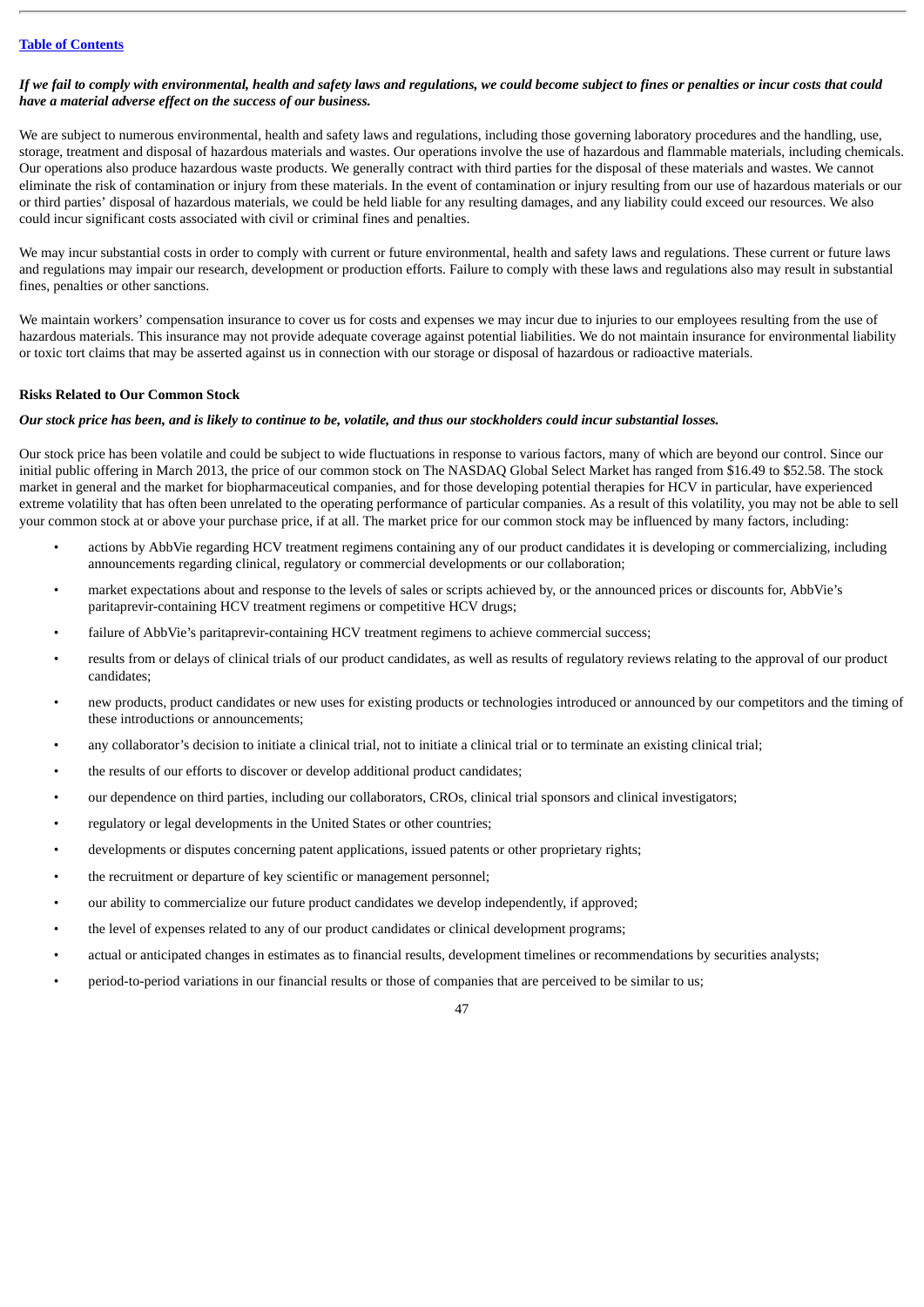- sales of common stock by us or our stockholders in the future, as well as the overall trading volume of our common stock;
- changes in the structure of healthcare payment systems or other actions that affect the effective reimbursement rates for treatment regimens containing our products or for competitive regimens;
- market conditions in the pharmaceutical and biotechnology sectors:
- general economic, industry and market conditions and other factors that may be unrelated to our operating performance or the operating performance of our competitors, including changes in market valuations of similar companies; and
- the other factors described in this "Risk Factors" section.

#### Provisions in our corporate charter documents and under Delaware law could make an acquisition of us, which may be beneficial to our stockholders, *more difficult and may prevent attempts by our stockholders to replace or remove our current management.*

Provisions in our corporate charter and our bylaws may discourage, delay or prevent a merger, acquisition or other change in control of us that stockholders may consider favorable, including transactions in which they might otherwise receive a premium for their shares.

These provisions could also limit the price that investors might be willing to pay in the future for shares of our common stock, thereby depressing the market price of our common stock. In addition, because our board of directors is responsible for appointing the members of our management team, these provisions may frustrate or prevent any attempts by our stockholders to replace or remove our current management by making it more difficult for stockholders to replace members of our board of directors. Among other things, these provisions:

- establish a classified or staggered board of directors such that not all members of the board are elected at one time;
- allow the authorized number of our directors to be changed only by resolution of our board of directors;
- limit the manner in which stockholders can remove directors from the board;
- establish advance notice requirements for stockholder proposals that can be acted on at stockholder meetings and nominations to our board of directors;
- require that stockholder actions must be effected at a duly called stockholder meeting and prohibit actions by our stockholders by written consent;
- limit who may call stockholder meetings;
- provide that the state courts or, in certain circumstances, the federal courts, in Delaware shall be the sole and exclusive forum for certain actions involving us, our directors, officers, employees and stockholders;
- provide our board of directors with the authority to designate the terms of and issue a new series of preferred stock without stockholder approval, which could be used to institute a "poison pill" that would work to dilute the stock ownership of a potential hostile acquirer, effectively preventing acquisitions that have not been approved by our board of directors; and
- require the approval of the holders of at least 66 2/3% of the votes that all our stockholders would be entitled to cast to amend or repeal certain provisions of our charter or bylaws.

Moreover, because we are incorporated in Delaware, we are governed by the provisions of Section 203 of the Delaware General Corporation Law, which prohibit a person who owns 15% or more of our outstanding voting stock from merging or combining with us for a period of three years after the date of the transaction in which the person acquired in excess of 15% of our outstanding voting stock, unless the merger or combination is approved in a prescribed manner. Any provision in our corporate charter or our bylaws or Delaware law that has the effect of delaying or deterring a change in control could limit the opportunity for our stockholders to receive a premium for their shares of our common stock, and could also affect the price that some investors are willing to pay for our common stock.

## Our employment agreements with our named executive officers may require us to pay severance benefits to any of those persons who are terminated in *connection with a change of control of us, which could harm our financial condition or results.*

Our named executive officers are parties to employment agreements that provide for aggregate cash payments of up to approximately \$3.8 million for severance and other non-equity-based benefits in the event of a termination of employment in connection with a change of control of our company. In addition, based on the March 31, 2016 closing price of our common stock at \$29.37 per share, the aggregate intrinsic value of unvested stock options and other equity awards subject to accelerated vesting upon these events was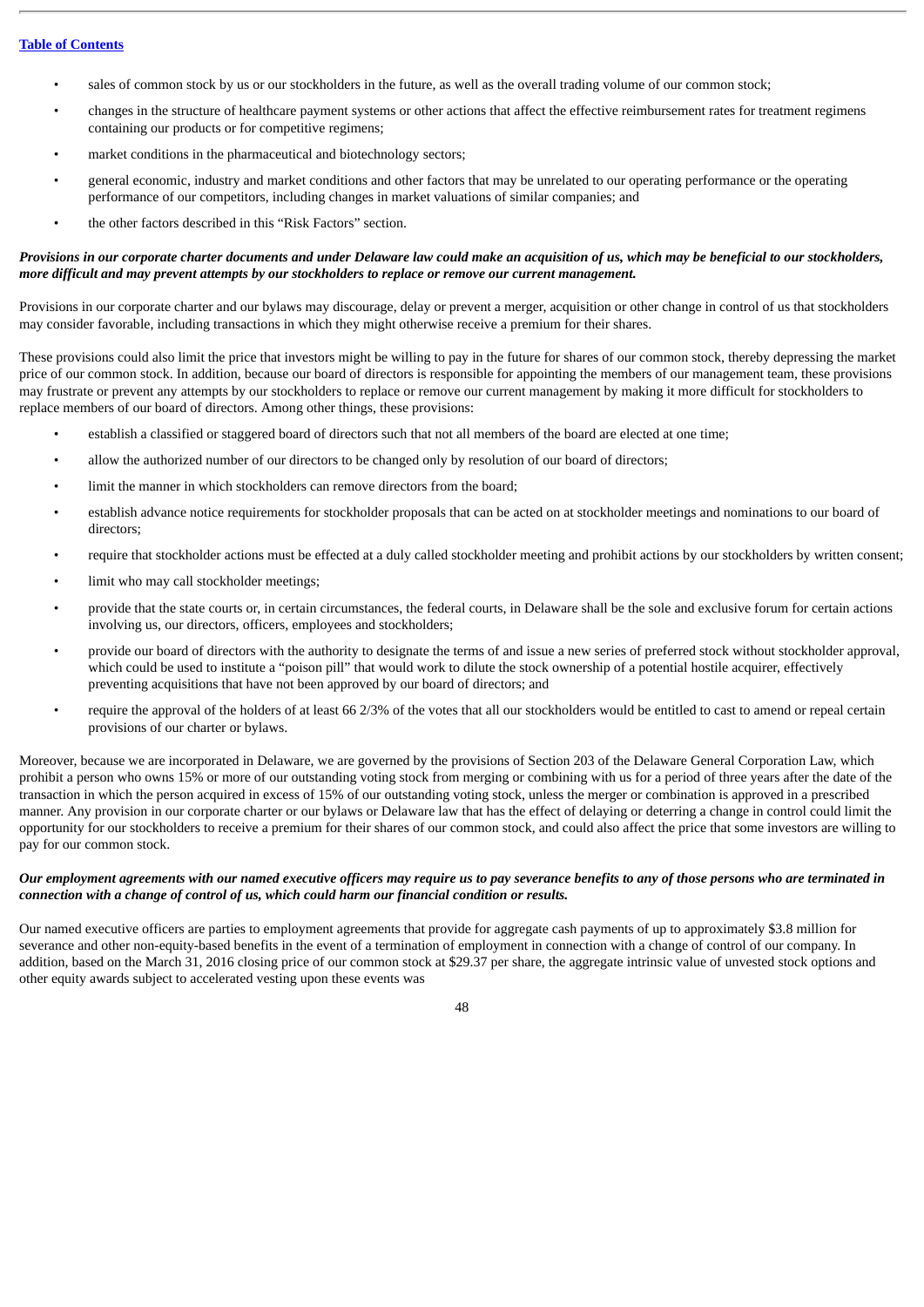\$5.2 million as of March 31, 2016. The accelerated vesting of options could result in dilution to our stockholders and harm the market price of our common stock. The payment of these severance benefits could harm our company's financial condition and results. In addition, these potential severance payments may discourage or prevent third parties from seeking a business combination with us.

#### We are an "emerging growth company," and we cannot be certain if the reduced reporting requirements applicable to "emerging growth companies" will *make our common stock less attractive to investors.*

We are an "emerging growth company," as defined in the JOBS Act. For as long as we continue to be an "emerging growth company," we may take advantage of exemptions from various reporting requirements that are applicable to other public companies that are not "emerging growth companies," including not being required to comply with the auditor attestation requirements of Section 404 of the Sarbanes-Oxley Act of 2002, reduced disclosure obligations regarding executive compensation in our periodic reports and proxy statements and exemptions from the requirements of holding a nonbinding advisory vote on executive compensation and stockholder approval of any golden parachute payments not previously approved. As an "emerging growth company" we are required to report periodic financial results and selected financial data related to two fiscal years compared to three and five years, respectively, for comparable data required to be reported by other public companies in selected SEC reports. We may take advantage of these exemptions until we are no longer an "emerging growth company." We could be an "emerging growth company" until September 30, 2018, although circumstances could cause us to lose that status earlier, including if the market value of our common stock held by non-affiliates exceeds \$700 million as of any March 31 (the end of our second fiscal quarter) before that time, in which case we would no longer be an "emerging growth company" as of the following September 30 (our fiscal year end). Based on the market value of our common stock at March 31, 2016 and the number of shares of our common stock held by non-affiliates, we continue to be an "emerging growth company" for our fiscal 2016. We cannot predict if investors will find our common stock less attractive because we may rely on these exemptions. If some investors find our common stock less attractive as a result, there may be a less active trading market for our common stock and our stock price may be more volatile.

Under the JOBS Act, "emerging growth companies" can also delay adopting new or revised accounting standards until such time as those standards apply to private companies. We have irrevocably elected not to avail ourselves of this exemption to delay the adoption of new or revised accounting standards and, therefore, will be subject to adopting new or revised accounting standards at the same time as other public companies that are not "emerging growth companies."

## If we fail to maintain an effective system of internal control over financial reporting, we may not be able to accurately report our financial results or prevent fraud. As a result, stockholders could lose confidence in our financial and other public reportina, which would harm our business and the tradina *price of our common stock.*

Effective internal controls over financial reporting are necessary for us to provide reliable financial reports and, together with adequate disclosure controls and procedures, are designed to prevent fraud. Any failure to implement required new or improved controls, or difficulties encountered in their implementation could cause us to fail to meet our reporting obligations. In addition, any testing by us conducted in connection with Section 404 of the Sarbanes-Oxley Act of 2002, or any subsequent testing by our independent registered public accounting firm, may reveal deficiencies in our internal controls over financial reporting that are deemed to be material weaknesses or that may require prospective or retroactive changes to our financial statements or identify other areas for further attention or improvement. Inferior internal controls could also cause investors to lose confidence in our reported financial information, which could have a negative effect on the trading price of our common stock.

We are required to disclose changes made in our internal controls and procedures on a quarterly basis and our management is required to assess the effectiveness of these controls annually. However, for as long as we are an "emerging growth company" under the JOBS Act, our independent registered public accounting firm will not be required to attest to the effectiveness of our internal controls over financial reporting pursuant to Section 404. We could be an "emerging growth company" until September 30, 2018. An independent assessment of the effectiveness of our internal controls could detect problems that our management's assessment might not. Undetected material weaknesses in our internal controls could lead to financial statement restatements and require us to incur the expense of remediation.

#### Because we do not anticipate paying cash dividends on our common stock for the foreseeable future, investors in our common stock may never receive a *return on their investment.*

You should not rely on an investment in our common stock to provide dividend income. We do not anticipate that we will pay any cash dividends to holders of our common stock for the foreseeable future. Instead, we plan to retain any earnings to maintain and expand our existing operations.

Accordingly, investors must rely on sales of their common stock after price appreciation, which may never occur, as the only way to realize any return on their investment. As a result, investors seeking cash dividends should not invest in our common stock.

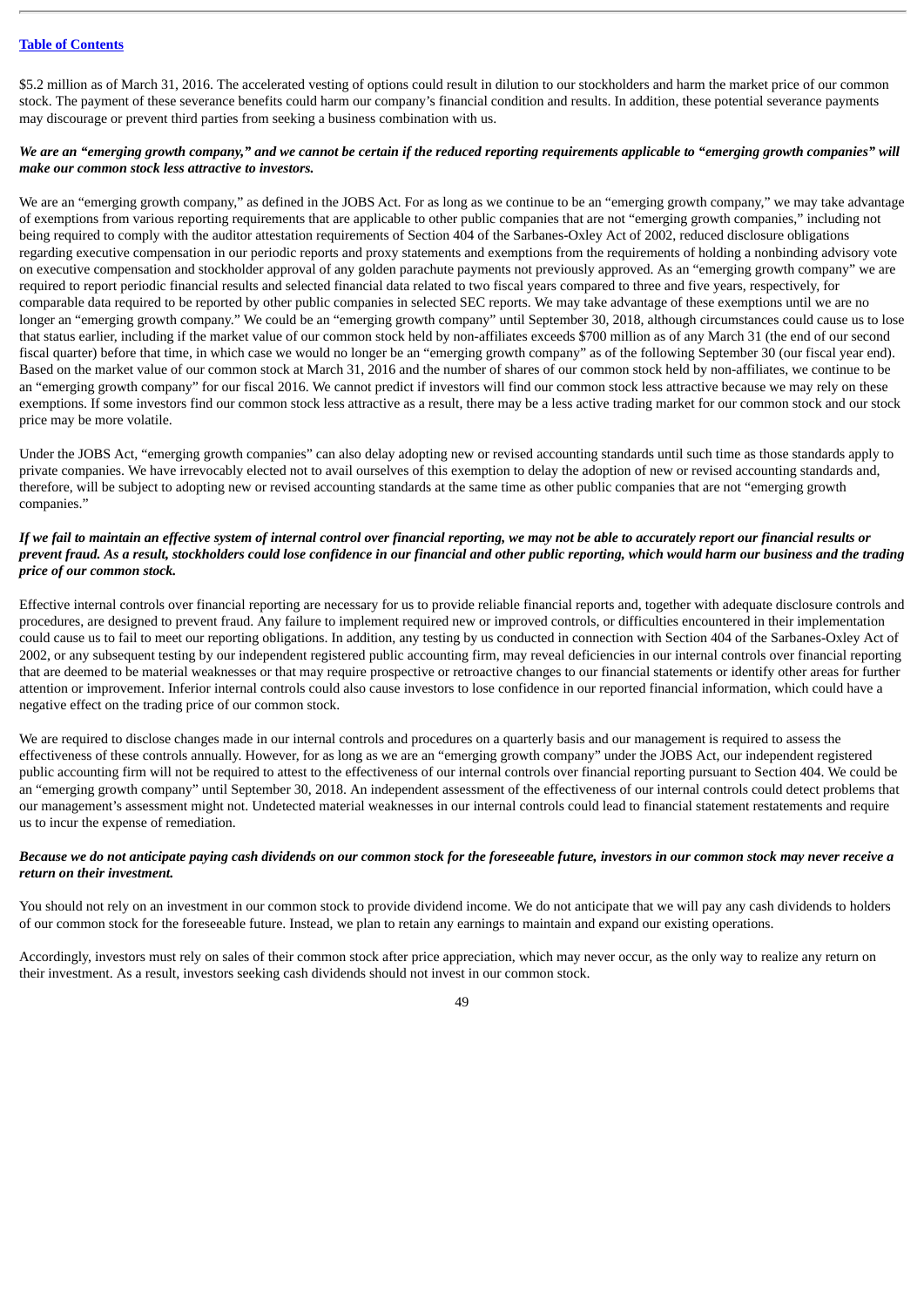## A sale of a substantial number of shares of our common stock in the public market could cause the market price of our common stock to drop *significantly, even if our business is doing well.*

Sales of a substantial number of shares of our common stock in the public market could occur at any time. These sales, or the perception in the market that the holders of a large number of shares intend to sell shares, could reduce the market price of our common stock. As of March 31, 2016, we had outstanding 18,956,602 shares of common stock. In addition, at that date 1,495,321 and 97,050 shares of common stock that are subject to outstanding options or stock unit awards, respectively, under our equity plan are eligible for sale in the public market to the extent permitted by the provisions of various vesting schedules, and Rules 144 and 701 under the Securities Act. If these additional shares of common stock are sold, or it is perceived that they will be sold, in the public market, the trading price of our common stock could decline.

## If securities or industry analysts do not publish research, or publish inaccurate or unfavorable research, about our business, our stock price and trading *volume could decline.*

The trading market for our common stock will depend in part on the research and reports that securities or industry analysts publish about us or our business. If too few securities or industry analysts cover our company, the trading price for our stock would likely be negatively impacted. In the event that one or more of the analysts who cover us downgrade our stock or publish inaccurate or unfavorable research about our business, our stock price would likely decline. If one or more of these analysts cease coverage of our company or fail to publish reports on us regularly, demand for our stock could decrease, which might cause our stock price and trading volume to decline.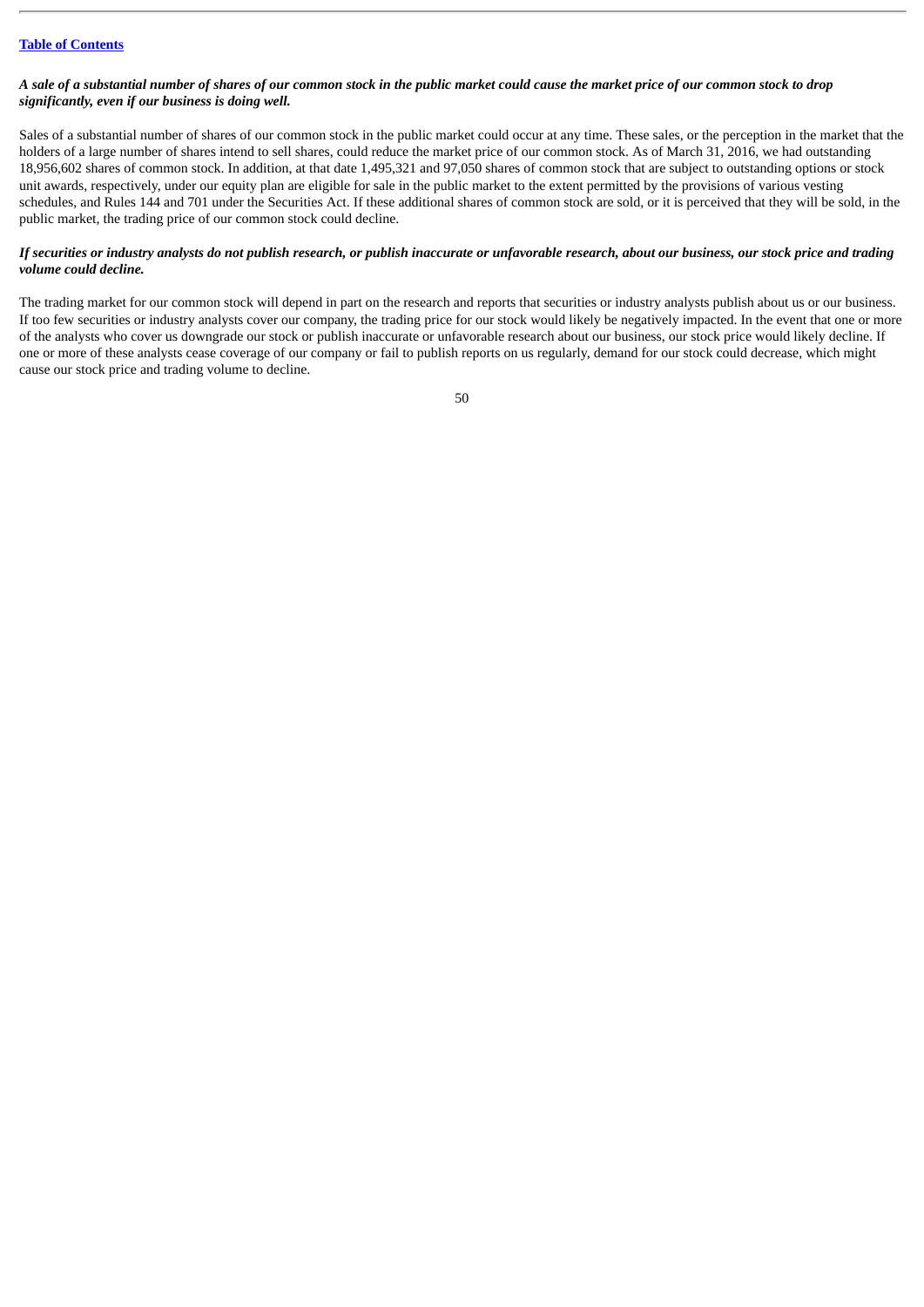## <span id="page-50-0"></span>**ITEM 2. UNREGISTERED SALES OF EQUITY SECURITIES AND USE OF PROCEEDS**

#### *Unregistered Sales of Equity Securities*

None.

#### *Use of Proceeds from the Sale of Registered Securities*

In March 2013, we completed our IPO of 4,600,000 shares of our common stock at a public offering price of \$14.00 per share. The offer and sale of the shares in the offering were registered pursuant to a registration statement on Form S-1 (File No. 333-184779), which was declared effective by the Securities and Exchange Commission on March 20, 2013.

As of March 31, 2016, we have used approximately \$58.8 million of the net proceeds from the IPO to fund our programs for the development of a cyclophilin inhibitor candidate and the development of a nucleotide polymerase inhibitor candidate and to fund new research and development activities. None of the net proceeds has been paid directly or indirectly to any of our directors or officers (or their associates) or persons owning ten percent or more of any class of our equity securities or to any other affiliates. The balance of the net proceeds from the offering has been invested in cash and cash equivalents and in short-term and long-term marketable securities, consisting of investment grade, interest bearing instruments and U.S. government securities, with maturities of no longer than 38 months. These investments are reflected in cash and cash equivalents, short-term marketable securities and long-term marketable securities on our balance sheet at March 31, 2016. There has been no material change in the expected use of the net proceeds from our IPO as described in our registration statement on Form S-1.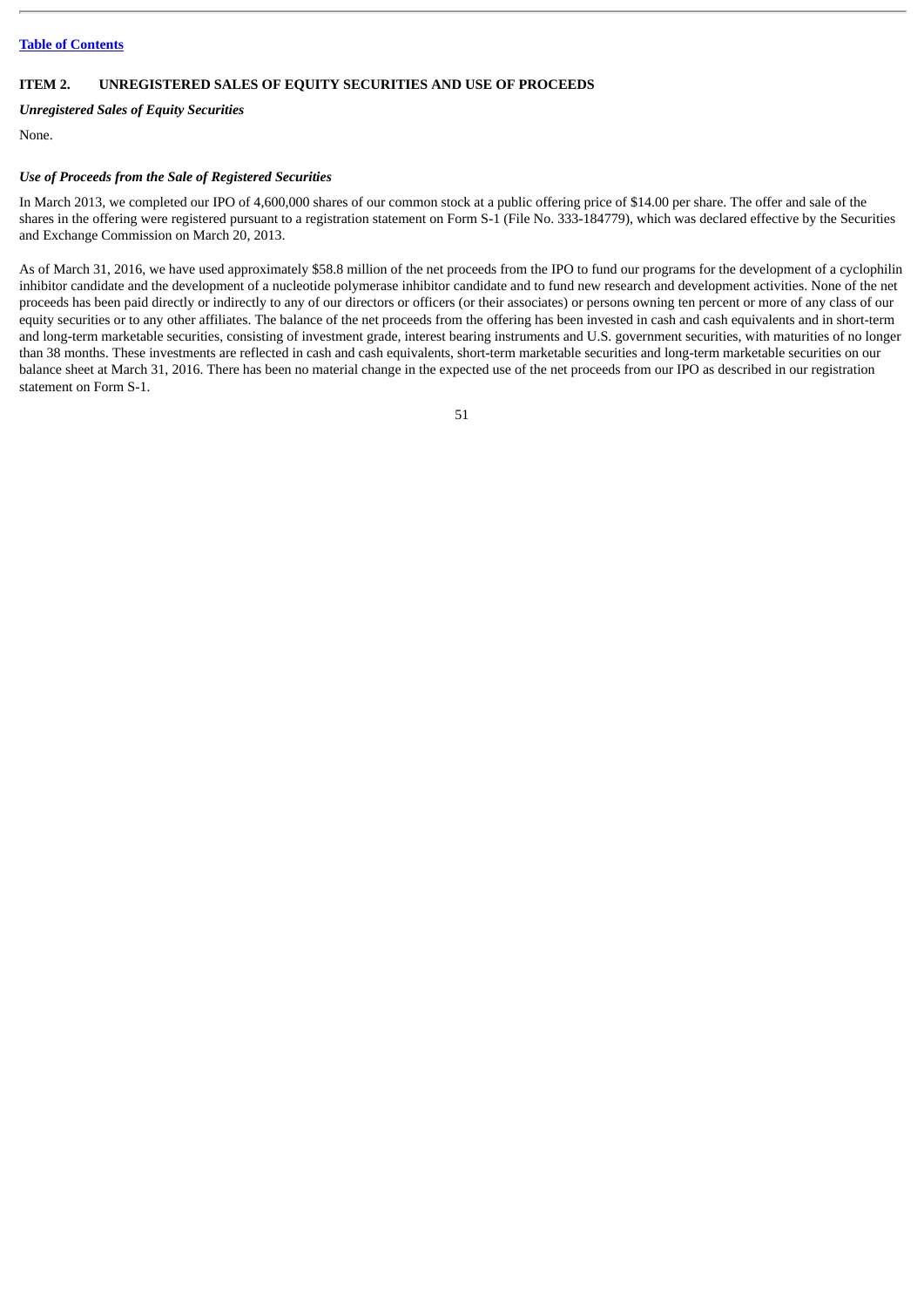## <span id="page-51-0"></span>**ITEM 6. EXHIBITS**

|                          |                                                                                                                                                                                                                                                                                                                                                                                                                                      |       | <b>Incorporated by Reference</b> |                          |                    |                   |
|--------------------------|--------------------------------------------------------------------------------------------------------------------------------------------------------------------------------------------------------------------------------------------------------------------------------------------------------------------------------------------------------------------------------------------------------------------------------------|-------|----------------------------------|--------------------------|--------------------|-------------------|
| <b>Exhibit</b><br>Number | <b>Exhibit Description</b>                                                                                                                                                                                                                                                                                                                                                                                                           | Form  | Date                             | <b>Exhibit</b><br>Number | <b>File Number</b> | Filed<br>Herewith |
| 3.1                      | Restated Certificate of Incorporation of Enanta Pharmaceuticals, Inc.                                                                                                                                                                                                                                                                                                                                                                | $8-K$ | 08/18/2015                       | 3.1                      | 001-35839          |                   |
| 3.2                      | Amended and Restated Bylaws of Enanta Pharmaceuticals, Inc.                                                                                                                                                                                                                                                                                                                                                                          | 8-K   | 08/18/2015                       | 3.2                      | 001-35839          |                   |
| 31.1                     | Certification of the Chief Executive Officer pursuant to Rule 13a-14(a) or 15d-14(a) of<br>the Securities Exchange Act of 1934.                                                                                                                                                                                                                                                                                                      |       |                                  |                          |                    | X                 |
| 31.2                     | Certification of Chief Financial Officer pursuant to Rule 13a-14(a) or 15d-14(a) of the<br>Securities Exchange Act of 1934.                                                                                                                                                                                                                                                                                                          |       |                                  |                          |                    | X                 |
| 32.1                     | Certification of the Chief Executive Officer and Chief Financial Officer pursuant to 18<br>U.S.C. Section 1350, as adopted pursuant to Section 906 of the Sarbanes-Oxley Act of<br>2002.                                                                                                                                                                                                                                             |       |                                  |                          |                    | X                 |
| 101                      | The following materials from the Quarterly Report of Enanta Pharmaceuticals, Inc. on<br>Form 10-Q for the quarter ended March 31, 2016, formatted in XBRL (eXtensible<br>Business Reporting Language): (i) Consolidated Balance Sheets as of March 31, 2016<br>and September 30, 2015 of Enanta Pharmaceuticals, Inc., (ii) Statements of Operations<br>for the three months and six months ended March 31, 2016, and 2015 of Enanta |       |                                  |                          |                    | X                 |

52

Pharmaceuticals, Inc., (iii) Statements of Cash Flows for the six months ended March 31, 2016 and 2015 of Enanta Pharmaceuticals, Inc., and (iv) Notes to Consolidated Financial

Statements of Enanta Pharmaceuticals, Inc.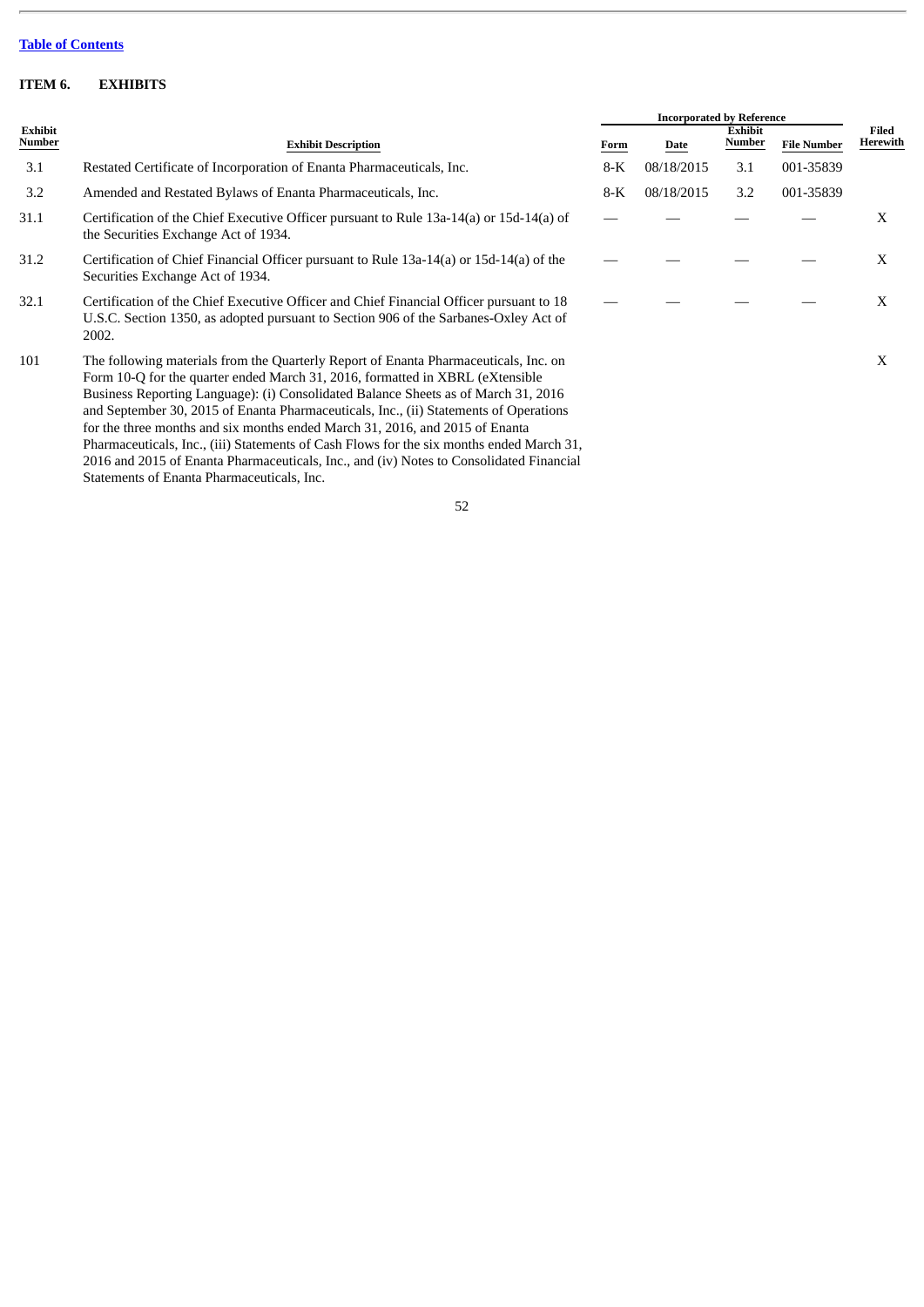## <span id="page-52-0"></span>**ENANTA PHARMACEUTICALS, INC.**

## **SIGNATURE**

Pursuant to the requirements of the Securities Exchange Act of 1934, the registrant has duly caused this report to be signed on its behalf by the undersigned thereunto duly authorized.

Date: May 10, 2016

ENANTA PHARMACEUTICALS, INC.

/s/ Paul J. Mellett

Paul J. Mellett Chief Financial Officer (Principal Financial and Accounting Officer)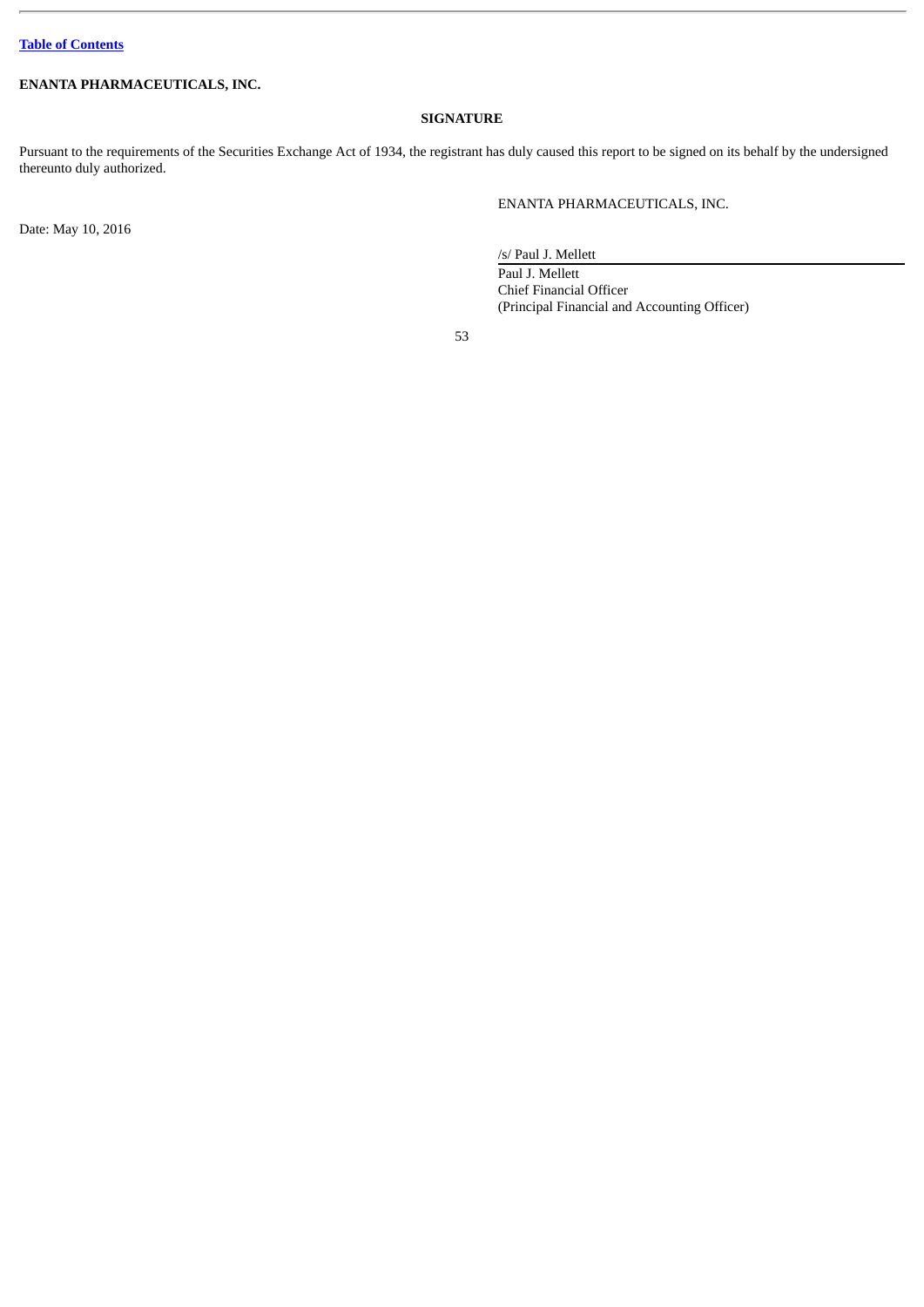## **ENANTA PHARMACEUTICALS, INC.**

## **EXHIBIT INDEX**

<span id="page-53-0"></span>

|                   |                                                                                                                                                                                                                                                                                                                                                                                                                                                                                                                                        | <b>Incorporated by Reference</b> |            |                          |                    |                   |
|-------------------|----------------------------------------------------------------------------------------------------------------------------------------------------------------------------------------------------------------------------------------------------------------------------------------------------------------------------------------------------------------------------------------------------------------------------------------------------------------------------------------------------------------------------------------|----------------------------------|------------|--------------------------|--------------------|-------------------|
| Exhibit<br>Number | <b>Exhibit Description</b>                                                                                                                                                                                                                                                                                                                                                                                                                                                                                                             | Form                             | Date       | <b>Exhibit</b><br>Number | <b>File Number</b> | Filed<br>Herewith |
| 3.1               | Restated Certificate of Incorporation of Enanta Pharmaceuticals, Inc.                                                                                                                                                                                                                                                                                                                                                                                                                                                                  | $8-K$                            | 08/18/2015 | 3.1                      | 001-35839          |                   |
| 3.2               | Amended and Restated Bylaws of Enanta Pharmaceuticals, Inc.                                                                                                                                                                                                                                                                                                                                                                                                                                                                            | 8-K                              | 08/18/2015 | 3.2                      | 001-35839          |                   |
| 31.1              | Certification of the Chief Executive Officer pursuant to Rule 13a-14(a) or 15d-14(a) of<br>the Securities Exchange Act of 1934.                                                                                                                                                                                                                                                                                                                                                                                                        |                                  |            |                          |                    | X                 |
| 31.2              | Certification of Chief Financial Officer pursuant to Rule 13a-14(a) or 15d-14(a) of the<br>Securities Exchange Act of 1934.                                                                                                                                                                                                                                                                                                                                                                                                            |                                  |            |                          |                    | $\mathbf{x}$      |
| 32.1              | Certification of the Chief Executive Officer and Chief Financial Officer pursuant to 18<br>U.S.C. Section 1350, as adopted pursuant to Section 906 of the Sarbanes-Oxley Act of<br>2002.                                                                                                                                                                                                                                                                                                                                               |                                  |            |                          |                    | X                 |
| 101               | The following materials from the Quarterly Report of Enanta Pharmaceuticals, Inc. on<br>Form 10-Q for the quarter ended March 31, 2016, formatted in XBRL (eXtensible<br>Business Reporting Language): (i) Consolidated Balance Sheets as of March 31, 2016<br>and September 30, 2015 of Enanta Pharmaceuticals, Inc., (ii) Statements of Operations<br>for the three and six months ended March 31, 2016 and 2015 of Enanta Pharmaceuticals,<br>Inc., (iii) Statements of Cash Flows for the six months ended March 31, 2016 and 2015 |                                  |            |                          |                    | X                 |

of Enanta Pharmaceuticals, Inc., and (iv) Notes to Consolidated Financial Statements of

Enanta Pharmaceuticals, Inc.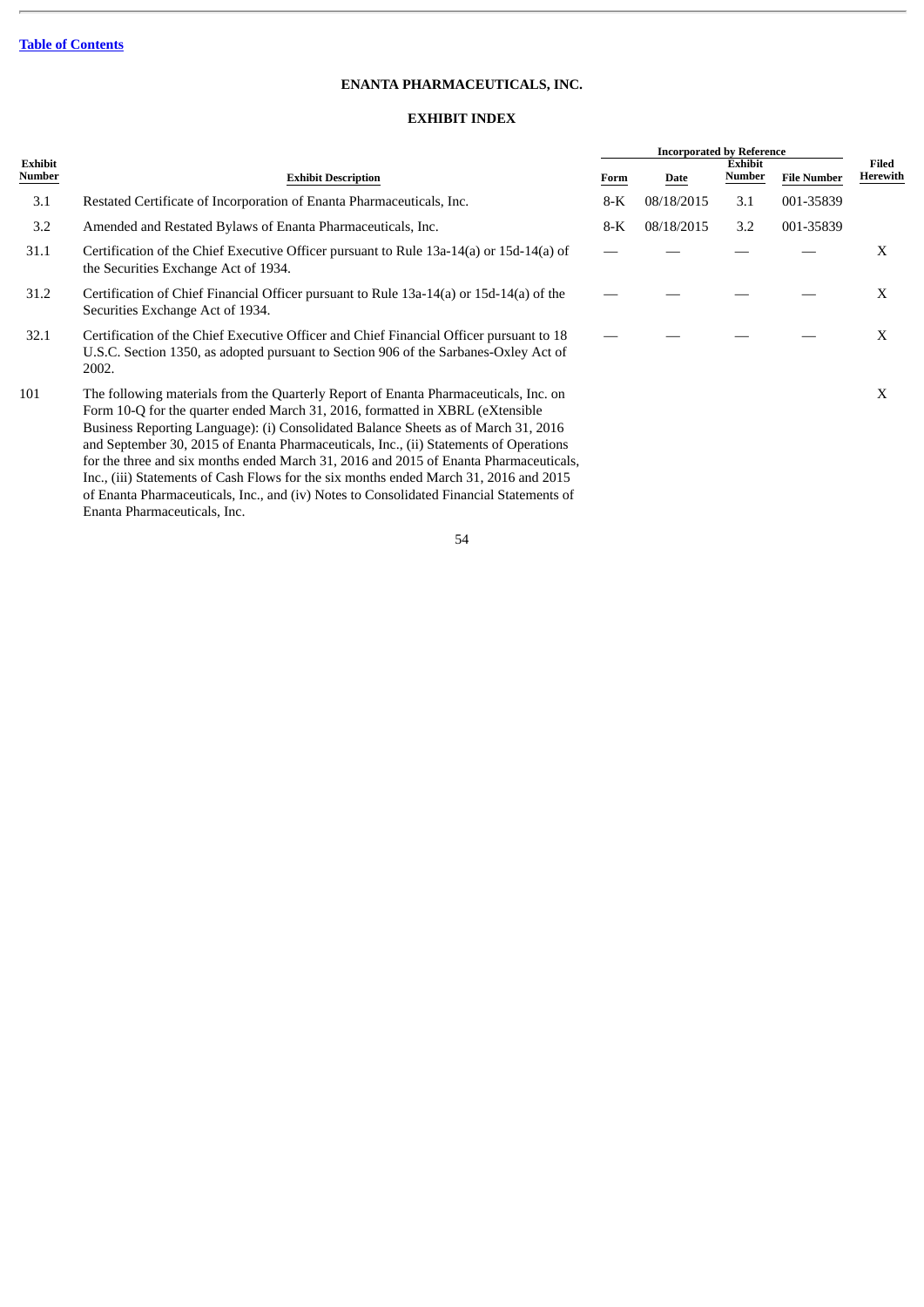#### **CERTIFICATION**

I, Jay R. Luly, Ph.D., certify that:

- 1. I have reviewed this quarterly report on Form 10-Q of Enanta Pharmaceuticals, Inc.;
- 2. Based on my knowledge, this report does not contain any untrue statement of a material fact or omit to state a material fact necessary to make the statements made, in light of the circumstances under which such statements were made, not misleading with respect to the period covered by this report;
- 3. Based on my knowledge, the financial statements, and other financial information included in this report, fairly present in all material respects the financial condition, results of operations and cash flows of the registrant as of, and for, the periods presented in this report;
- 4. The registrant's other certifying officer and I are responsible for establishing and maintaining disclosure controls and procedures (as defined in Exchange Act Rules 13a-15(e) and 15d-15(e)) and internal control over financial reporting (as defined in Exchange Act Rules 13a-15(f) and 15d- 15(f)) for the registrant and have:
	- (a) Designed such disclosure controls and procedures, or caused such disclosure controls and procedures to be designed under our supervision, to ensure that material information relating to the registrant, including its consolidated subsidiaries, is made known to us by others within those entities, particularly during the period in which this report is being prepared;
	- (b) Designed such internal control over financial reporting, or caused such internal control over financial reporting to be designed under our supervision, to provide reasonable assurance regarding the reliability of financial reporting and the preparation of financial statements for external purposes in accordance with generally accepted accounting principles;
	- (c) Evaluated the effectiveness of the registrant's disclosure controls and procedures and presented in this report our conclusions about the effectiveness of the disclosure controls and procedures, as of the end of the period covered by this report based on such evaluation; and
	- (d) Disclosed in this report any change in the registrant's internal control over financial reporting that occurred during the registrant's most recent fiscal quarter (the registrant's fourth fiscal quarter in the case of an annual report) that has materially affected, or is reasonably likely to materially affect, the registrant's internal control over financial reporting; and
- 5. The registrant's other certifying officer and I have disclosed, based on our most recent evaluation of internal control over financial reporting, to the registrant's auditors and the audit committee of the registrant's board of directors (or persons performing the equivalent functions):
	- (a) All significant deficiencies and material weaknesses in the design or operation of internal control over financial reporting which are reasonably likely to adversely affect the registrant's ability to record, process, summarize and report financial information; and
	- (b) Any fraud, whether or not material, that involves management or other employees who have a significant role in the registrant's internal control over financial reporting.

Date: May 10, 2016

/s/ Jay R. Luly, Ph.D.

Jay R. Luly, Ph.D. Chief Executive Officer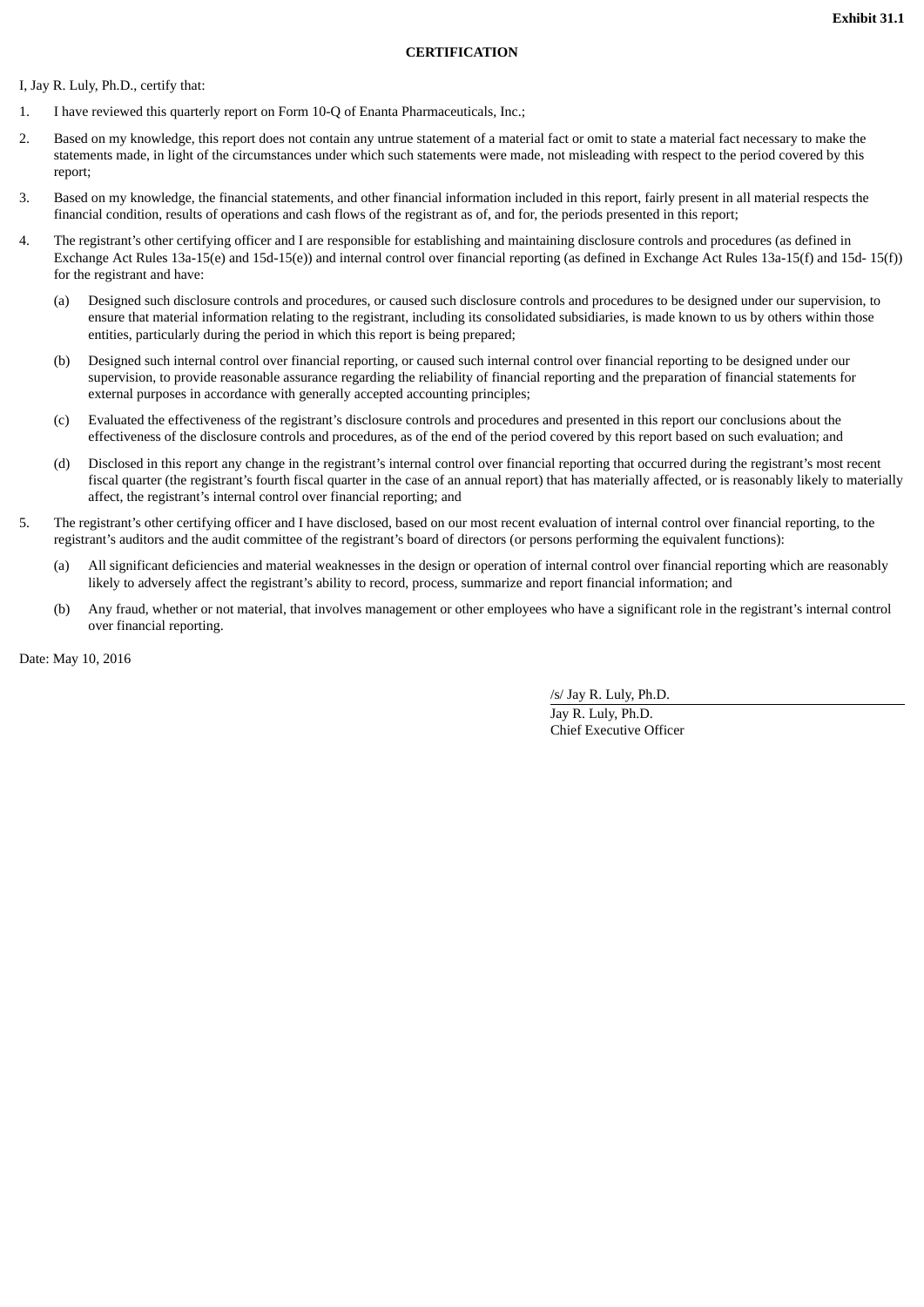## **CERTIFICATION**

I, Paul J. Mellett, certify that:

- 1. I have reviewed this quarterly report on Form 10-Q of Enanta Pharmaceuticals, Inc.;
- 2. Based on my knowledge, this report does not contain any untrue statement of a material fact or omit to state a material fact necessary to make the statements made, in light of the circumstances under which such statements were made, not misleading with respect to the period covered by this report;
- 3. Based on my knowledge, the financial statements, and other financial information included in this report, fairly present in all material respects the financial condition, results of operations and cash flows of the registrant as of, and for, the periods presented in this report;
- 4. The registrant's other certifying officer and I are responsible for establishing and maintaining disclosure controls and procedures (as defined in Exchange Act Rules 13a-15(e) and 15d-15(e)) and internal control over financial reporting (as defined in Exchange Act Rules 13a-15(f) and 15d- 15(f)) for the registrant and have:
	- (a) Designed such disclosure controls and procedures, or caused such disclosure controls and procedures to be designed under our supervision, to ensure that material information relating to the registrant, including its consolidated subsidiaries, is made known to us by others within those entities, particularly during the period in which this report is being prepared;
	- (b) Designed such internal control over financial reporting, or caused such internal control over financial reporting to be designed under our supervision, to provide reasonable assurance regarding the reliability of financial reporting and the preparation of financial statements for external purposes in accordance with generally accepted accounting principles;
	- (c) Evaluated the effectiveness of the registrant's disclosure controls and procedures and presented in this report our conclusions about the effectiveness of the disclosure controls and procedures, as of the end of the period covered by this report based on such evaluation; and
	- (d) Disclosed in this report any change in the registrant's internal control over financial reporting that occurred during the registrant's most recent fiscal quarter (the registrant's fourth fiscal quarter in the case of an annual report) that has materially affected, or is reasonably likely to materially affect, the registrant's internal control over financial reporting; and
- 5. The registrant's other certifying officer and I have disclosed, based on our most recent evaluation of internal control over financial reporting, to the registrant's auditors and the audit committee of the registrant's board of directors (or persons performing the equivalent functions):
	- (a) All significant deficiencies and material weaknesses in the design or operation of internal control over financial reporting which are reasonably likely to adversely affect the registrant's ability to record, process, summarize and report financial information; and
	- (b) Any fraud, whether or not material, that involves management or other employees who have a significant role in the registrant's internal control over financial reporting.

Date: May 10, 2016

/s/ Paul J. Mellett

Paul J. Mellett Chief Financial Officer